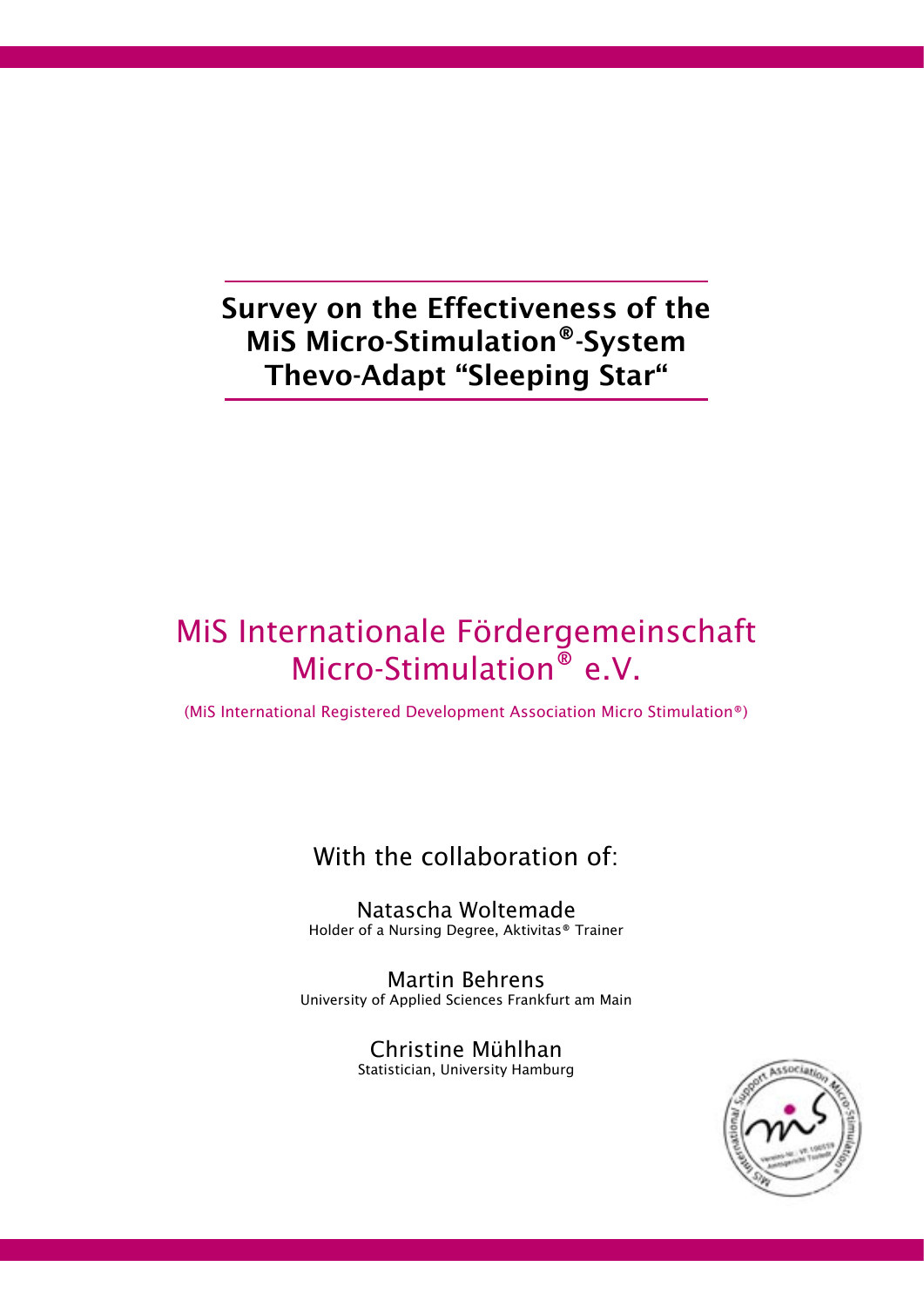

*Natascha Woltemade Holder of a Nursing Degree, Aktivitas® Trainer*

### ... sometimes the story about the sandman is quite difficult

In our part of the world parents and adults have quite different ideas about the sleep behaviour of children. Some think that children should go happily to bed after watching sandman's good night wish on TV and sleep through for 12 hours after another quick bedtime story. The next morning, filled with verve they should jump out of bed, be in a good temper, fit, and relaxed and start the new day full of beans. Other adults share the opinion that children don't like to go to bed and do it rather late. Their favoured sleeping berth is the parents' bed and they like to sleep long. These people find it absolutely comprehensible, if also children are grumpy in the morning and need a longer warm-up time to get going for the day. Beside these two rather oppositional beliefs many other variations exist. Just look at our neighbours in Southern Europe. There it is absolutely normal, that children, even toddlers, take part in social life until late in the evening together with their parents. For most German parents this would be completely unimaginable. The European comparison alone shows us, how different the sleeping behaviour of children can be.

If children don't sleep according to their parents' wishes, stress inside the family can develop. By all means, children can bring their parents to exasperation by grouching, screaming, crying, waking up often, or needing a long time to go to sleep. Frequently the result means stress in the parents' relationship. Ongoing sleep problems of children can lead to a parents' state of exhaustion. These exhaustion states can even go as far as affecting the job or bringing health problems. At the latest, the family needs external help and support from this point on.

But unfortunately, it isn't easy to quickly find the correct contact person for children's sleep problems. Usually, the first contact person is the paediatrician. If the family is lucky, its attending physician has dealt with children's sleep problems or disorders before and can therefore help or can refer the family to a specialist. Paediatricians who can give the best support are those that have acquired additional knowledge in the medical field of sleep science.

Beside the direct effects of children's sleep problems on parents, they certainly have direct influence on the children's existential orientation. Here, various effects have been observed. The children are trapped in a tense family situation which builds up discomfort. Often, going to bed is negatively occupied for children, as they notice parental disharmonies quite clearly. For children, the own bed often is a place which increases their indisposition. They are separated from the rest of the family. For small children this implies separation anxiety, as they haven't learned yet that the parents are in the house and will come back. Older children, who know that the parents are there, develop different fears and anxieties. They have a lot of imagination, something we adults often envy them for. But also this imagination has the side effect that children's experiences made during the day become real at night. All of a sudden, monsters crawl out of the cupboard, the Wicked Witch of the West passes the window on a broom, or a crocodile lies under the bed. For us adults, this obviously is complete nonsense, but in a child's imagination these things are very real. But real is especially the fear that children develop due to their imagination.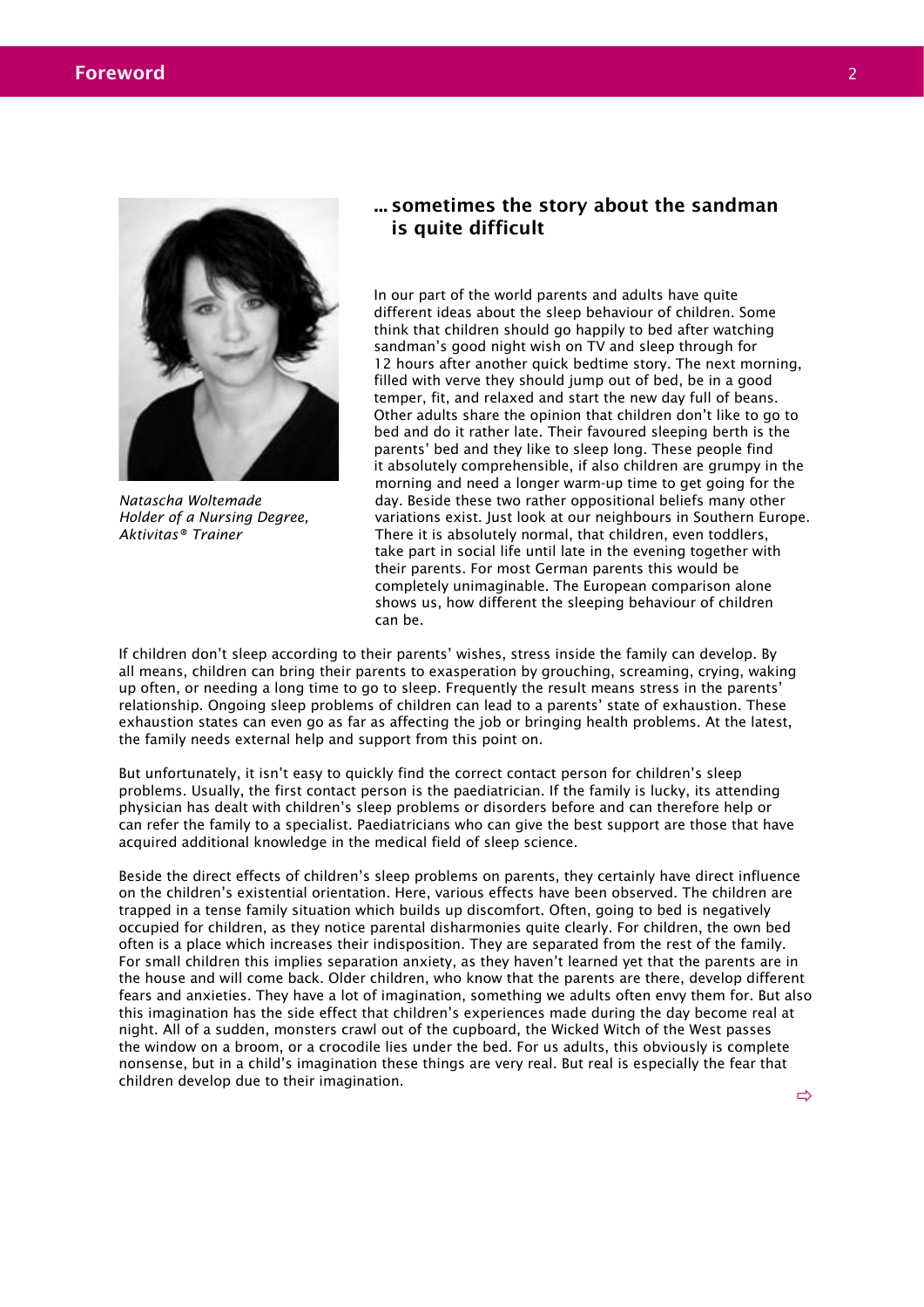Sleep problems also have many more consequences on children than just fears or anxieties. For example children are tired, lethargic, restless, nervous, or short-tempered. Therefore they turn into unenjoyable contemporaries, which again results in stress for parents. Also, and this is very significant, tired children are unmotivated and not very attentive. So it will be hard for the children to explore new things, to develop their kinetic abilities, or to sensibly deal with their environment. Consequently, long-lasting sleep problems or disorders will have a negative impact on a child's development and learning behaviour.

On the basis of the short description it becomes apparent which massive consequences infantile sleep problems can have on parents as well as on children. Strangely, this difficulty is seldom picked out as a central public theme, though many families are affected.

Even more dramatic is the situation for parents with disabled children. A survey with over 200 affected parents shows, that often sleep of disabled children is a massive problem which lets whole families suffer. Parents have to bring up a lot of time and creativity to get their children to sleep. But even if the children fell asleep, they often wake up again during the night. This is more a rule than an exception. Thereupon, with a lot of patience the children have to be brought back to sleep again. As a consequence, not only the children are permanently stressed, but also the parents, brothers, and sisters are disturbed during their sleep. The sleep problems' effects on the existential orientation of family members often is more drastic than the effects of sleep problems of non-disabled children and their families. They are more drastic because on the one hand this situation often lasts for a long period of time and on the other hand parents of disabled children are also more stressed during the day compared to other parents. Most of the time, these parents are beyond their personal load limit.

Reasons for sleep problems are as manifold as the affected children themselves. Health-related organic disorders can be the reason for such sleep problems. But also pain is often responsible for the circumstance that children cannot find rest. Sometimes children are utterly missing a feeling of security. For example, some rooms of disabled children look more like a sickroom than a children's bedroom. Often, toddlers and young children are supplied with hospital beds that are far too big. These huge beds take the feeling of safety off the children, as they don't provide the little ones with security-giving borders. But also ortheses, bed wedges, and other rest aids increase the children's feeling of discomfort in many ways. A lot of circumstances that lead to sleep problems can easily be eliminated, provided that they were identified as such.

This kind of identification often needs the consultation and assistance of sleep experts. Unfortunately, there aren't many. They are as rare as scientific studies on the subject of disabled children's sleep problems. This problem area isn't a focus of research – internationally as well as nationally. So this shows that on the one hand we have the massive sleep problems of disabled kids with their whole problem area, but on the other hand we don't have enough experts who deal with this subject. That's why the following assignment, which deals with the sleep behaviour of multi-disabled children, is highly welcome.

Nataretta / fal lemada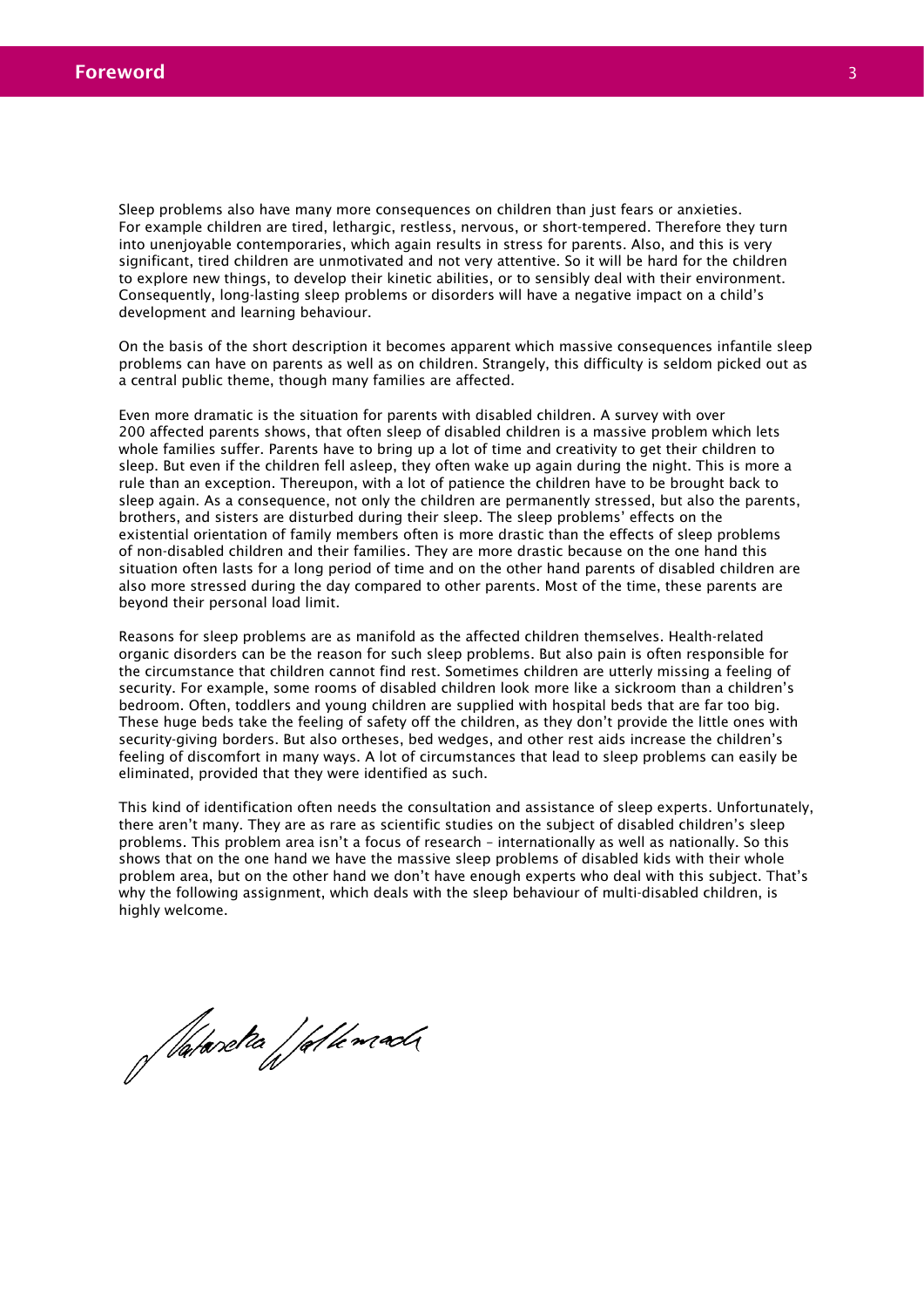### The MiS Micro-Stimulation®-System Thevo-Adapt "Sleeping Star"

According to the company Thomashilfen, a bedding and therapy system has been developed with Thevo-Adapt "Sleeping Star" which is suitable for children and eases the children's care at night very much. This bedding and therapy system belongs to the MiS Micro Stimulation® Systems that, according to Thomashilfen, will support the cognition and development of a child. As per producer, it can be used for increasing cognition, reducing pain, developing a physiological sleep pattern, as well as pressure ulcer prevention and treatment.

### Aim and Problem of the Survey

The survey's aim was to analyse the effects of the MiS Micro-Stimulation®-System Thevo-Adapt "Sleeping Star" on children's sleep disorders. Especially the changes regarding the sleep disorder insomnia, which means going to sleep problems as well as problems with sleeping through of children with chronic neurological detractions of the musculoskeletal system, were to be examined. Also it was to be analysed whether the usage of the Thevo-Adapt "Sleeping Star" had changed the extent of the child's pain and how the system affected the children's motor function as well as their tonicity.

### Design of the Survey and Development

The survey was made in an experimental pre-post design. The questionnaire which had to be answered included open as well as closed questions. All allocated subjects, who according to random sample could be integrated, joined the survey over a 12 months period. The particular test took place over a period of a maximum of 31 days. All subjects (test persons) were bedded on their usual mattress during the first part of the survey. During the second part they were bedded on the Thevo-Adapt "Sleeping Star" system.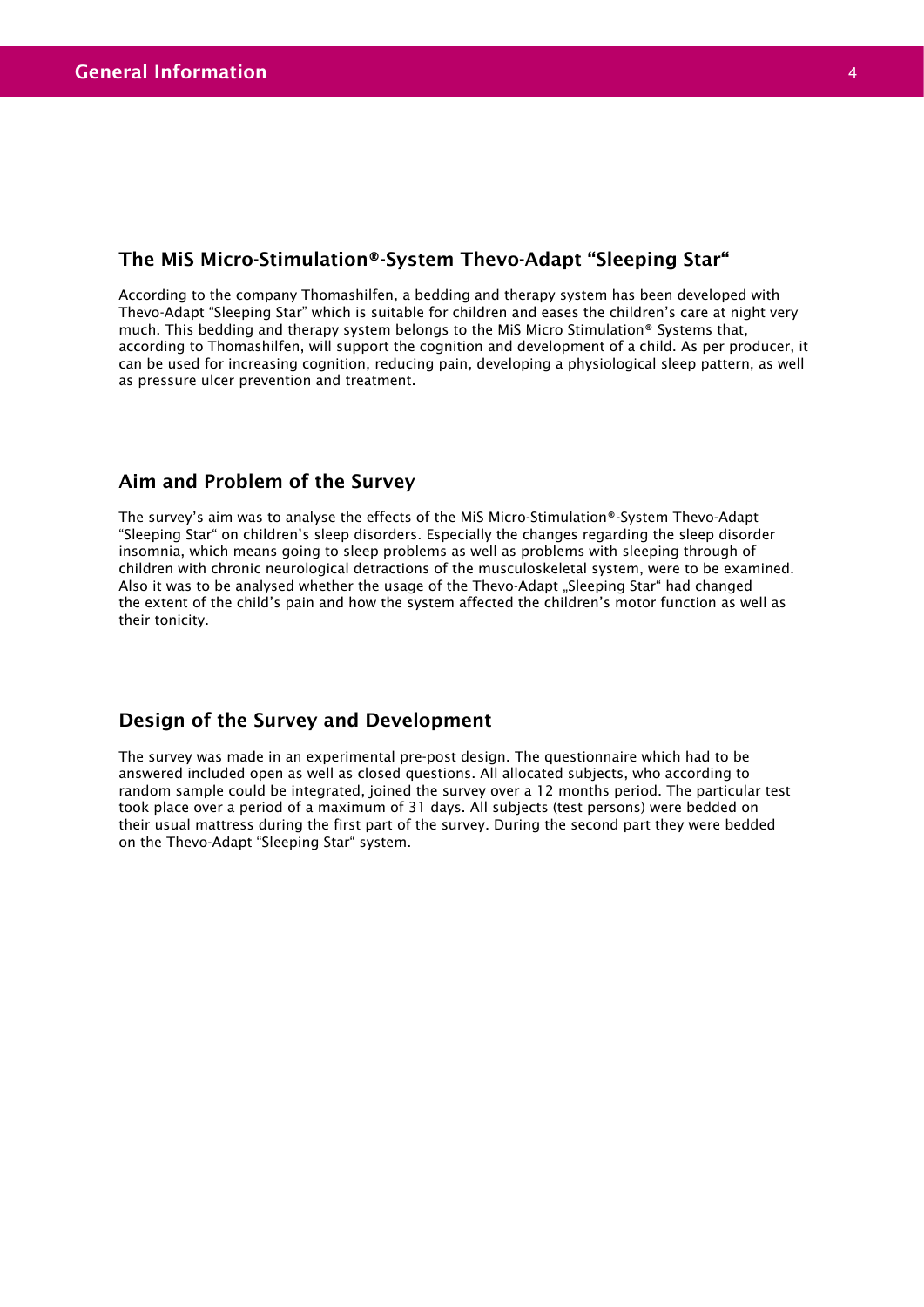### 1. Gender of the child

The overall 94 participants were comprised of 54 boys (57 %) and 40 girls (43 %). The average age was 7.3 years with a standard deviation of 4.3 years.

### 2. Children's age (in years)

#### *Age and gender*

The following verified whether boys and girls differed in age.

| Parametrically: t-test for independent samples |    |               |     |      |     |                |  |  |
|------------------------------------------------|----|---------------|-----|------|-----|----------------|--|--|
| Sex                                            |    | Average value |     |      | dt  | Sig. (2-sided) |  |  |
| Male                                           |    | 6./           | 4.5 | .667 | -92 | .507           |  |  |
| Female                                         | 40 | 6 Q           | 4.2 |      |     |                |  |  |

The boys were slightly older on average. However, this difference is insignificant for independent samples according to the t-test, that is, the age difference must be regarded as coincidental.

The age was further subdivided into age groups as follows.

*Non-parametrically: Chi square test / non-parametrically: Chi square test*

|           |    | Male |    | Female |    | <b>Total</b> |
|-----------|----|------|----|--------|----|--------------|
| Years     | n  | $\%$ | n  | %      | n  | %            |
| < 2       |    | 13   | 7  | 18     | 14 | 15           |
| $2 - 4$   | 10 | 19   | 4  | 10     | 14 | 15           |
| $5 - 7$   | 14 | 26   | 14 | 35     | 28 | 30           |
| $8 - 10$  | 9  | 17   |    | 18     | 16 | 17           |
| $11 - 13$ | 6  | 11   | 6  | 15     | 12 | 13           |
| $14 - 16$ | 6  | 11   | 0  | 0      | 6  | 6            |
| $17 - 19$ |    | 4    |    |        | 4  | 4            |
| Total     | 54 | 100  | 40 | 100    | 94 | 100          |

*(4 cells, 28.6 have an expected frequency less than 5)*





Here, it becomes clear that girls were more frequently represented in all age categories except in the category 2 – 4 years and the category 14 – 16 years, in which they were not represented at all.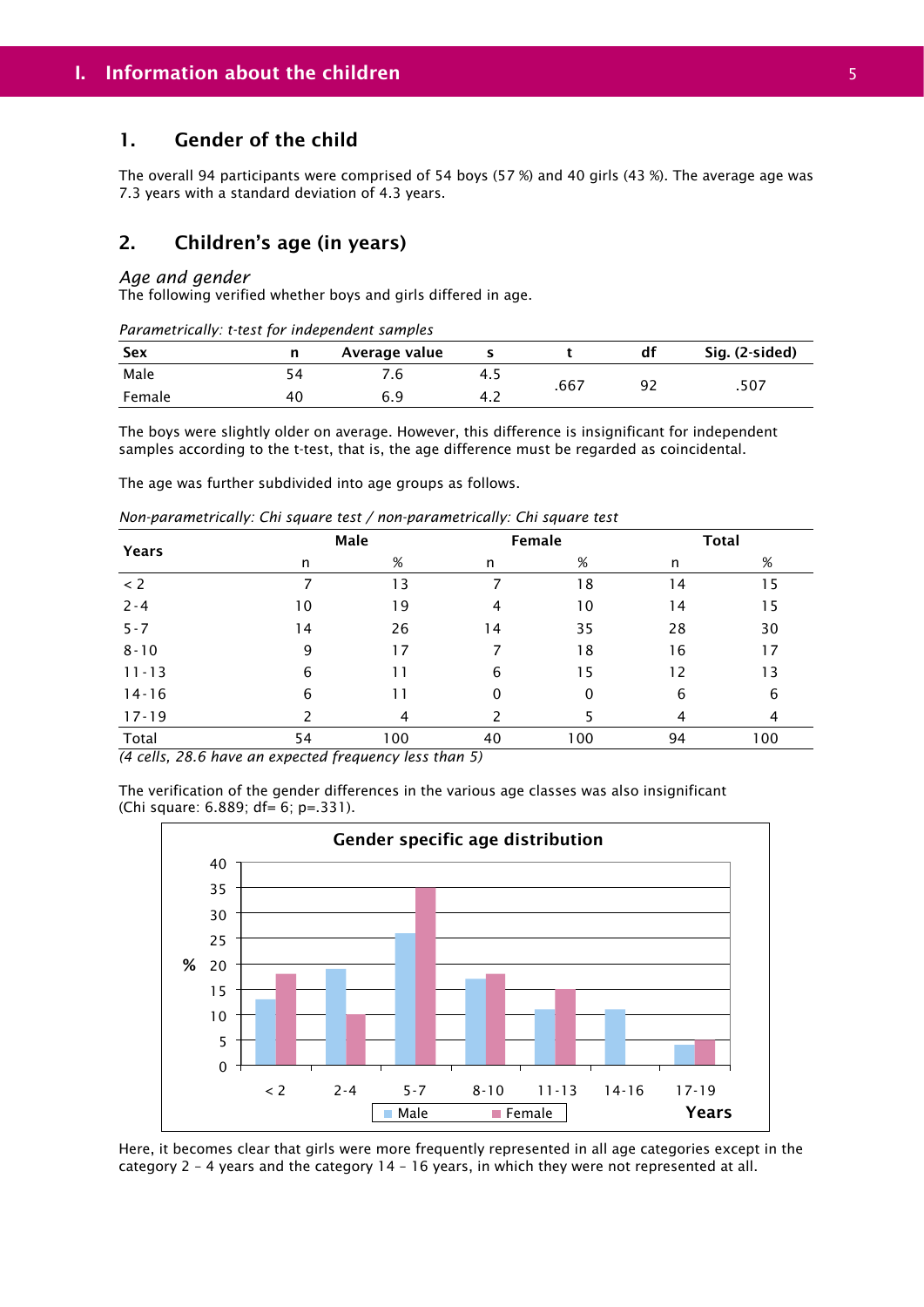#### 4. and 5. disability

More than half of the children (55 %) are physically and mentally disabled. Only 3 % have a mental disability.

| <b>Disability</b>   | <b>Frequency</b> |     |  |  |
|---------------------|------------------|-----|--|--|
|                     | n                | %   |  |  |
| Physical            | 33               | 35  |  |  |
| Physical and mental | 51               | 55  |  |  |
| Mental              | 3                | 3   |  |  |
| Total               | 87               | 93  |  |  |
| Absent              | 7                | 7   |  |  |
| <b>Total</b>        | 94               | 100 |  |  |
|                     |                  |     |  |  |



#### *Gender and disability*

Here as well, it was shown that the genders scarcely differed in the type of disability.

| Non-parametrically: Chi square test |    |      |    |        |    |              |  |
|-------------------------------------|----|------|----|--------|----|--------------|--|
|                                     |    | Male |    | Female |    | <b>Total</b> |  |
| <b>Disability</b>                   | n  | %    | n  | %      | n  | %            |  |
| Physical                            | 20 | 38   | 13 | 37     | 33 | 38           |  |
| Physical and mental                 | 30 | 58   | 21 | 60     | 51 | 59           |  |
| Mental                              |    | 4    |    |        |    |              |  |
| <b>Total</b>                        | 52 | 100  | 35 | 100    | 87 | 100          |  |

*(2 cells (33.3 %) have an expected frequency less than 5)* 

The Chi square test therefore shows no significant results (Chi square = 0.088, df = 2; p = .957).

### 6. Seizure problems

Overall, 43 parents (47 %) stated that their children suffered from seizures.

#### *Gender and seizure disorders*

Here as well, there are only slight and therefore insignificant gender differences (Chi square = 0.508,  $df = 1$ ;  $p = .476$ ).

| Non-parametrically: Chi square test |  |  |  |
|-------------------------------------|--|--|--|
|-------------------------------------|--|--|--|

| Seizure disorders |    | Male |    | Female |     | <b>Total</b> |
|-------------------|----|------|----|--------|-----|--------------|
|                   | n  | %    | n  | %      | n   | %            |
| No                | 31 | 57   | 20 | 50     | ו כ | 54           |
| Yes               | 23 | 43   | 20 | 50     | 43  | 46           |
| <b>Total</b>      | 54 | 100  | 40 | 100    | 94  | 100          |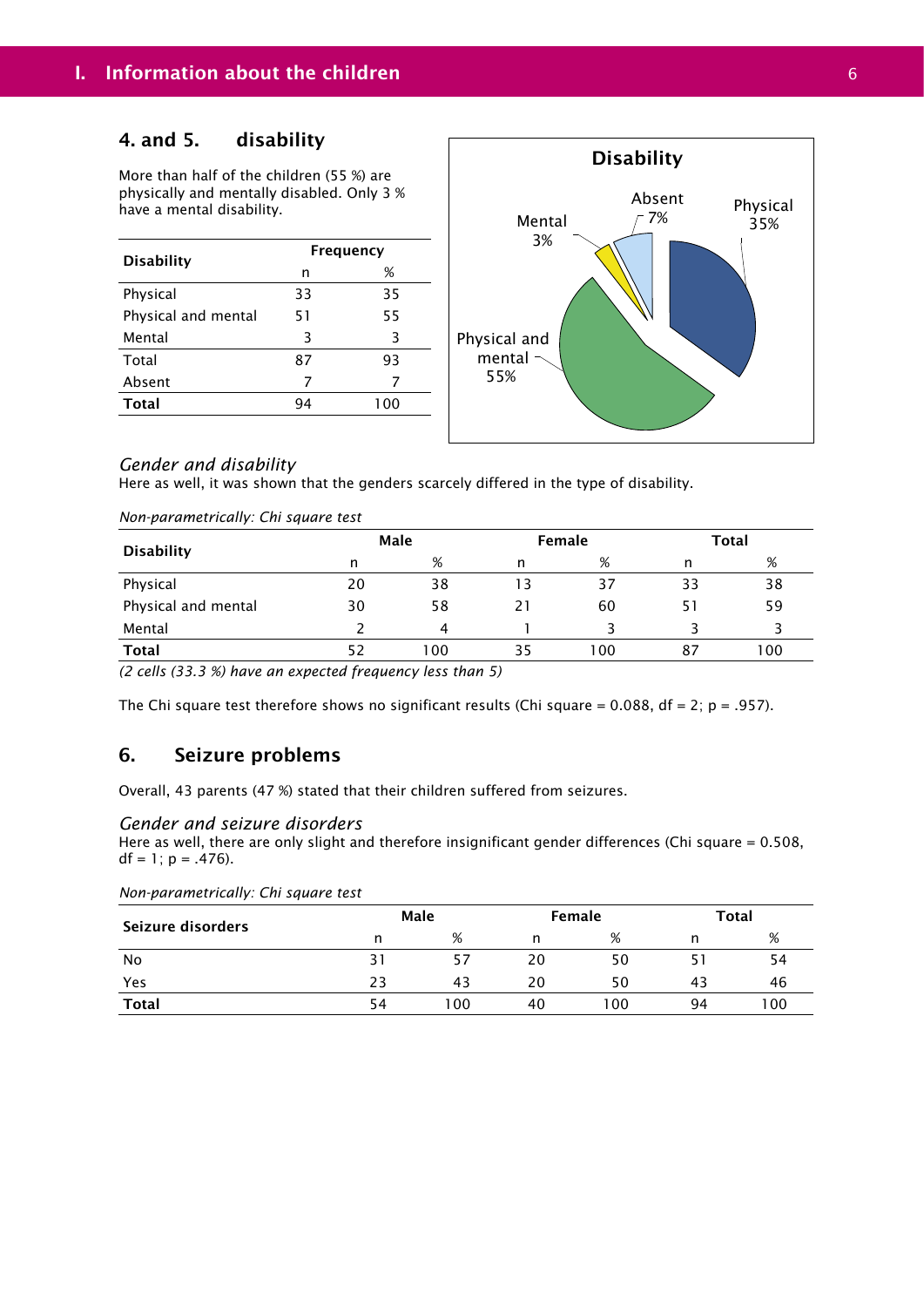### 7. Medications

The question regarding use of medications was answered positively by a total of 51 parents (57 %).

#### *Gender and medications*

At 63 %, girls took medication slightly more often than boys. However, this difference was also insignificant with the Chi square test (Chi square = 1.129,  $df = 1$ ;  $p = .288$ ).

| Non-parametrically: Chi square test |  |  |  |  |
|-------------------------------------|--|--|--|--|
|-------------------------------------|--|--|--|--|

| <b>Medications</b> |    | Male |    | Female |    | Total |
|--------------------|----|------|----|--------|----|-------|
|                    | n  | %    |    | %      |    | %     |
| No                 | 25 | 48   | 14 | 37     | 39 | 43    |
| Yes                | 27 | 52   | 24 | 63     | 51 | 57    |
| Total              | 52 | 100  | 38 | 100    | 90 | 100   |

Absent: n= 4 (4 %)

### 8. Aids

Most of the children (88 %) were dependent on various aids.

#### *Gender and aids*

94 % of boys used aids, while only 80 % of girls used aids. This gender difference was significant on the 5 % level

(Chi square =  $4.640$ ; df =  $1, p = .031$ ).

*Non-parametrically: Chi square test*

|              |    | Male |    | Female |    | <b>Total</b> |
|--------------|----|------|----|--------|----|--------------|
| Aids         | n  | %    | n  | %      | n  | %            |
| No           |    | O    |    | 20     |    |              |
| Yes          |    | 94   | 32 | 80     | 83 | 88           |
| <b>Total</b> | 54 | 100  | 40 | 100    | 94 | 100          |

One cell (25.0 %) has an expected frequency less than 5. The minimal expected frequency is 4.68. Since the prerequisites of the Chi square test are violated, the precise test as per Fisher was additionally utilised, also producing significance with p (two sided) = .049.

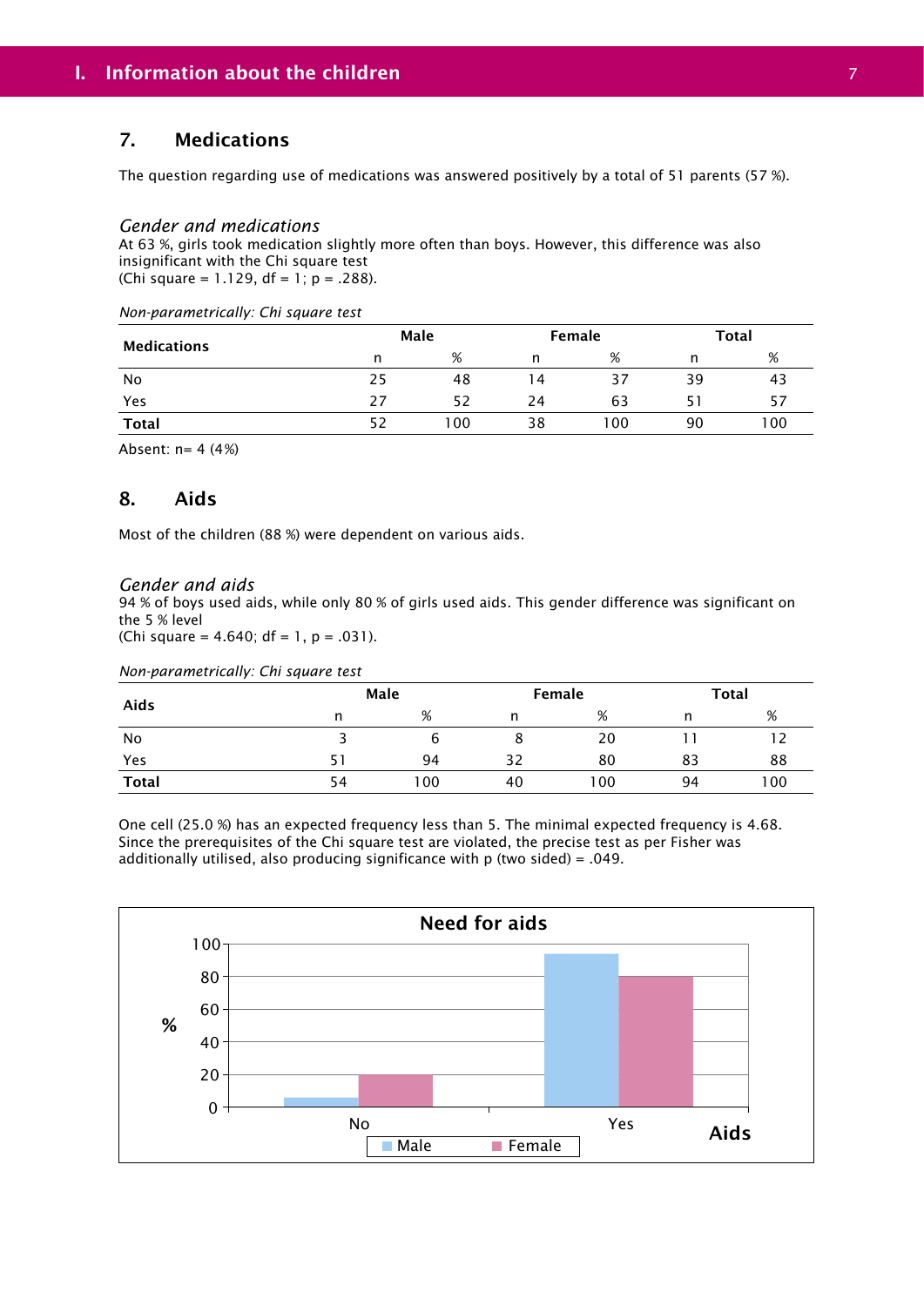#### *Types of aids*

Approximately half of the children needed wheelchairs. Orthotics and rehab carriages were also used by approx. one third.

|                                 | Frequency     |    |  |
|---------------------------------|---------------|----|--|
| Type if aid                     | n             | %  |  |
| Seating shell, car / child seat | 13            | 14 |  |
| Rehab pushchair                 | 29            | 31 |  |
| Wheelchair                      | 49            | 52 |  |
| Shower chair                    | 15            | 16 |  |
| Respiration unit (VPAAP)        | $\mathcal{P}$ | 2  |  |
| Inhalation unit (IPPB)          |               |    |  |
| Orthotics                       | 33            | 35 |  |
| Rollator                        | 10            | 11 |  |
| Standing support                | 11            | 12 |  |

Missing information:  $n = 1$  (1 %), (not applicable:  $n = 11$  (12 %)

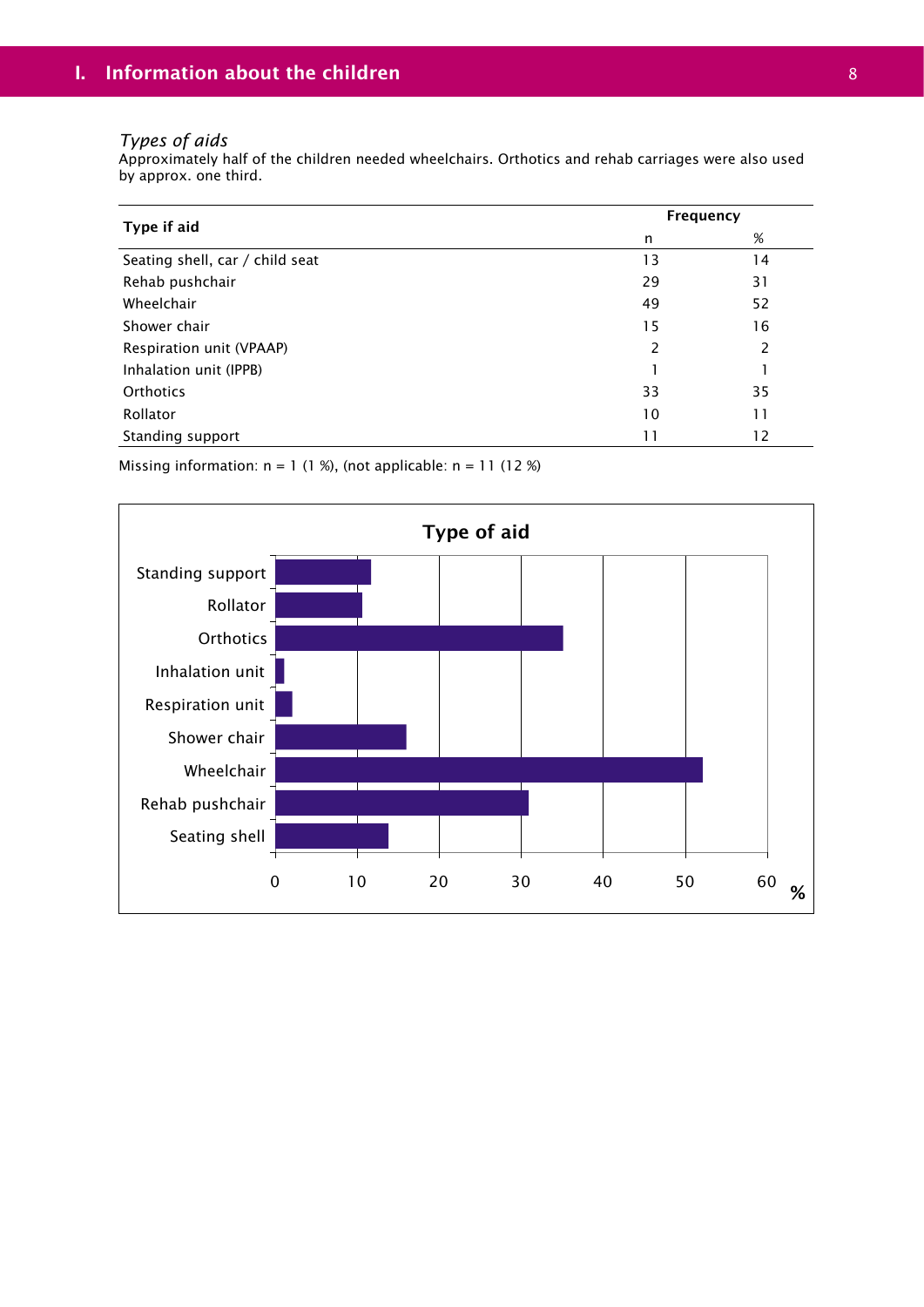#### 1.1 Sleeping behaviour

Sleeping behaviour prior to using the Thevo-Adapt "Sleeping Star" was evaluated from 1= very good to 4= unsatisfactory. The following frequency distribution resulted:

Sleeping behaviour prior to using the Thevo-Adapt "Sleeping Star"

| <b>Evulation</b> | Frequency |     |  |  |
|------------------|-----------|-----|--|--|
|                  | n         | %   |  |  |
| Good             | 11        | 12  |  |  |
| Satisfactory     | 32        | 34  |  |  |
| Insufficient     | 47        | 50  |  |  |
| Total            | 90        | 96  |  |  |
| Absent           | 4         | 4   |  |  |
| <b>Total</b>     | 94        | 100 |  |  |

The average sleeping behaviour was 3.4 ( $s = 0.7$ ). Therefore, the evaluation of the sleeping behaviour was satisfactory to unsatisfactory.

#### *Gender differences:*

It was first examined whether the boys and girls differed in sleeping behaviour prior to use of the Thevo-Adapt "Sleeping Star". The t-test for independent samples was done for this purpose. It showed the following results:

#### Parametrically: t-test for independent samples

| Gender | n  | Average value |     |       | df | Sig. (2-sided) |
|--------|----|---------------|-----|-------|----|----------------|
| Male   |    |               | . . | 1.790 | 88 |                |
| Female | 38 | 3.6           | . ხ |       |    | .077           |

Girls slept less well than boys on average. This difference is insignificant, but a tendency can be recognised.

Since the grades of  $1 =$  very good to  $4 =$  unsatisfactory are not metric, the u-test was additionally used as a non-parametric method, showing corresponding results. It also barely misses the 5 % level with  $z = -1.810$  and  $p = .070$ .

#### *Age differences:*

As the following table shows, the group of children with satisfactory sleeping behaviour at 6.8 years showed the lowest age difference, while the children who showed good sleeping behaviour were 9.5 years old on average.

| <b>Evulation</b> | n  | AМ  |     |
|------------------|----|-----|-----|
| Good             | 11 | 9.5 | 5.2 |
| Satisfactory     | 32 | 6.8 | 3.6 |
| Unsatisfactory   | 47 | 71  | 4.6 |
| Total            | 90 | 73  | 4.4 |

These differences were verified with the single factor variance analysis, which did not turn out significant (F = 1.689, df = 2;  $p = 191$ ); that is, the age differences must be regarded as coincidental.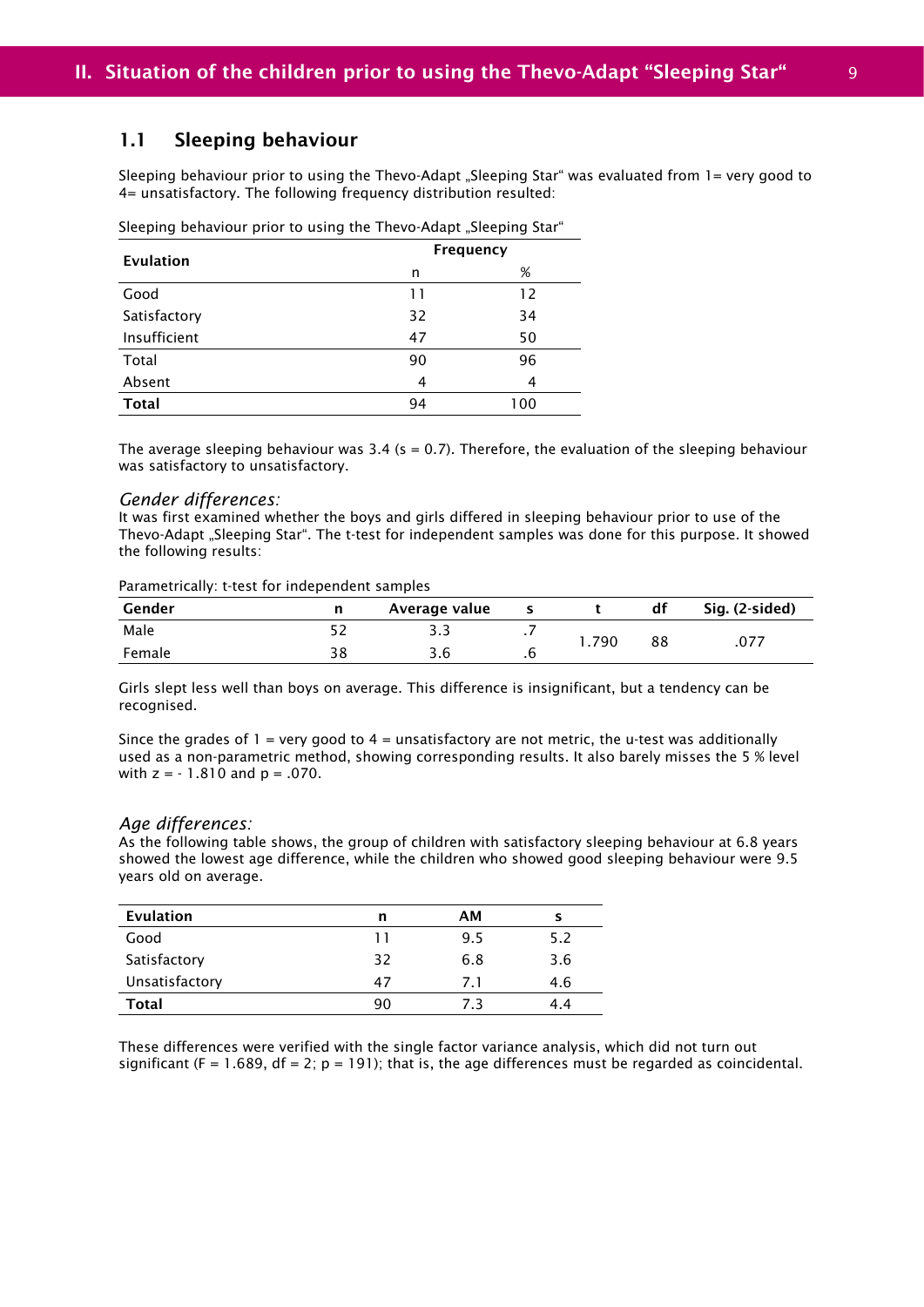### 1.2 Number of sleeping hours

The average nighttime sleep duration was 8.1 hours. The minimum was 3 hours and the maximum was 14 hours. Most children slept 10 hours at night. Most children did not sleep during the day. Here, the average sleep duration was only 1.2 hours, with a maximum of 8 hours.

| <b>Sleep hours</b> | Nighttime | <b>Daytime</b> |
|--------------------|-----------|----------------|
| Average            | 8.1       | 1.2            |
| Mode               | 10.0      | 0.0            |
| Standard deviation | 2.5       | 1.3            |
| Minimum            | 3.0       | 0.0            |
| Maximum            | 14.0      | 8.0            |
| Absent             | 7.0       | 21.0           |

#### *Gender differences:*

As shown in the following table, boys and girls did not differ in sleep duration either at night or in the day.

The t-test for independent samples was done for this purpose. It showed that on average, girls slept slightly more at nighttime than boys. The daytime sleep duration for girls and boys was equal at 1.2 hours.

#### Parametrically: t-test for independent samples

| Sleep hours | Gender | n  | Average value<br>s |              |        | df | Sig. (2-sided) |
|-------------|--------|----|--------------------|--------------|--------|----|----------------|
|             | Male   | 37 | 7.8                | 2.9          | $-764$ |    |                |
| Nighttime   | Female | 50 | 8.2                | 2.3          |        | 85 | .447           |
|             | Male   | 32 |                    | $\mathsf{L}$ |        | 71 | .925           |
| Daytime     | Female | 41 |                    | 15           | .094   |    |                |

Missing information:  $n= 7$  (7 %) nighttime,  $n= 21$  (22 %) daytime

#### *Age differences:*

In order to determine connections between the sleep duration and the age of the child, the product moment correlation was calculated:

The correlation between age and nighttime sleep duration was  $r = -18$ ,  $p = 0.101$ . The correlation between age and daytime sleep levels was slightly higher with  $r = .24$ ,  $p = 0.38$ , but it was still low. It was significant at the 5 % level.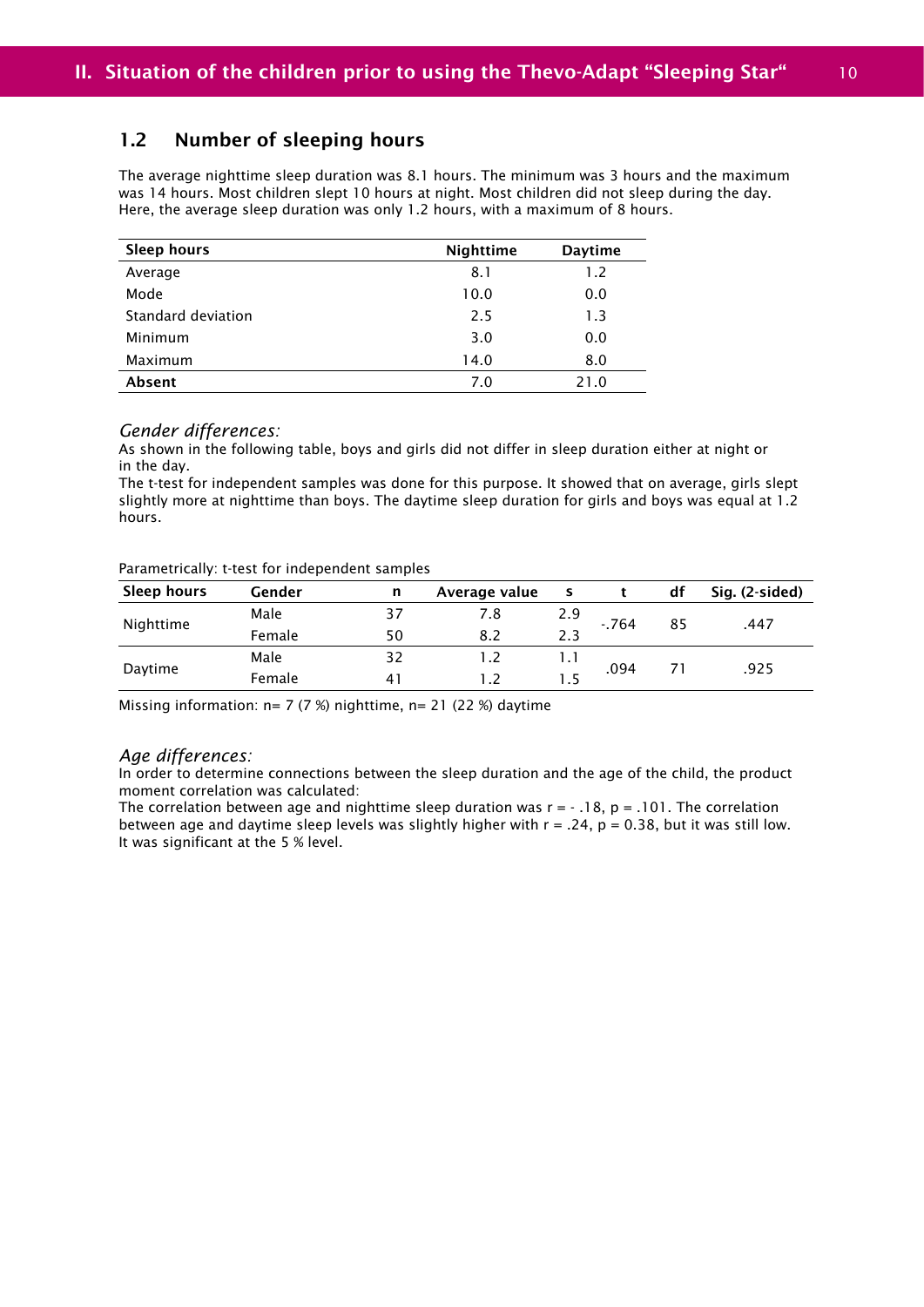### 1.3 Sufficient sleep?

Only 31 parents stated that their child slept sufficiently, while 13 parents were unable to assess this. Nearly half of all children was not getting the sleep they needed, in their parents' opinion.

Information about sufficient sleep

| Sufficient sleep?         |    | Frequency |
|---------------------------|----|-----------|
|                           | n  | %         |
| No                        | 45 | 48        |
| Yes                       | 31 | 33        |
| $\overline{\text{Total}}$ | 76 | 81        |
| Cannot be estimated       | 13 | 14        |
| Absent                    | 5  |           |
| <b>Total</b>              | 94 | 100       |

This information is shown again in the following diagram.



#### *Gender differences:*

Here as well, it was verified whether boys or girls were more likely to have sufficient sleep. This produced the following distribution:

Non-parametrically: Chi square test

| <b>Sufficient sleep?</b> |    | Male |    | Female | <b>Total</b> |     |
|--------------------------|----|------|----|--------|--------------|-----|
|                          | n  | %    |    | %      |              | %   |
| No                       |    |      | 24 | 69     | 45           | 59  |
| Yes                      | 20 | 49   |    | 31     |              | 4   |
| <b>Total</b>             | 4  | 100  |    | 100    | 76           | 100 |

Parents stated that 49 % of the boys but only 31 % of the girls slept sufficiently. This gender difference was verified with the Chi square test, which turned out insignificant (Chi square: 2.54; df=  $1$ ; p (two sided) = .125)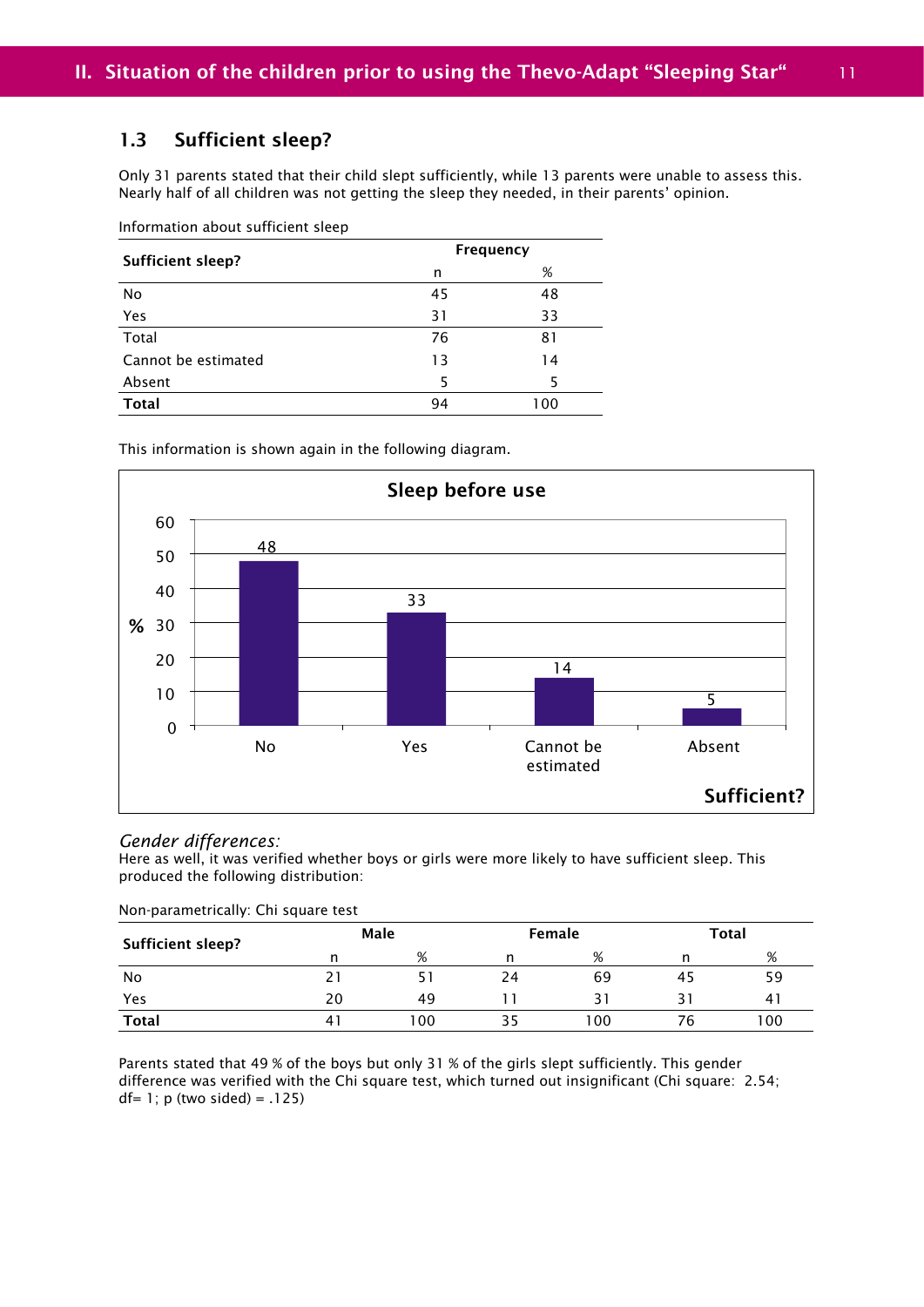| <b>Sufficient sleep?</b> | n | Average value |     | df   | sig. (2-sided) |
|--------------------------|---|---------------|-----|------|----------------|
| Yes                      |   |               | 4.8 |      |                |
| no                       |   |               | 4.  | 57.5 |                |

*Age differences*

Since the children with sufficient sleep scarcely differed from the children with insufficient sleep in terms of age, the t-test for independent samples was negative.

### 1.4 Behaviour characteristics with sufficient / good sleep

84 % of parents stated that mood and happiness of their child was an indicator for sufficient sleep. 73 % were of the opinion that their child found it easier to learn when it had slept well / sufficiently. 44 % of parents stated that their child was easier to care for when it had slept well.

| <b>Behaviour characteristics</b> |    | Frequency |  |  |  |
|----------------------------------|----|-----------|--|--|--|
|                                  | n  | %         |  |  |  |
| Good mood, happy                 | 79 | 84        |  |  |  |
| Able to interact                 | 69 | 73        |  |  |  |
| Easily cared for                 | 41 | 44        |  |  |  |
| Other                            | 17 | 18        |  |  |  |

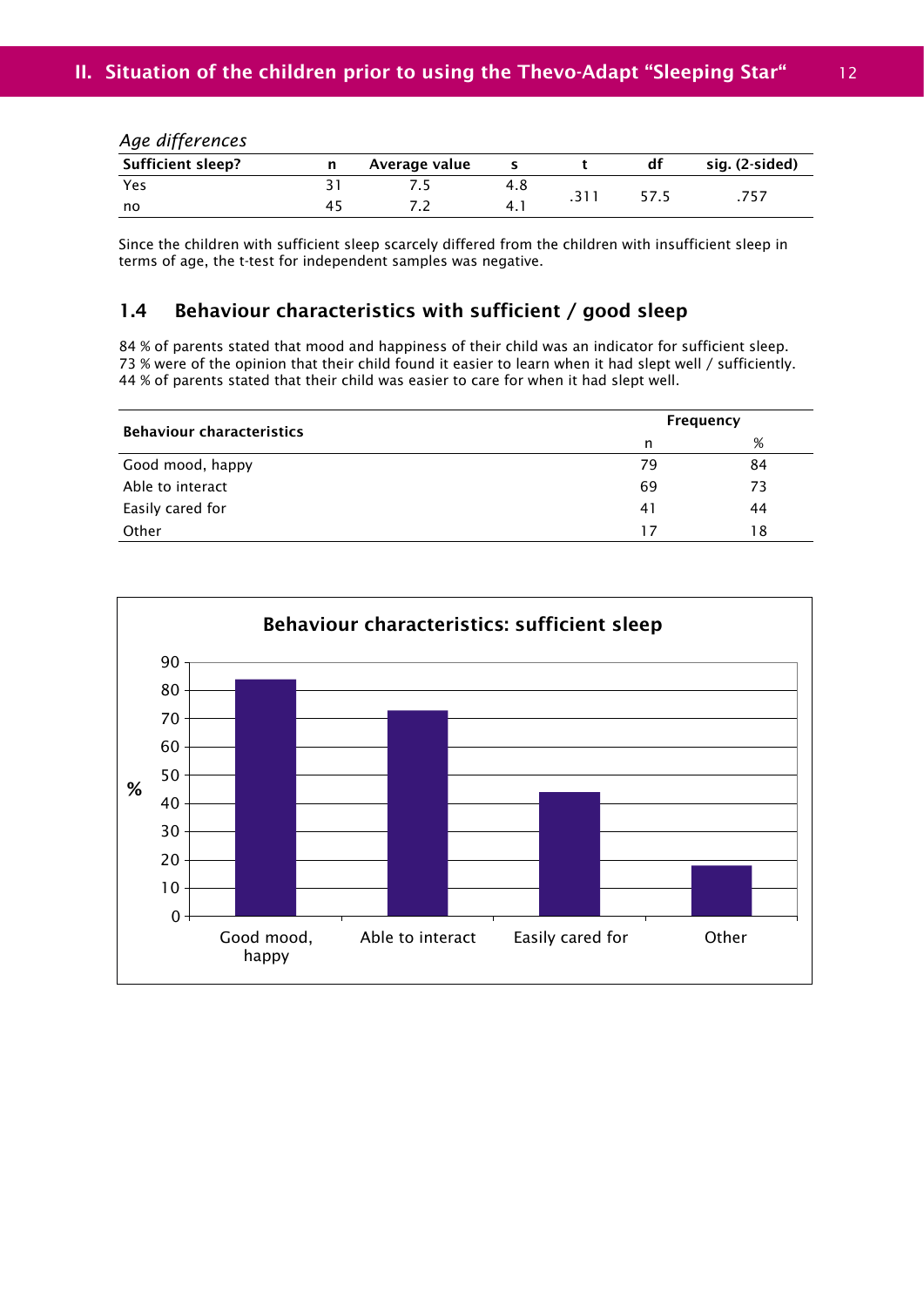#### *Description of the other typical behaviour characteristics with sufficient sleep*

The following characteristics were each named once (that is,  $n = 1$  [1 %]):

- good body control
- no sweating, tension, vomiting
- better able to concentrate
- participates well in therapy
- muscle tone not too hypotonic
- active participation in life after waking phase
- not as aggressive
- less excitable
- calm
- quickly awake and alert
- low spasticity
- speaks more
- fewer seizures
- always wants to be occupied

### 1.5 Behaviour characteristics for poor / insufficient sleep

The following behaviour characteristics were shown by children with poor or insufficient sleep.

| <b>Behaviour characteristics</b> | <b>Frequency</b> |    |  |  |
|----------------------------------|------------------|----|--|--|
|                                  | n                | %  |  |  |
| Tired                            | 73               | 78 |  |  |
| Whiny                            | 68               | 72 |  |  |
| Feels unwell                     | 41               | 44 |  |  |
| Difficult to care for            | 46               | 49 |  |  |
| Concentration difficulties       | 45               | 48 |  |  |
| Eats poorly                      | 29               | 31 |  |  |
| Above average activity           | 10               | 11 |  |  |
| Disturbing behaviour             | 16               | 17 |  |  |
| Increased nedd for body contact  | 35               | 37 |  |  |
| Other                            | 19               | 20 |  |  |

Tired and whiny were named by more than 70 % as behaviour with insufficient sleep. Over 40 % of parents named the following behaviour characteristics: feeling unwell, difficult to care for and difficult to concentrate. 37 % named the increased need for body contact. 31 % of parents observed that their child tended to eat poorly with insufficient sleep. Disturbing behaviour and above average behaviour tended to be observed less.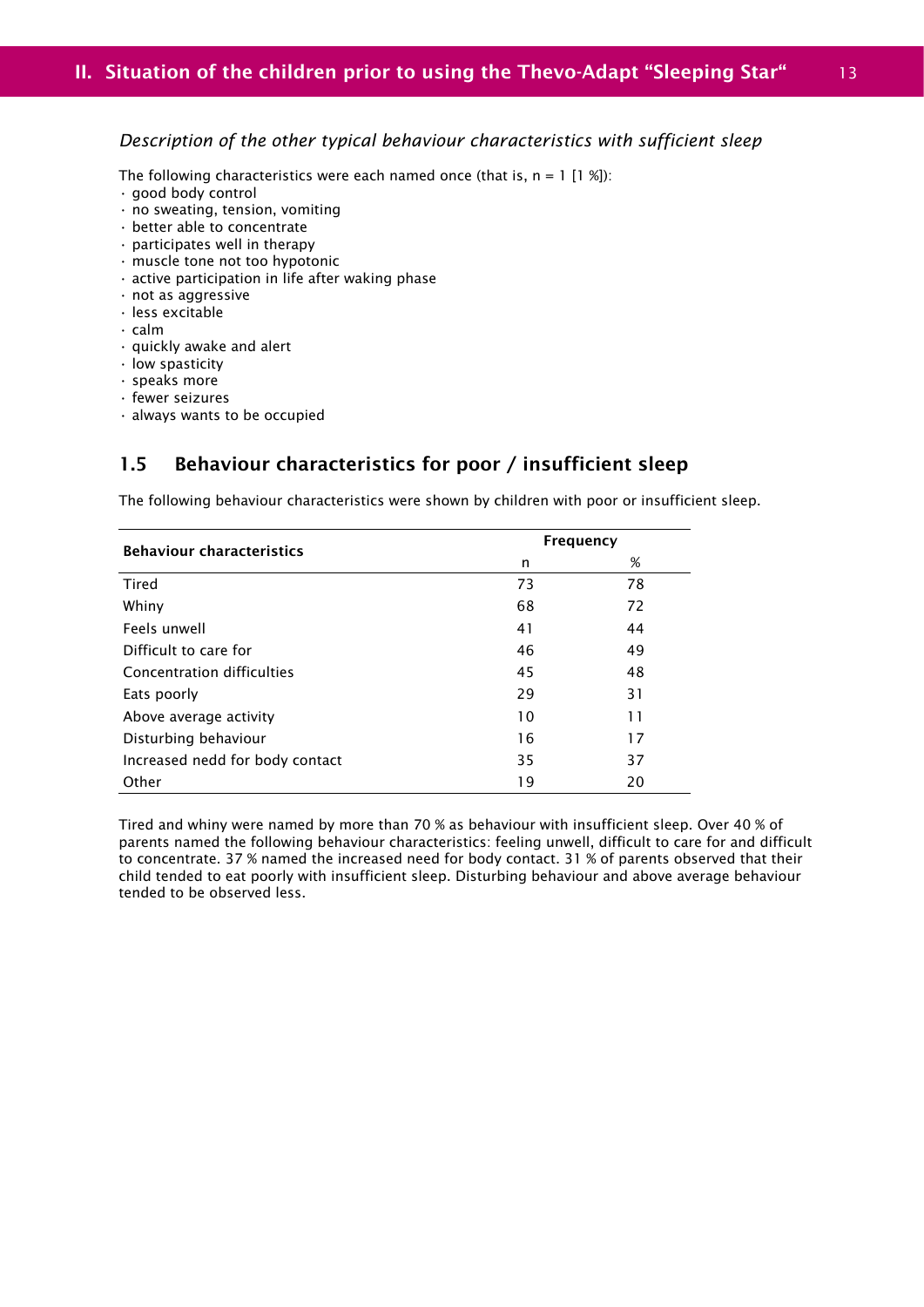

These statements are shown in the diagram.

### *Description of other typical behaviour characteristics with insufficient sleep*

The following information was provided here:

- daytime tendency to fall asleep
- reduced muscle tone
- exhaustion
- yawns constantly, less able to handle stress in the afternoons
- sensitive to noise
- physically aggressive actions
- noisy, more dissatisfied
- sleeps a lot in the daytime
- bad mood, complains about pain
- bad mood, slowed reactions
- spasticity very severe and uncontrolled
- quiet, little activity
- restless, difficult to calm
- tense, vomiting, pale, motor disturbances
- increased seizures
- increased spasticity
- avoids body contact with parents and other children
- $\cdot$  cries a lot anything which is usually fun unnerves them
- temper tantrums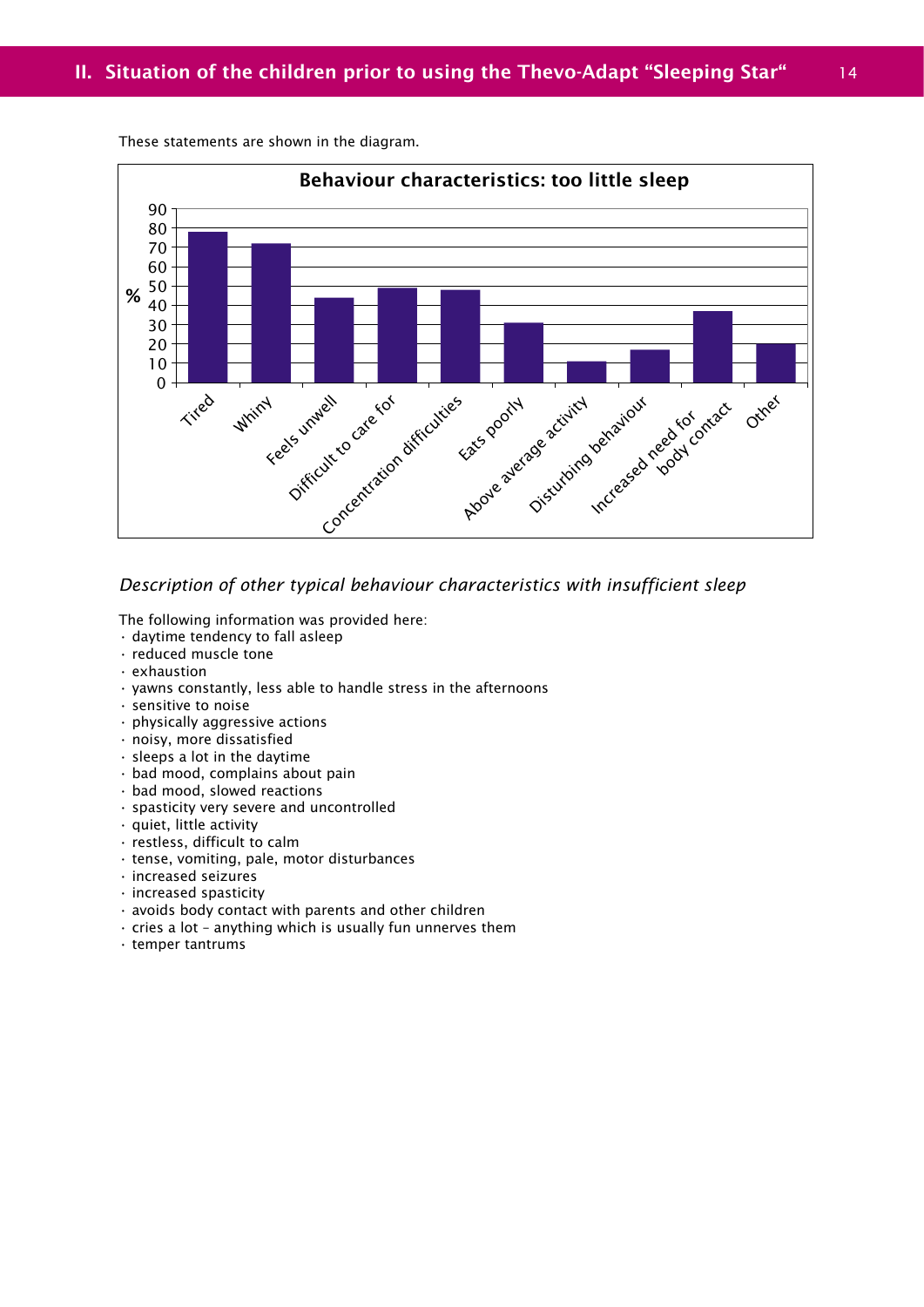### 1.6 Sleeping through the night

Only 10 children (11 %) were able to sleep through the night.

#### *Gender and sleeping through the night*

Only 7 % of boys and 15 % of girls were able to sleep at night.

Non-parametrically: Chi square test

|                            | Male |     |    | Female |     | Total |  |
|----------------------------|------|-----|----|--------|-----|-------|--|
| Sleeping through the night |      | %   |    | %      |     | %     |  |
| No                         | 50   | 93  | 34 | 85     | 84  | 89    |  |
| Yes                        | 4    |     |    |        | - 0 |       |  |
| <b>Total</b>               | 54   | 100 | 40 | 00     | 94  | 100   |  |

1 cell, 25.0 % have an expected frequency less than 5. The minimum expected frequency is 4.26.

This difference was shown as insignificant in the Chi square test (Chi square =  $1.393$ , df =  $1$ ; p (two sided) = .238). Since too many expected frequencies are less than 5, the prerequisites of the Chi square test are violated. The precise test as per Fisher, which is therefore additionally utilised, also shows insignificant results (Fisher:  $p$  (two sided) = .315).

The frequency of nighttime awakening in the 84 children (89 %) with problems sleeping through the night is shown in the following table.

| Frequency of nighttime awakening |    | <b>Frequency</b> |
|----------------------------------|----|------------------|
|                                  | n  | %                |
| $1 - 2$ times                    | 18 | 19               |
| $3 - 4$ times                    | 37 | 39               |
| $5 - 6$ times                    | 19 | 20               |
| 7-8 times                        | 4  | 4                |
| More often                       | 6  | 6                |
| Total                            | 84 | 89               |
| Absent                           | 10 | 11               |
| Total                            | 94 | 100              |

Children most frequently woke up at night 3 – 4 times. 20 % of children woke up 5 – 6 times, and 19 % woke up 1 – 2 times.

#### *Gender and frequency of nighttime awakening*

Since boys and girls did not differ significantly in the frequency of awakening, the Chi square test did not show significant results (Chi square =  $6.291$ ; df =  $4$ ; p (two sided) = .178).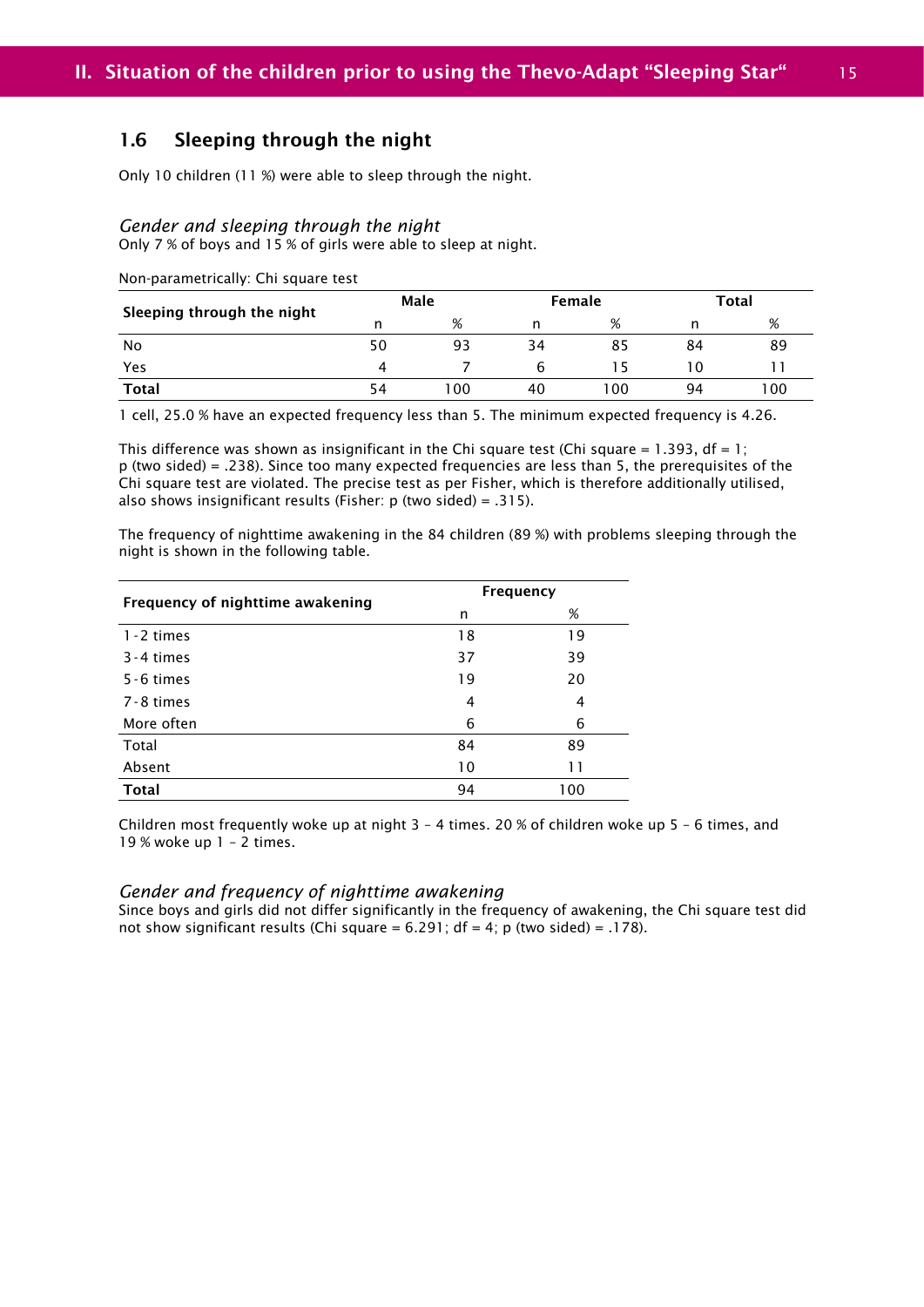| Frequency of nighttime awakening | Male |     |    | Female |    | <b>Total</b> |  |
|----------------------------------|------|-----|----|--------|----|--------------|--|
|                                  | n    | %   | n  | %      | n  | %            |  |
| $1 - 2$ times                    | 11   | 22  |    | 21     | 18 | 21           |  |
| $3 - 4$ times                    | 26   | 52  | 11 | 32     | 37 | 44           |  |
| $5 - 6$ times                    | 8    | 16  | 11 | 32     | 19 | 23           |  |
| 7-8 times                        |      |     | 3  | 9      | 4  |              |  |
| More often                       | 4    | 8   |    | 6      | 6  |              |  |
| <b>Total</b>                     | 50   | 100 | 34 | 100    | 84 | 100          |  |

Non-parametrically: Chi square test

4 cells (40.0 %) have an expected frequency less than 5. The minimum expected frequency is 1.62.

### 1.7 Child's bedtime behaviour

60 % of children went to bed in the evening without problems.

21 % of parents stated that bedtime was difficult, and 17 % felt that bedtime was extremely difficult for the child.

Frequency of problems with going to bed in the evening

| Going to bed in the evening | <b>Frequency</b> |               |  |  |
|-----------------------------|------------------|---------------|--|--|
|                             | n                | %             |  |  |
| Unproblematic               | 56               | 60            |  |  |
| Problematic                 | 20               | 21            |  |  |
| <b>Extremely difficult</b>  | 16               | 17            |  |  |
| Total                       | 92               | 98            |  |  |
| Absent                      | 2                | $\mathcal{P}$ |  |  |
| <b>Total</b>                | 94               | 100           |  |  |

#### *Gender and going to bed in the evening*

The comparison between boys and girls showed that they were not very different. The Chi square test therefore shows no significant results (Chi square = .479,  $df = 2$ ;  $p = .787$ ).

| Going to bed in the evening | Male         |     | Female |     |    | <b>Total</b> |
|-----------------------------|--------------|-----|--------|-----|----|--------------|
|                             | n            | %   | n      | %   |    | %            |
| Unproblematic               | 33           | 63  | 23     | 58  | 56 | 61           |
| <b>Problematic</b>          | $10^{\circ}$ | 19  | 10     | 25  | 20 | 22           |
| <b>Extremely difficult</b>  | q            | 17  |        | 18  | 16 | 17           |
| <b>Total</b>                | 52           | 100 | 40     | 100 | 92 | 100          |

Non-parametrically: Chi square test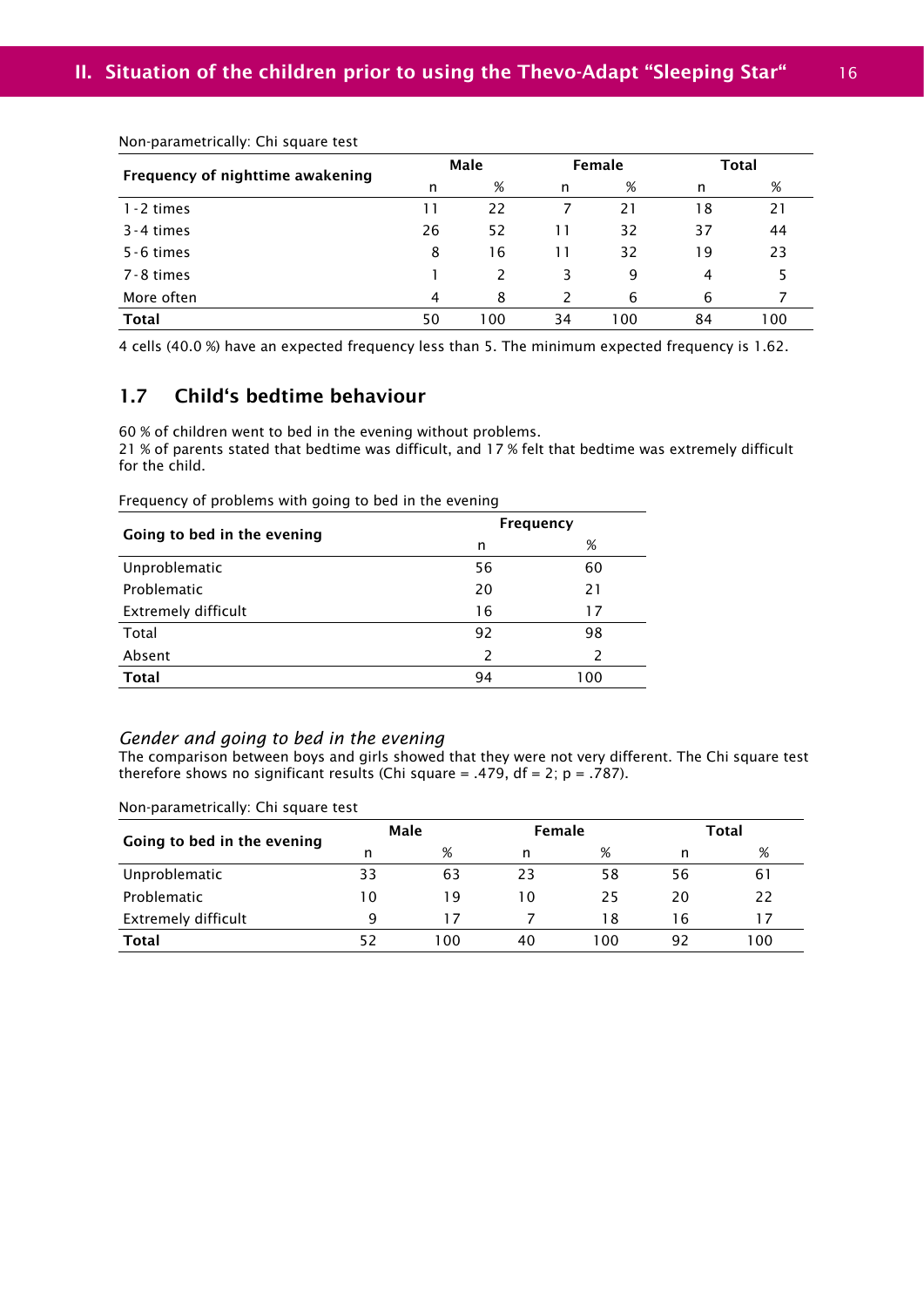### 1.8 Time required by the child to go to sleep

The children required an average time of 1.1 hours to fall asleep. The longest time required was 4 hours. 1 hour was the most frequent time required to fall asleep.

Time needed to fall asleep, in hours:

|                    | Time required to fall asleep |
|--------------------|------------------------------|
| Average            | 1.10                         |
| Median             | 1.00                         |
| Mode               | 1.00                         |
| Standard deviation | 0.80                         |
| Minimum            | 0.03                         |
| Maximum            | 4.00                         |
| Absent             | 10.00                        |

### 1.9 Bedtime rituals

The most used bedtime rituals were stuffed toys at 48 % and listening to music with 41 %, while 34 % needed light to fall asleep. 33 % of parents stated that they read to their children at night. 28 % of children used a soother.

| <b>Bedtime rituals</b>   | Frequency |      |  |
|--------------------------|-----------|------|--|
|                          | n         | $\%$ |  |
| Soother                  | 26        | 28   |  |
| <b>Bottle</b>            | 10        | 11   |  |
| Reading                  | 31        | 33   |  |
| Stuffed animals          | 45        | 48   |  |
| Listening to music       | 39        | 41   |  |
| Presence / body contact  | 32        | 34   |  |
| Light for falling asleep | 32        | 34   |  |
| Other                    | 17        | 18   |  |

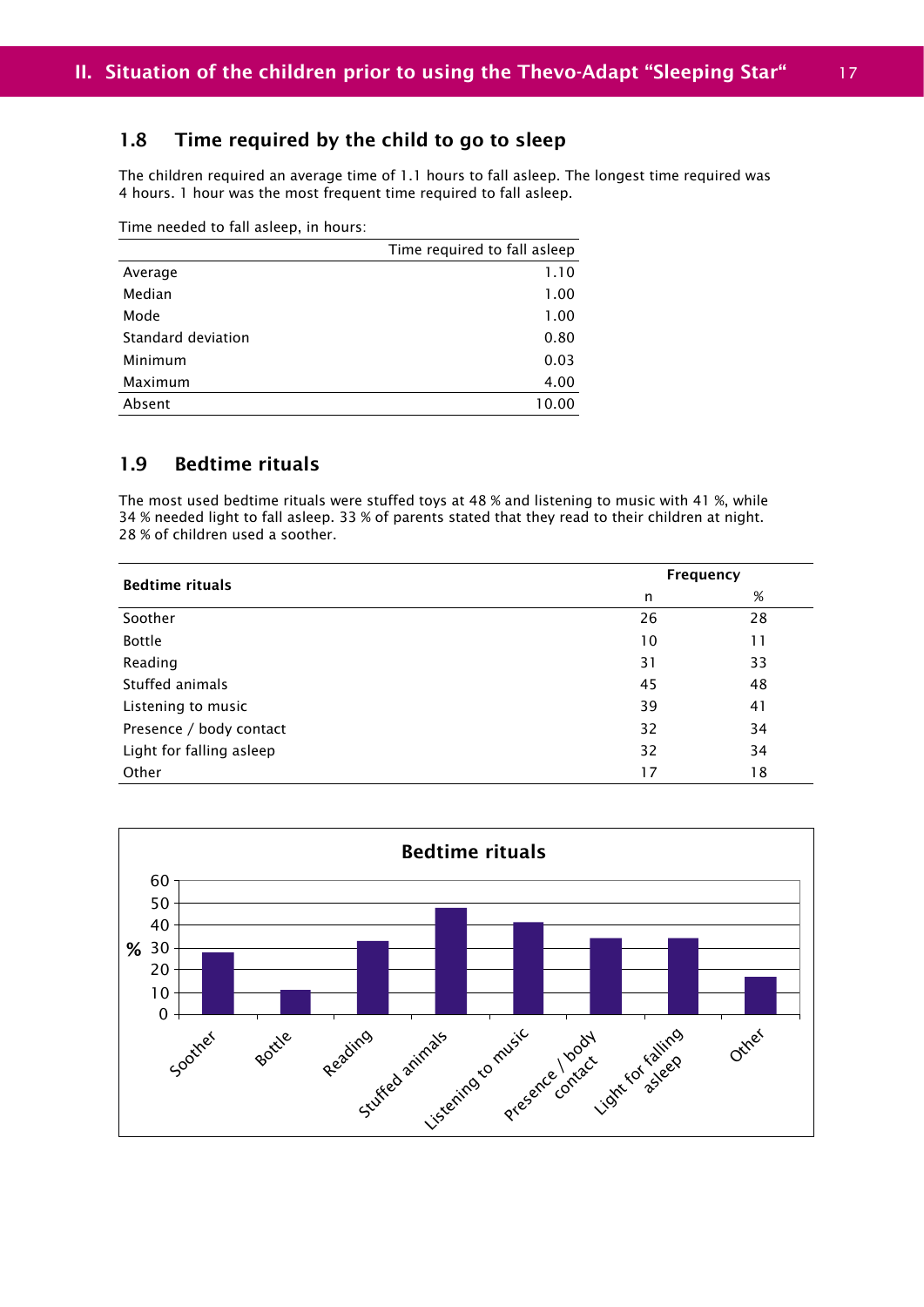#### *Description of other bedtime rituals*

For three children, it was important to have the door open. The other listed rituals were named once, respectively.

- cradling in the arm
- from dusk to darkness, approx. 15 °C room temperature
- Darkness and soft noises
- holding hands
- chatting (telling stories, babbling)
- cuddly cloth, water
- light mobiles
- one always has to pray with her
- checking on him from time to time, possibly repositioning him
- toys and brief attention
- door open
- we are as quiet as possible
- twin in the bed

### 1.10 Special care due to care and/or medical needs at night

Overall, 56 children (60 %) needed special nighttime care.

#### *Gender and special nighttime care*

A comparison of genders showed that at 70 %, boys clearly need special care due to care and/or medical needs at night more often than girls (45 %).

| Special care |    | Male |    | Female |    | Total |
|--------------|----|------|----|--------|----|-------|
|              | n  | %    | n  | %      | n  | %     |
| No           | 16 | 30   | 22 | 55     | 38 | 40    |
| Yes          | 38 | 70   | 18 | 45     | 56 | 60    |
| Total        | 54 | 100  | 40 | 100    | 94 | 100   |

A significant result was shown. Chi square =  $6.141$ ; df =  $1$ ; p (two sided) = .013 - that is, boys needed special care at night more often than girls.

#### *Care type*

|                        |    | Frequency |  |  |
|------------------------|----|-----------|--|--|
| Type of special care   | n  | %         |  |  |
| Repositioning          | 42 | 45        |  |  |
| Diaper change          | 27 | 29        |  |  |
| Feeding / tube feeding | 17 |           |  |  |

Nearly half of all children had to be repositioned at night. Nearly 30 % had to be changed, and only 13 % needed a nighttime feeding or tube feeding.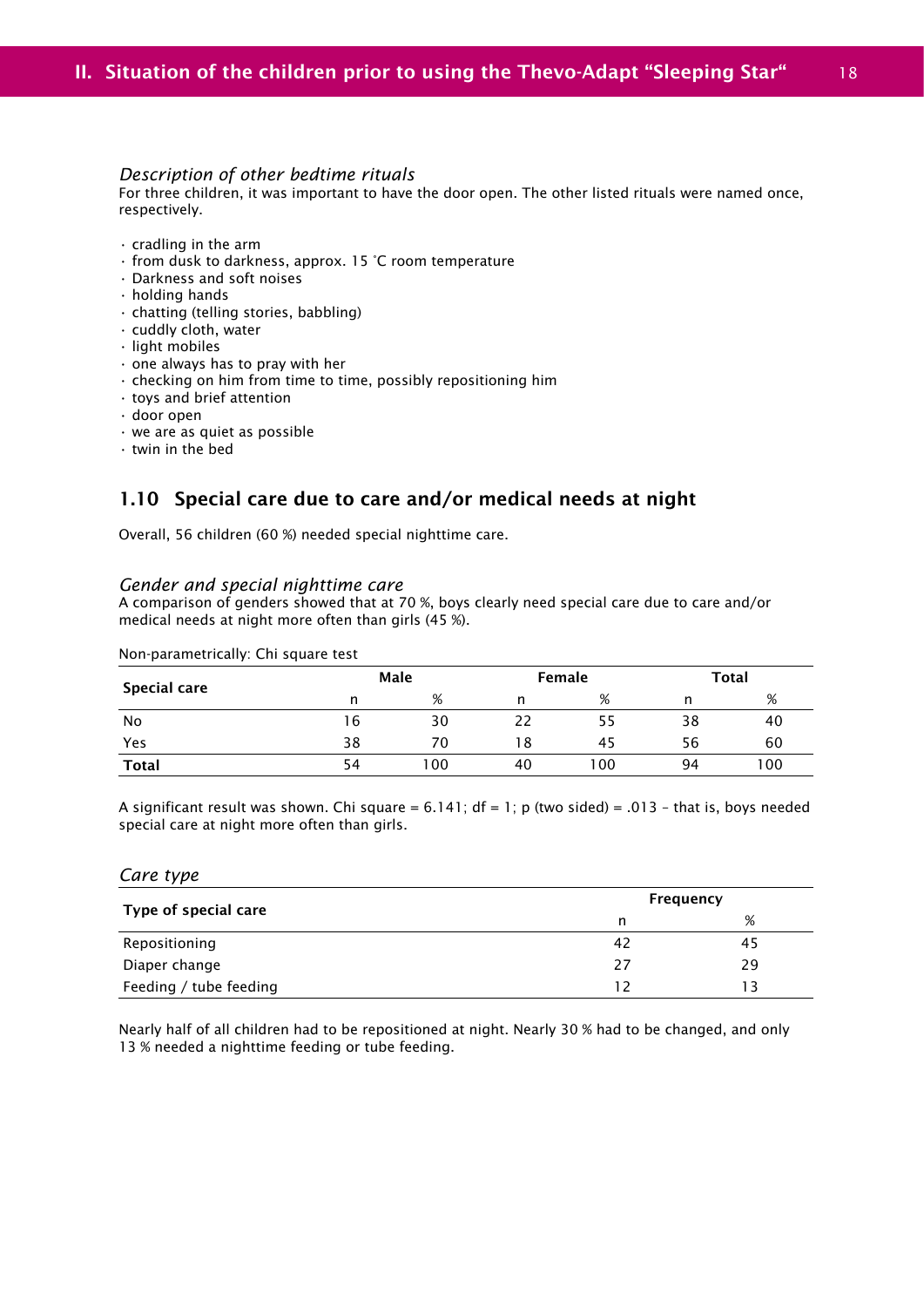### 1.11 Special positioning due to care and/or medical needs at night

35 children (37 %) needed special positioning at night. (1 missing statement) The following problem zones occurred with positioning.

| Problem zones with positioning | Frequency |   |  |
|--------------------------------|-----------|---|--|
|                                | n         | % |  |
| Legs                           | 4         | 2 |  |
| Heels                          |           |   |  |
| Free extremities               |           |   |  |
| Hip                            |           |   |  |
| Head                           | ξ         |   |  |
| Tailbone                       |           |   |  |
| <b>Total</b>                   | 11        | 8 |  |

### 1.12 Special pillows or positioning aids

A special positioning devices or special pillow for the positioning was required by 22 children.

| <b>Positioning devices</b> | Frequency |     |
|----------------------------|-----------|-----|
|                            | n         | %   |
| No                         | 71        | 76  |
| Yes                        | 22        | 23  |
| Total                      | 93        | 99  |
| Absent                     |           |     |
| <b>Total</b>               | 94        | 100 |
|                            |           |     |

As shown in the following tables, pillows were primarily used for positioning.

| Type of positioning aid          | Frequency |    |
|----------------------------------|-----------|----|
|                                  | n         | %  |
| Pillows                          | 9         | 10 |
| Positioning pillows              | 4         | 4  |
| Wedge pillows                    |           |    |
| Side sleeper pillows             | 2         |    |
| Grain pillows                    |           |    |
| Head pillows                     |           |    |
| Breastfeeding pillows            | 4         | 4  |
| Positioning snake                | 2         | 2  |
| Buckwheat snake                  |           |    |
| Neck horns around knees and head |           |    |
| Bed horn, decubitus sheepskin    |           |    |
| Cloth                            |           |    |
| Wool blankets                    |           |    |
| Corpo med, sand bags             |           |    |
| Towel roll                       |           |    |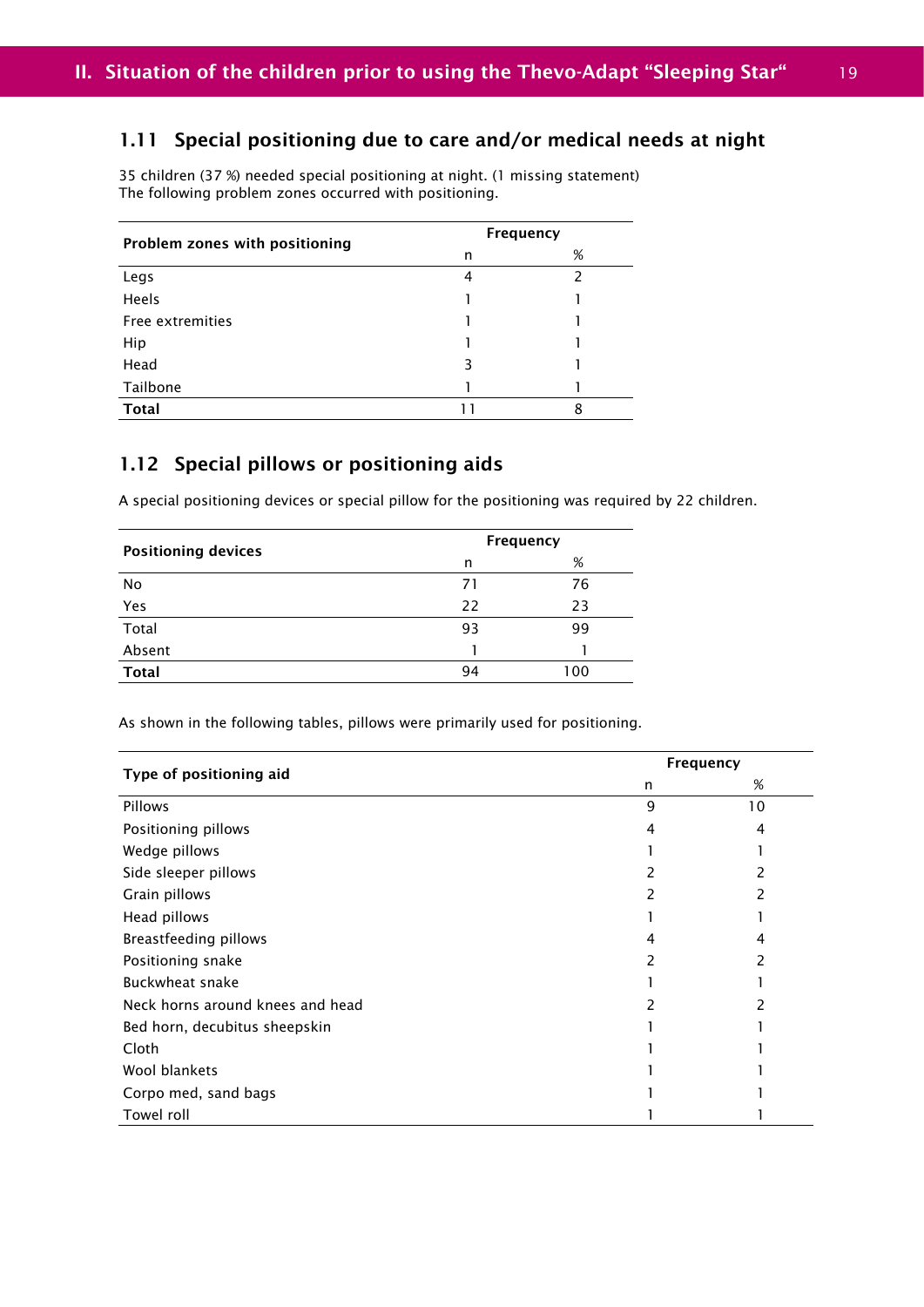### 1.13 Medications which could disturb nighttime sleep

Only two parents (2 %) stated that their child took medications which, due to their activating effect, could disturb nighttime sleep. 10 parents (11 %) stated that they were unable to assess this, while 82 parents (87 %) stated that their child did not take sleep disturbing medications.

### 1.14 Preferred sleeping position of the child

More than two thirds of children preferred the side lying position as a sleeping position, and approx. one third preferred the belly-down or prone positions.

| <b>Sleeping position</b> |    | Frequency |
|--------------------------|----|-----------|
|                          | n  | %         |
| Supine                   | 27 | 29        |
| Prone                    | 35 | 37        |
| Side lying               | 66 | 70        |

### 1.15 Independent change of sleeping positions

50 children were independently able to change their sleeping positions, while the other 45 % needed help to change their sleeping position.

| Independent change | Frequency |     |  |
|--------------------|-----------|-----|--|
|                    | n         | %   |  |
| No                 | 42        | 45  |  |
| Yes<br>Total       | 50        | 53  |  |
|                    | 92        | 98  |  |
| Absent             | 2         |     |  |
| <b>Total</b>       | 94        | 100 |  |

### 1.16 Pain due to lying

20 children had pain due to lying.

| Pain          | Frequency |     |  |
|---------------|-----------|-----|--|
|               | n         | %   |  |
| No            | 34        | 36  |  |
| Yes           | 20        | 21  |  |
| Total         | 54        | 57  |  |
| Cannot assess | 37        | 39  |  |
| Absent        | З         | 3   |  |
| <b>Total</b>  | 94        | 100 |  |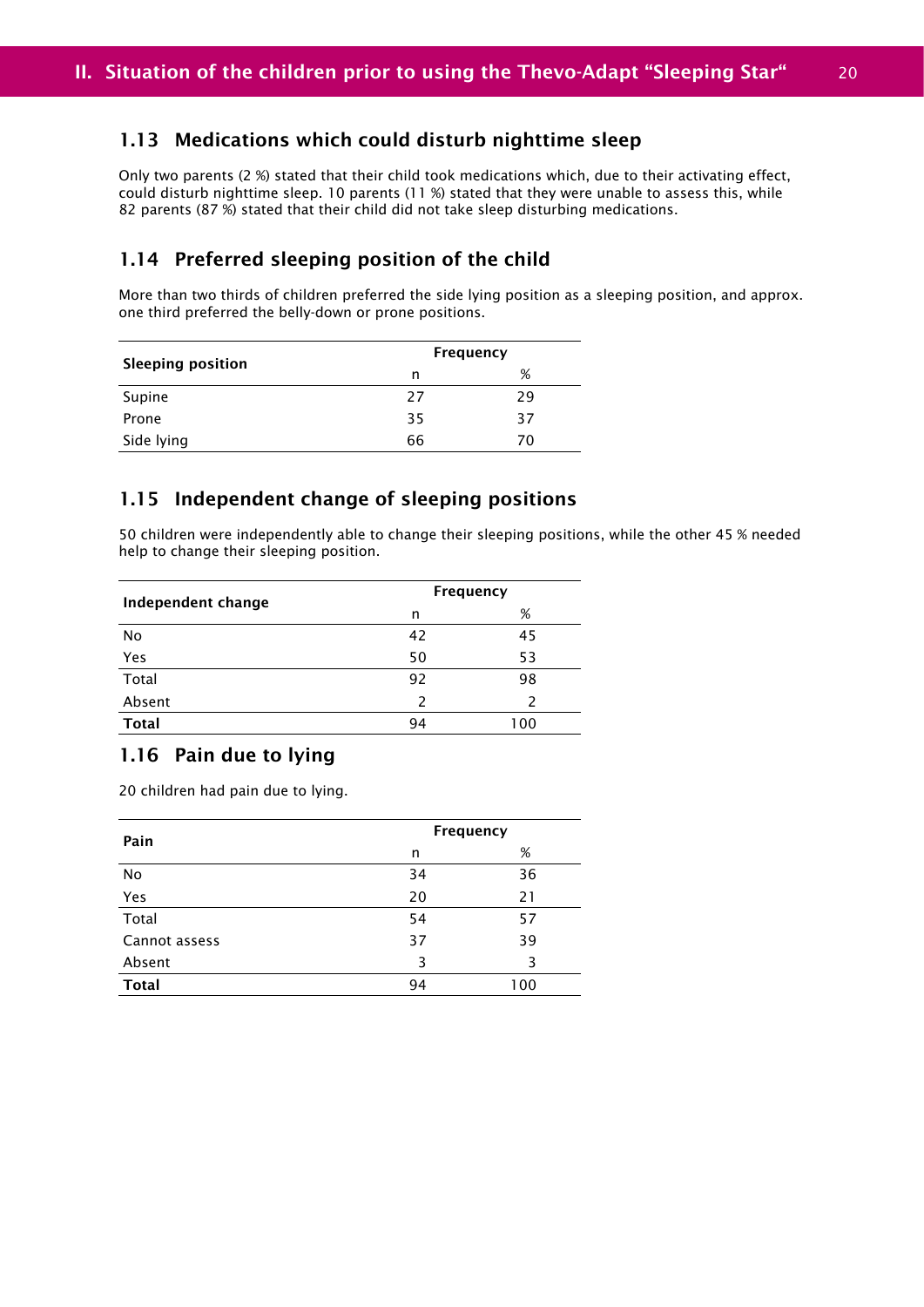### 1.17 Bed

A medical care bed was most frequently used. 28 % or 24 % of children used a children's or youth bed.

|                  |    | Frequency |
|------------------|----|-----------|
| <b>Bed</b>       | n  | %         |
| Child's bed      | 26 | 28        |
| Adult bed        | 5  | 5         |
| Medical care bed | 23 | 24        |
| Youth bed        | 39 | 41        |
| Total            | 93 | 99        |
| Absent           |    |           |
| <b>Total</b>     | 94 | 100       |



### 1.18 Mattress type

Nearly half of the children slept on a foam mattress. The inner spring mattress was also relatively frequent with 26 %.

| <b>Mattress</b> |    | Frequency |
|-----------------|----|-----------|
|                 | n  | %         |
| Foam            | 46 | 49        |
| Inner spring    | 24 | 26        |
| Latex           | 8  | 9         |
| Coconut         | 8  | 9         |
| Other           | 3  | 3         |
| Total           | 89 | 95        |
| Absent          | 5  | 5         |
| <b>Total</b>    | 94 | 100       |
|                 |    |           |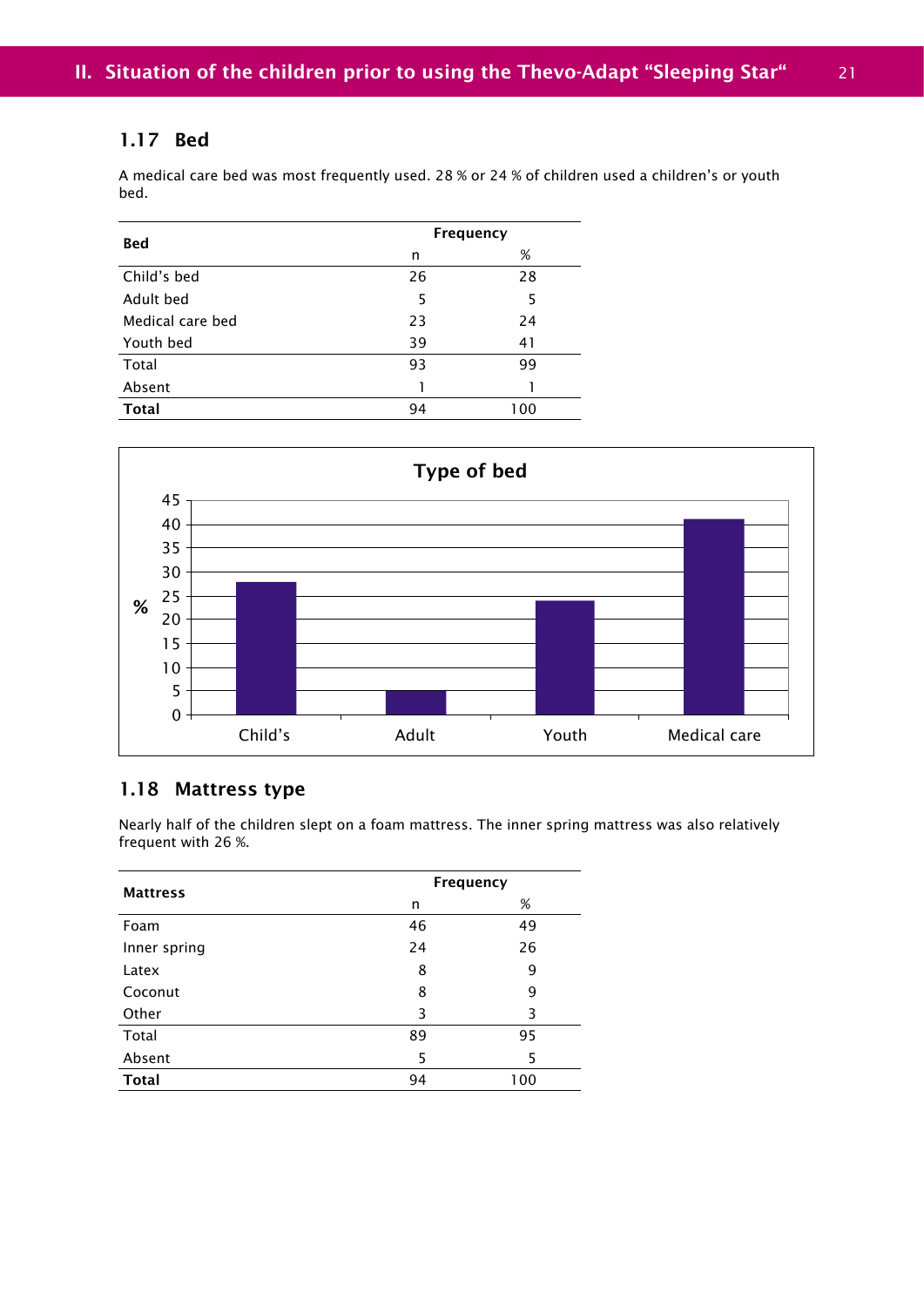#### *Description Mattress Other*

| Other                                      |    | Frequency |
|--------------------------------------------|----|-----------|
|                                            | n  | %         |
| Coconut and sheepskin                      |    |           |
| Inner spring and soft covers               |    |           |
| Cold foam                                  | 3. |           |
| Foam and magnet field mattress from Nikken |    |           |
| Semi-permeable cover "Care-Sorb"           |    |           |



# 1.19 Need for a special mattress in order to prevent skin reddening (development of sores from lying) or pain

| <b>Special mattress</b> |    | Frequency |
|-------------------------|----|-----------|
|                         | n  | %         |
| No                      | 81 | 86        |
| Yes                     | q  | 10        |
| Total                   | 90 | 96        |
| Absent                  | 4  | 4         |
| <b>Total</b>            | 94 | 100       |

Only 9 children needed a special mattress, as shown in the following table.

### *Type of special mattress*

Two parents named a decubitus mattress, and one person stated that their child sleeps on a very soft mattress. 6 parents provided no information about the type of mattress.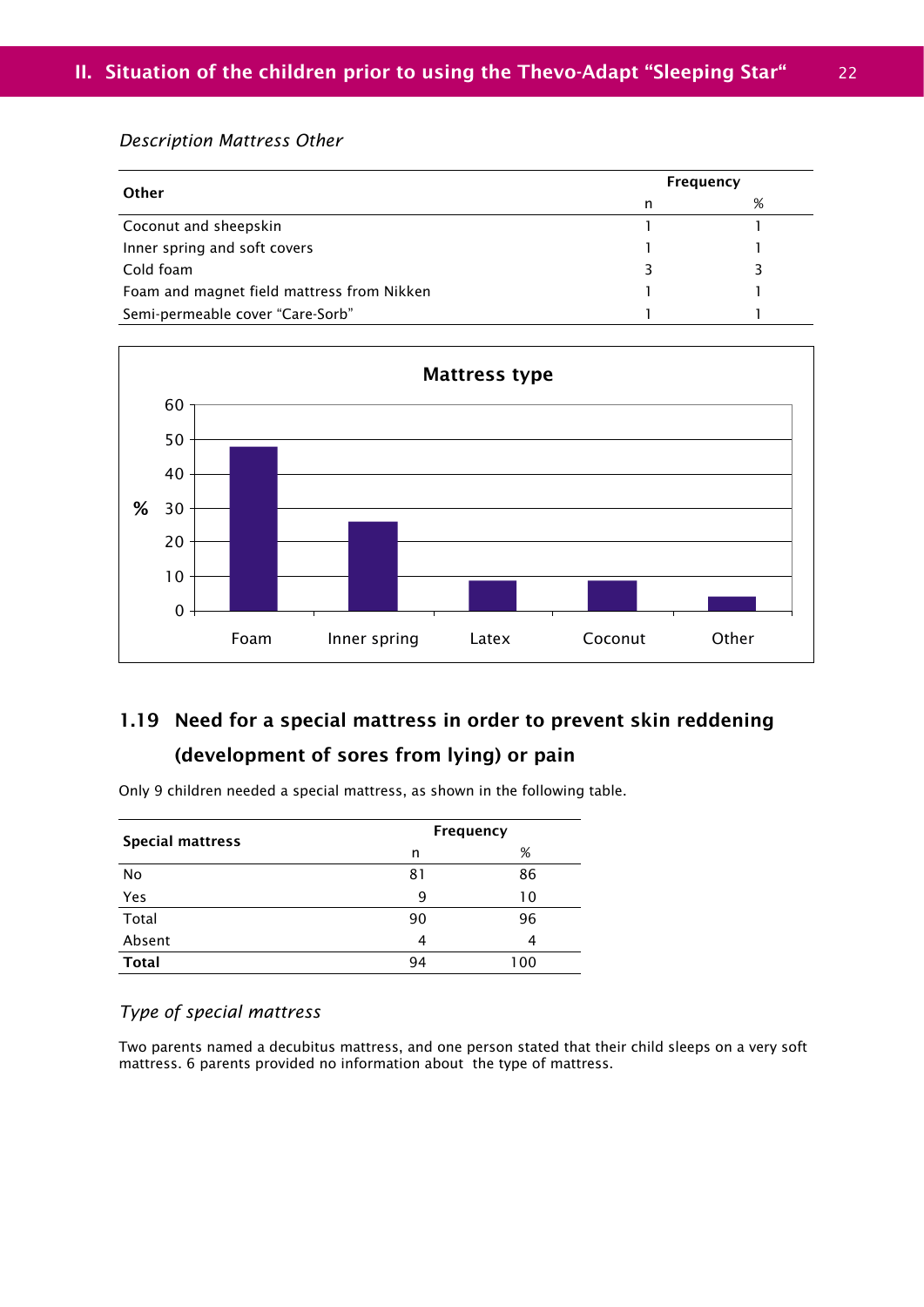### 1.1 Changes in sleeping behaviour

Approx. two thirds (66 %) of parents saw a change in their child's sleeping behaviour.

| Change       | Frequency |     |  |  |
|--------------|-----------|-----|--|--|
|              | n         | %   |  |  |
| Very clear   | 11        | 12  |  |  |
| Clear        | 22        | 23  |  |  |
| A little     | 29        | 31  |  |  |
| No change    | 28        | 30  |  |  |
| Total        | 90        | 96  |  |  |
| Absent       | 4         | 4   |  |  |
| <b>Total</b> | 94        | 100 |  |  |



### 1.2 Sleeping behaviour after using the Thevo-Adapt "Sleeping Star"

*Comparison of sleeping behaviour (grades)*

*Sleeping behaviour before and after using the Thevo-Adapt "Sleeping Star"*

The sleeping behaviour prior to use correlates to  $r = .43$  with  $p = .000$  highly significant – with sleeping behaviour after use of the Thevo-Adapt "Sleeping Star". The non-parametric correlation as per Spearman is also Rho=  $.43***$  (p=  $.000$ ).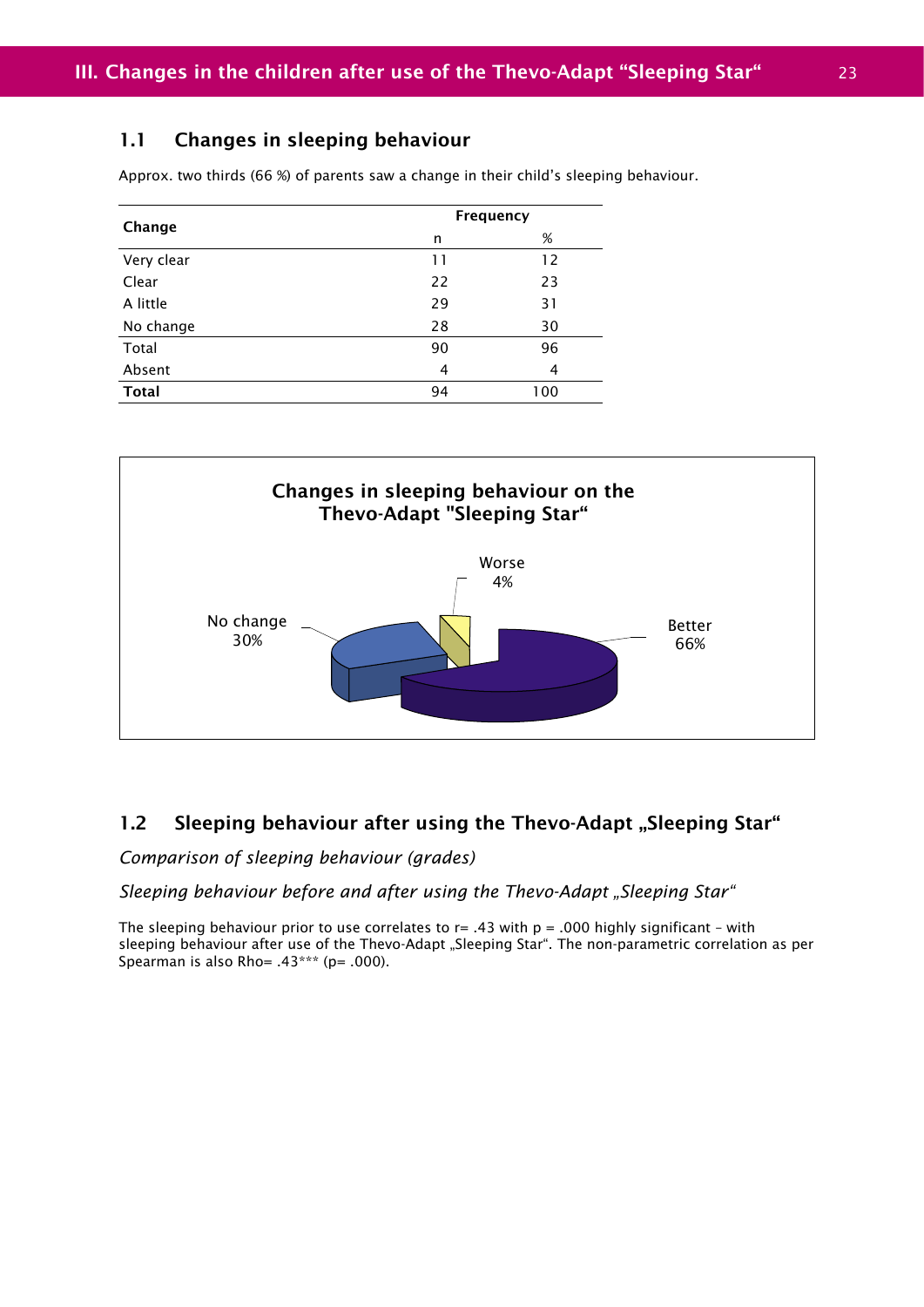|                              | Sleeping behaviour prior to use |      |    |              |    |                |    |       |
|------------------------------|---------------------------------|------|----|--------------|----|----------------|----|-------|
|                              |                                 | Good |    | Satisfactory |    | Unsatisfactory |    | Total |
| Sleeping behaviour after use | n                               | %    | n  | %            | n  | %              | n  | %     |
| Very good                    | 4                               | 36   |    | 23           | 3  |                | 14 | 16    |
| Good                         | 5                               | 45   | 9  | 30           | 12 | 27             | 26 | 31    |
| Satisfactory                 | $\mathcal{P}$                   | 18   | 12 | 40           | 11 | 25             | 25 | 29    |
| Unsatisfactory               | $\Omega$                        | 0    | 2  |              | 18 | 41             | 20 | 24    |
| <b>Total</b>                 | 11                              | 100  | 30 | 00           | 44 | 100            | 85 | 100   |

The comparison of sleeping behaviour before and after use is documented in the following table:

There were data about sleeping behaviour before and after use for a total of 85 children. Of these, an improvement in sleeping behaviour was found for a total of 46 children:

- 4 (36 %) of the 11 children which had good sleeping behaviour before use had very good sleeping behaviour after use.
- improvement in the 30 children in the category with satisfactory sleeping behaviour: 9 showed good sleeping behaviour after use, while 7 showed very good sleeping behaviour.
- improvement in the group of 44 children which showed unsatisfactory sleeping behaviour before use: 11 changed to satisfactory sleeping behaviour, while 12 changed to good and 3 to very good sleeping behaviour.

Overall, only 4 children showed worse sleeping behaviour. In two children, the sleeping behaviour changed from good to satisfactory, and in another two children, it changed from satisfactory to unsatisfactory. The number of children in whom there was no change in sleeping behaviour was approx. 40 % in each category.

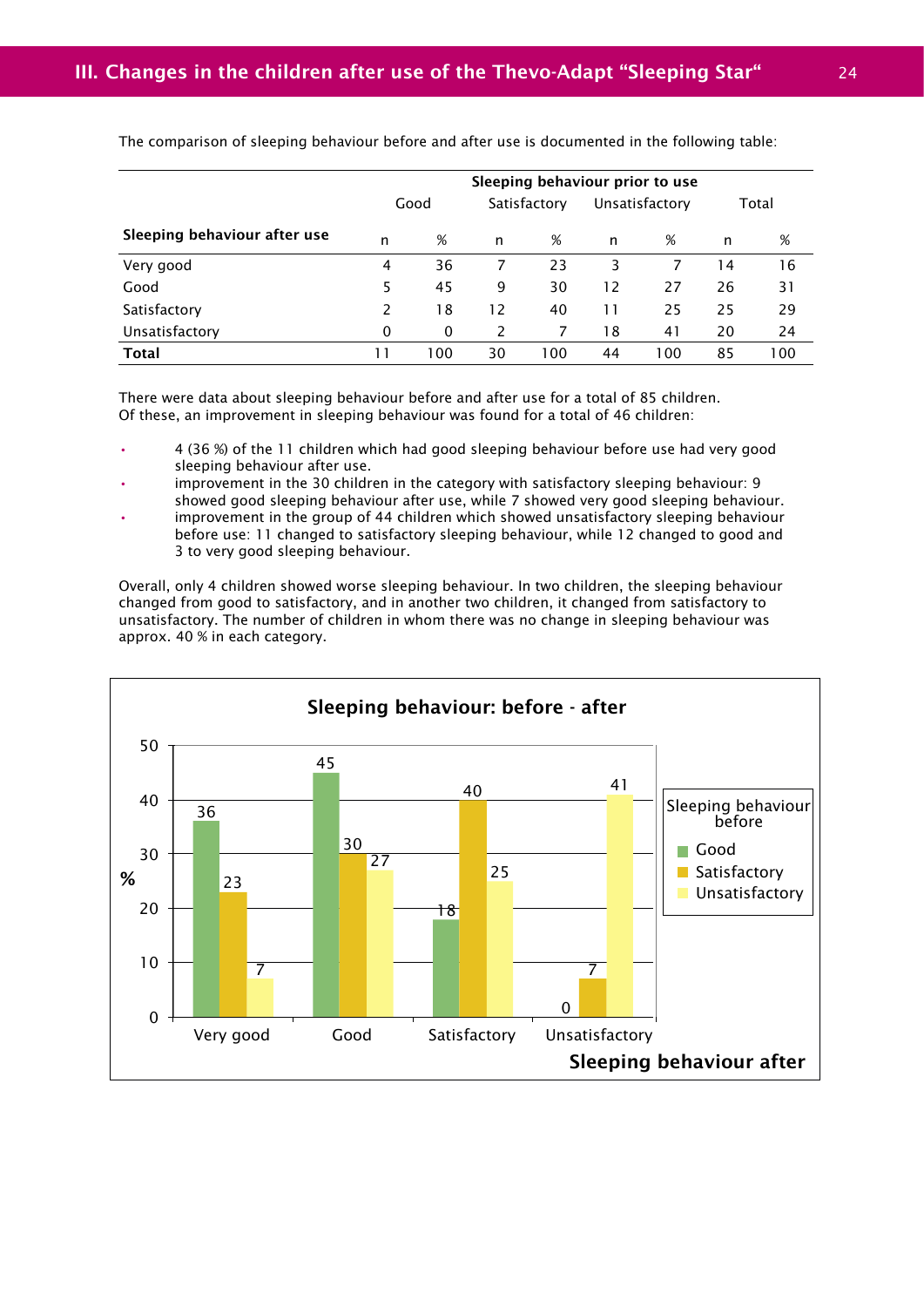In order to be able to verify this change with interference statistics, a summary is necessary due to the low case numbers. Two categories were formed (sleeping behaviour unsatisfactory versus very good to satisfactory, that is, not unsatisfactory). This produced the following distribution:

#### *Non-parametrically: McNemar test (binomial distribution)*

|                              | Sleeping behaviour prior to use |     |                |     |       |     |
|------------------------------|---------------------------------|-----|----------------|-----|-------|-----|
|                              | Very good to<br>satisfactory    |     | Unsatisfactory |     | Total |     |
| Sleeping behaviour after use | n                               | %   | n              | %   | n     | %   |
| Very good to satisfactory    | 39                              | 95  | 26             | 59  | 65    | 76  |
| Unsatisfactory               |                                 |     | 18             | 41  | 20    | 24  |
| Total                        |                                 | 100 | 44             | 100 | 85    | 100 |

As shown above, there are clearly more positive changes at 59 % than negative changes (at 5 %). The changes were verified with the McNemar test. With  $p = .000$ , this test showed significant results at the 0.1 % level. This test only takes the changes into account. A likelihood of  $p = 0.5$  is assumed for both changes.

In addition, the average values were included for the verification of the changes in sleeping behaviour before and after use of the Thevo-Adapt "Sleeping Star". As shown in the following, the sleeping behaviour before use was clearly assessed as worse – with an average of 3.4 – than after use of the Thevo-Adapt "Sleeping Star" (AM =  $2.6$ ).

*Parametrically: t-test for dependent samples*

| Sleep behaviour | Average value |  |
|-----------------|---------------|--|
| Before use      |               |  |
| After use       | 2.6           |  |

For interference statistical confirmation of this difference, a t-test for dependent samples was utilised. This also showed highly significant results ( $t = 7.532$ ; df = 84; p = .000).

#### *Effect intensity:*

The effect intensity as per Kazis (Leonhart, 2004) was selected here. That is, in order to reduce the influence of the homogeneity of the differential values, the standard deviation of sleeping behaviour before use was utilised in the determination of the effect intensity. This represents a good estimation of the population scatter rate as per Leonhart, since the intervention group was not yet influenced at this time.

$$
d = \frac{\overline{x}_1 - \overline{x}_2}{s_{\text{prä}}} = \underline{1.14}
$$

If one uses the division of effect intensity for independent samples as per Cohen as a basis, a significant effect results as per Leonhart.

Additionally, the difference in sleeping behaviour before and after use of the Thevo-Adapt "Sleeping Star" was non-parametrically verified with the Wilcoxon test. This also showed a highly significant improvement  $(z = -5.757; p$  (two sided) = .000).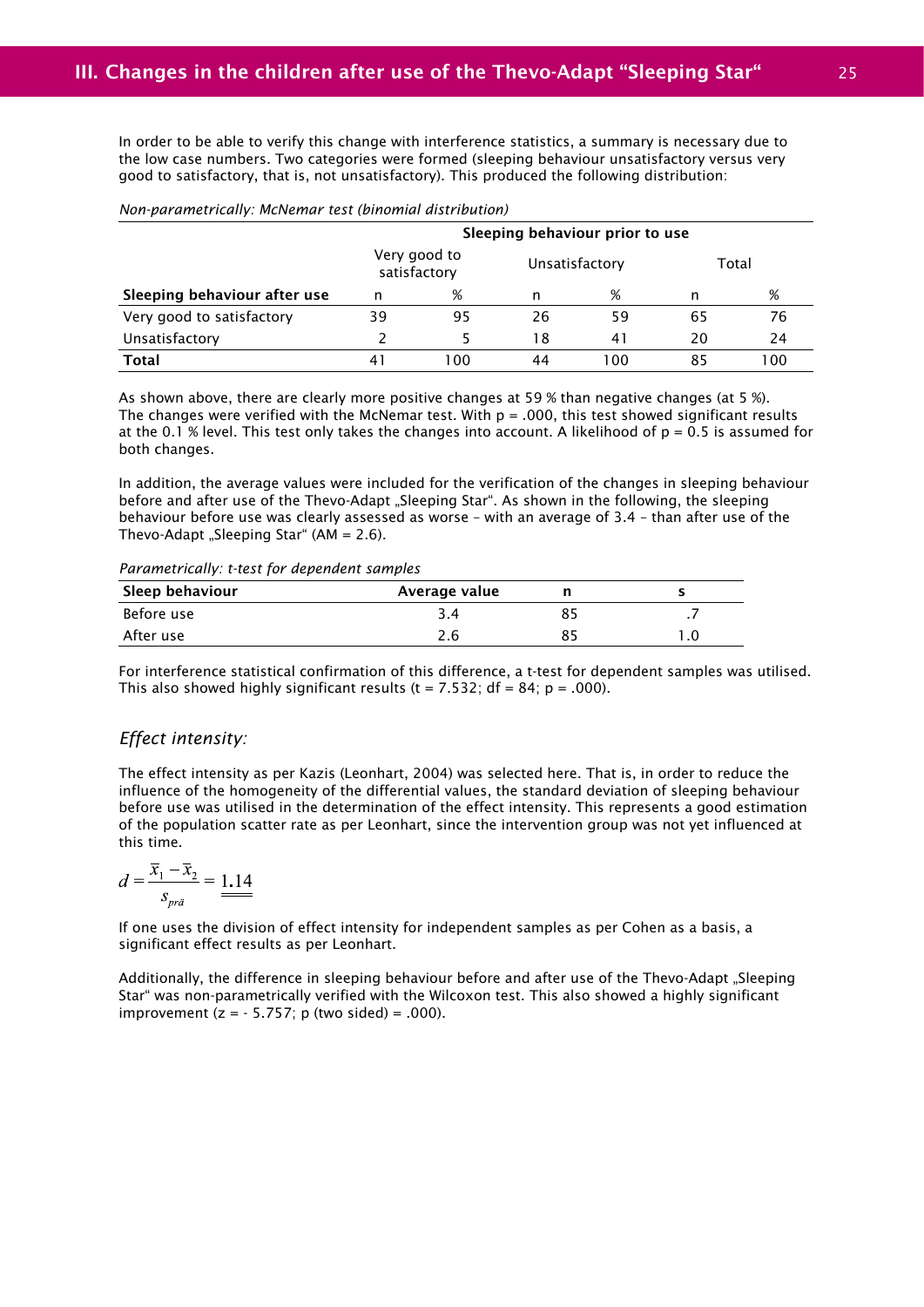## Inclusion of gender

Furthermore, a two factor variance analysis was done for a gender specific verification of the change.

| <b>Sleeping behaviour</b> | Gender       | Average value | s   | n  |
|---------------------------|--------------|---------------|-----|----|
|                           | Male         | 3.3           |     | 49 |
| Before use                | Female       | 3.6           |     | 36 |
|                           | <b>Total</b> | 3.4           |     | 85 |
|                           | Male         | 2.5           | 1.0 | 49 |
| After use                 | Female       | 2.7           | 1.1 | 36 |
|                           | <b>Total</b> | 2.6           | 1.0 | 85 |

| Parametrically: Two factor variance analysis |  |  |  |
|----------------------------------------------|--|--|--|
|                                              |  |  |  |

| Source                          |        | df | Significance | <b>Partial Eta Square</b> |
|---------------------------------|--------|----|--------------|---------------------------|
| Measurement repetition          | 56.341 |    | .000         | .404                      |
| Measurement repetition / gender | .354   |    | .554         | .004                      |
| Gender                          | ⊟987   |    | .162         | .023                      |

As shown, the change was similarly positive in both boys and girls. Therefore, even the change in itself was highly significant here.

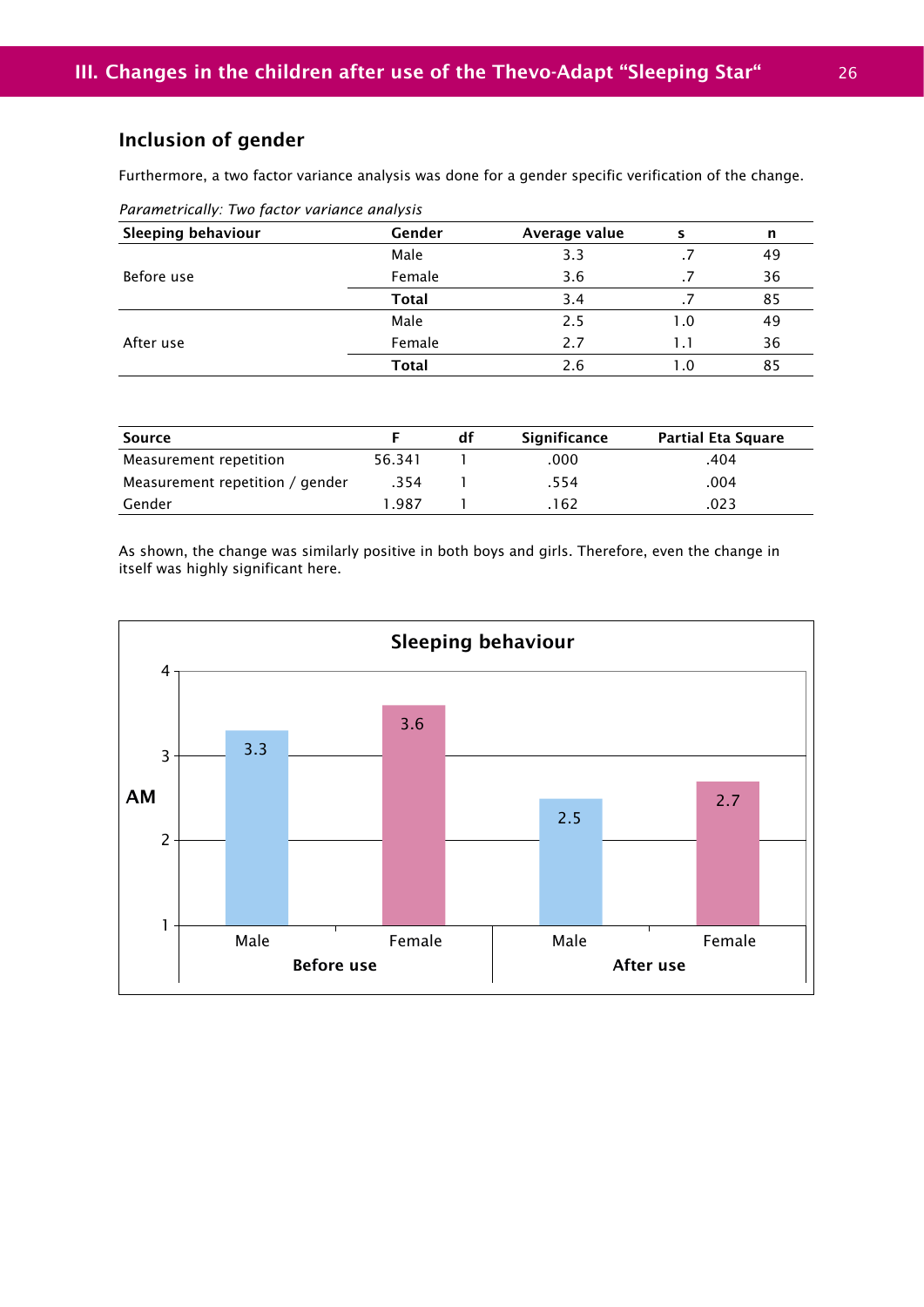### 1.3 Change in sleep duration

Only 26 % of persons ( $n = 24$ ) stated that there were changes in the sleep duration. The number of nighttime sleep hours changed most frequently.

#### *Increased sleep at night*

73 persons (78 %) were unable to notice a change in sleep duration at night. Therefore, a total of 21 statements were made about increased sleep as shown in the following table.

| <b>Hours</b> |    | Frequency |
|--------------|----|-----------|
|              | n  | %         |
| 1.00         | 7  | 33        |
| 1.50         | 5  | 24        |
| 2.00         | 3  | 14        |
| 2.50         | 2  | 9         |
| 3.00         | 1  | 5         |
| 4.50         | 1  | 5         |
| 6.00         | 1  | 5         |
| 7.00         |    | 5         |
| <b>Total</b> | 21 | 100       |

#### *Increased daytime sleep*

The larger part of the sample, that is, 93 % (n = 87), noticed no change in daytime sleep duration. Only 7 parents stated a change in sleep duration. Of these, 3 stated that their children slept one half hour more in the daytime. 3 parents stated 1 hour and one person stated 2 hours more daytime sleep.

#### *Less sleep at night*

Only 3 statements were made here. They were: 1 hour, 1.5 hours and 2.5 hours.

#### *Less sleep in the daytime*

Only one test subject stated that the sleep duration of his child had lessened by 1.5 hours in the daytime.

#### 1.4 Change in daytime behaviour

In nearly one third, that is,  $30\%$  (n = 28) of children, a change was noticed in the daytime, so that 57 children (61 %) showed no changes in daytime behaviour. No information was provided here for 9 children (10 %).

Of the 28 parents who noticed a change in the child's behaviour, 25 described the behaviour change more precisely.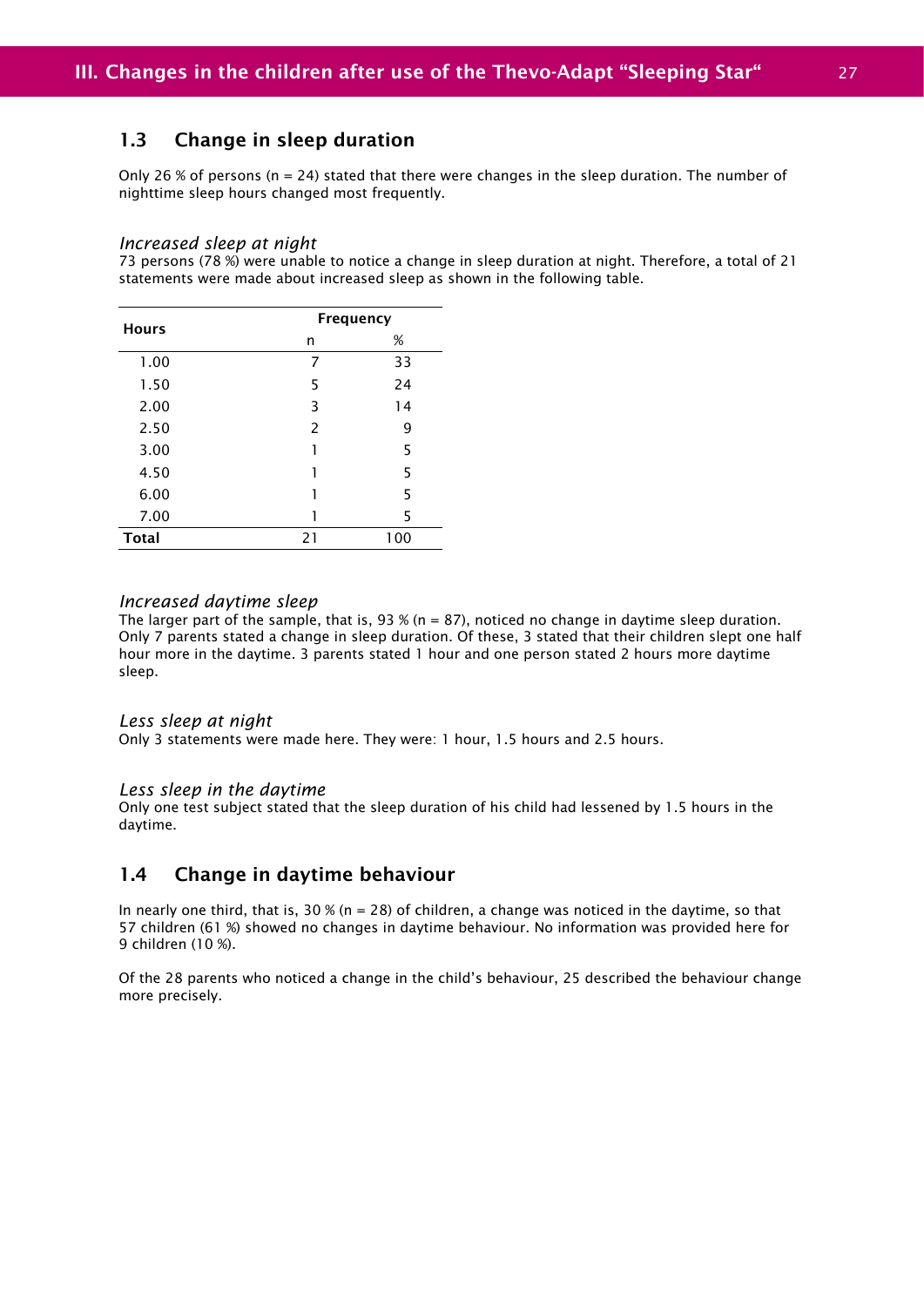| <b>Behaviour change</b>                   | Frequency | <b>Evaluation of</b><br>the change |
|-------------------------------------------|-----------|------------------------------------|
|                                           | n         |                                    |
| More alert and lively                     | 2         | $^{+}$                             |
| More attentive, concentrated              | 4         | +                                  |
| Better mood                               | 5         | +                                  |
| More balanced                             | 4         | $\ddot{}$                          |
| Better rested                             | 2         | $\pm$                              |
| More relaxed sleep                        | 2         |                                    |
| More relaxed                              |           | $^{+}$                             |
| Lessened spasticity                       | 3         | $\pm$                              |
| More friendly in the morning              |           | $\pm$                              |
| Less stiff in the morning                 |           | +                                  |
| Upper body more relaxed in the morning    |           |                                    |
| Greater noise tolerance                   |           | $\pm$                              |
| Free of pain                              |           | +                                  |
| Less sweating                             |           | $\ddot{}$                          |
| Fewer bed changes required                |           | +                                  |
| Less sleep, more whining, dissatisfaction |           |                                    |
| Tired, but does not want to sleep         |           |                                    |
| Sleeps more often in the daytime          |           |                                    |

As shown in the following table, 88 % positive changes were shown, while only 3 parents (12 %) noted negative behaviour changes.

| Change in daytime<br>behaviour | Category | n  | <b>Observed</b><br>share |     | Test share Exact significance<br>(two sided) |
|--------------------------------|----------|----|--------------------------|-----|----------------------------------------------|
| Group 1                        | Positive | 22 | .88                      | .50 | .000                                         |
| Group 2                        | Negative |    | .12                      |     |                                              |
| <b>Total</b>                   |          | 25 | 1.00                     |     |                                              |

In order to verify this difference, the warning sign test was done. Only the 25 parents who had described the change more precisely were included here. The warning sign test, which assumes a likelihood p = 0.5 for both changes, was highly significant. Therefore, a clear overhang of the positive changes was shown here.

### 1.5 Change in frequency of nighttime awakening

Precisely half of all persons ( $n = 47$ ) stated that the frequency with which their child woke up had changed. 42 persons found no change, and 5 persons (5 %) made no statement here.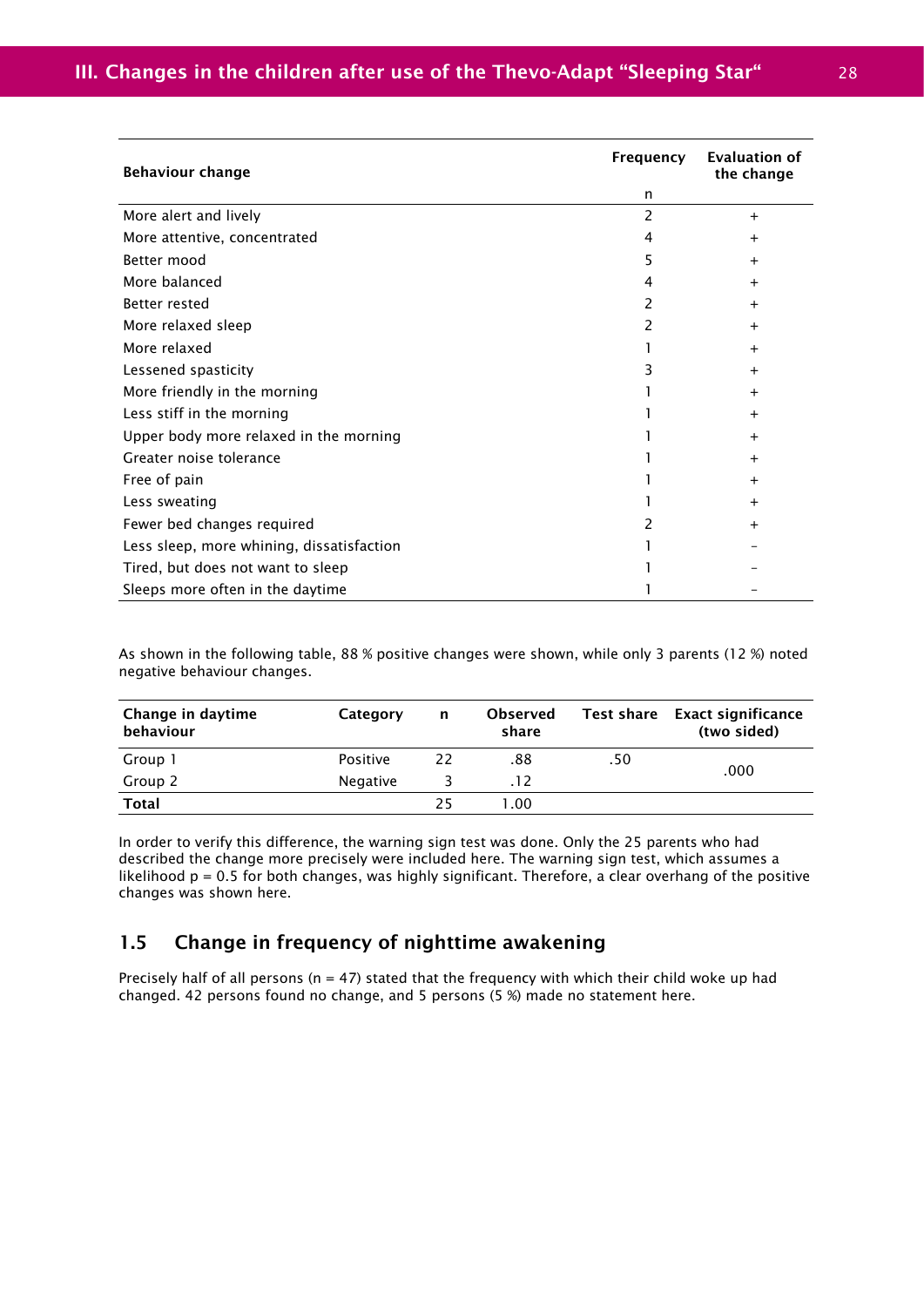### 1.6 Average nighttime awakening

71 parents (76 %) stated the average frequency of nighttime awakening of their child. 1 – 2 waking phases per night were stated by almost half of all persons.

| <b>Frequency of awakening</b> | Frequency |     |  |  |
|-------------------------------|-----------|-----|--|--|
|                               | n         | %   |  |  |
| $1 - 2$                       | 43        | 46  |  |  |
| $3 - 4$                       | 15        | 16  |  |  |
| $5 - 6$                       | 8         | 9   |  |  |
| $7 - 8$                       | 5         | 5   |  |  |
| Total                         | 71        | 76  |  |  |
| Absent                        | 23        | 24  |  |  |
| <b>Total</b>                  | 94        | 100 |  |  |

#### *Comparison of average awakening at night before and after use of the Thevo-Adapt "Sleeping Star"*

Since a total of 67 persons made statements about the frequency of awakening before and after use, the sample decreased correspondingly in this comparison.

|                                            |     |          |    | Nighttime awakening before use |    |           |          |           |   |                    |     |       |
|--------------------------------------------|-----|----------|----|--------------------------------|----|-----------|----------|-----------|---|--------------------|-----|-------|
| <b>Nighttime</b><br>awakening<br>after use |     | -2 times |    | 3-4 times                      |    | 5-6 times |          | 7-8 times |   | More<br>frequently |     | Total |
|                                            | n   | %        | n  | %                              | n  | %         | n        | %         | n | %                  | n   | %     |
| $1 - 2$ times                              | ۱4  | 100      | 19 | 63                             | 5  | 31        |          | 33        |   | 25                 | 40  | 60    |
| $3 - 4$ times                              | 0   | 0        | 8  | 27                             | 5. | 31        | $\Omega$ | 0         |   | 25                 | ا 4 | 21    |
| $5 - 6$ times                              | 0   | $\Omega$ | 2  | 7                              | 4  | 25        | $\Omega$ | $\Omega$  | 2 | 50                 | 8   | 12    |
| 7-8 times                                  | 0   | 0        |    | 3                              | 2  | 13        | 2        | 67        | 0 | 0                  | 5   |       |
| <b>Total</b>                               | ا 4 | 100      | 30 | 100                            | 16 | 100       | 3        | 100       | 4 | 100                | 67  | 100   |

28 children showed no change in the frequency of nighttime awakening. Out of the 39 changes, 34 were positive – that is, the child woke up less frequently – and only 5 were negative, that is, the child woke up more frequently. All children who woke up  $1 - 2$  times per night before use of the Thevo-Adapt "Sleeping Star" remained in the same category after use. The category of more than 8 times was no longer named after use.

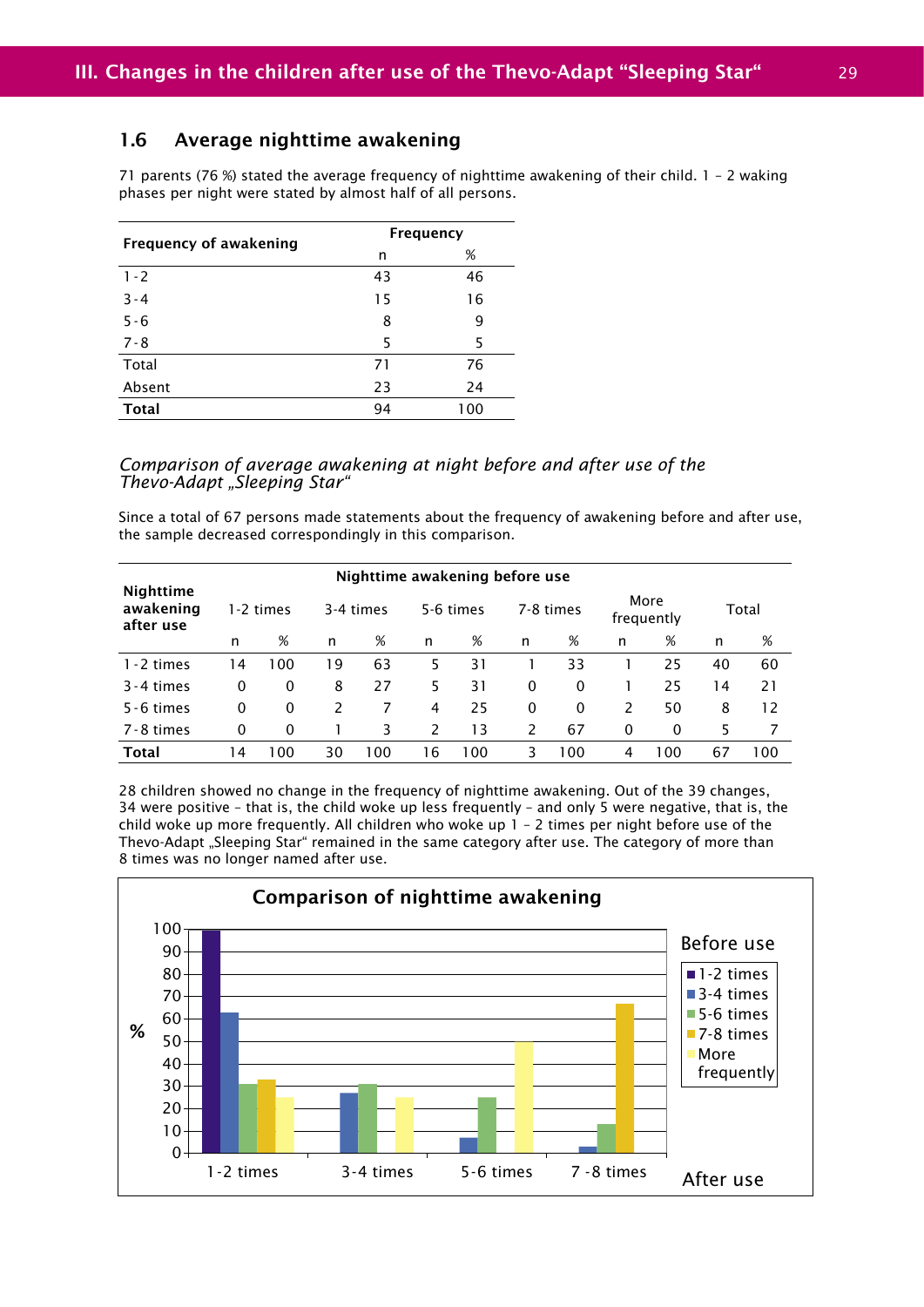These differences were tested for significance with the Wilcoxon test. It showed the following results:

|                 | n     | Middle rank | Rank sum |
|-----------------|-------|-------------|----------|
| Negative ranks  | 34(a) | 20.3        | 689.5    |
| Positive ranks  | 5(b)  | 18.1        | 90.5     |
| <b>Bondings</b> | 28(c) |             |          |
| <b>Total</b>    | 67    |             |          |

Average awakening per night, afterwards – average awakening per night, before

a. Average awakening per night, afterwards – average awakening per night, before

b. Average awakening per night, afterwards – average awakening per night, before

c. Average awakening per night, afterwards – average awakening per night, before

As shown in the table, the middle rank of the negative ranks, which show a reduction in the frequency of nighttime awakening, is higher than in the positive ranks. The Wilcoxon test, with z = - 4.384 and p= .000, shows significant results at the 0.1 % level.

A further comparison of frequencies before and after use was made in that only the dichotomies of 1 – 2 times per night versus more than twice per night were compared. This categorisation produced the following distribution:

|                                                          | Awakening prior to using the Thevo-Adapt "Sleeping Star" |      |             |     |       |     |  |  |
|----------------------------------------------------------|----------------------------------------------------------|------|-------------|-----|-------|-----|--|--|
| Awakening after using the<br>Thevo-Adapt "Sleeping Star" | 1 - 2 times                                              |      | $> 2$ times |     | Total |     |  |  |
|                                                          | n                                                        | ℅    | n           | ℅   |       | %   |  |  |
| 1-2 times                                                | 14                                                       | 100  | 26.         | 49  | 40    | 60  |  |  |
| > 2 times                                                | 0                                                        | 0    | 27          | 51  | 27    | 40  |  |  |
| Total                                                    | l 4                                                      | LO 0 | 53          | 100 | 67    | 100 |  |  |

In the category 'waking more than twice per night' before use, nearly half (49 %) changed to the category ' 1 – 2 times per night', while 51 % remained in the same category afterwards. In the group of children which woke up 1 - 2 times per night, there was no change.

The McNemar test which was used for the interference statistical confirmation of these differences was highly significant with  $p$  (two sided) = .000.

### 1.7 Changes in going to bed at night

28 % of parents ( $n = 26$ ) stated that the child's evening process of going to bed had changed, while  $68\%$  (n = 64) noticed no changes. 4 parents made no statement here.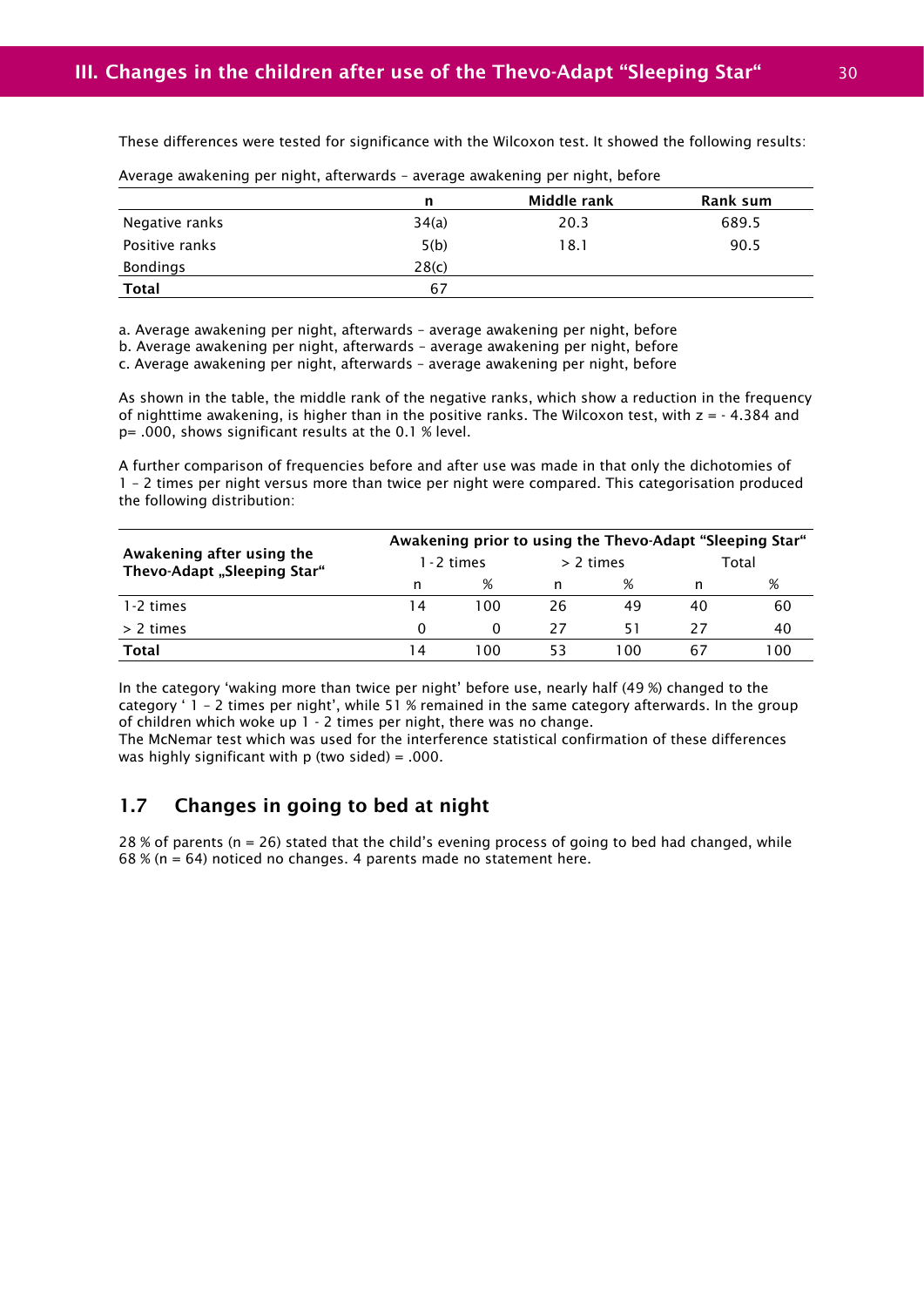#### *Type of change in going to bed in the evening:*

Of the 23 descriptions, 21 were regarded as positive, and only 2 as negative.

| Change in going to bed                     | Frequency<br>n | Evaluation of<br>the change |
|--------------------------------------------|----------------|-----------------------------|
| Looks forward to going to bed              | 3              | $\pm$                       |
| Willingly goes to bed                      |                | $\pm$                       |
| Seldom goes to bed alone                   |                | $\ddot{}$                   |
| Absence is better tolerated                |                | $\ddot{}$                   |
| Calmer, falls asleep better                |                | $\ddot{}$                   |
| Falls asleep more rapidly                  | 6              | $\ddot{}$                   |
| Falls asleep alone                         |                | $\ddot{}$                   |
| Does not get back up                       |                | $\ddot{}$                   |
| Positioning easier                         |                | $\ddot{}$                   |
| Position change to the other side possible |                | $\ddot{}$                   |
| Change from indoor carriage to child's bed |                | $\ddot{}$                   |
| No longer cries                            |                | $\pm$                       |
| Plays around more                          |                |                             |
| Seems to take longer<br>.                  |                |                             |

1 description could not be assessed

### 1.8 Change in the time needed to fall asleep

23 parents (24 %) noticed a change in the time their child needed to fall asleep. 3 parents (3 %) made no statement here, while 68 parents, that is, 73 %, noticed no change in the time required to fall asleep.

| Change in the time required to fall asleep: | Frequency<br>n | <b>Evaluation of</b><br>the change |
|---------------------------------------------|----------------|------------------------------------|
| Shorter                                     | 14             | $\ddot{}$                          |
| Slightly shorter                            |                | $\pm$                              |
| About half                                  |                | $\pm$                              |
| Half                                        |                | $\pm$                              |
| Calmer                                      |                | $\pm$                              |
| Lies in bed until she falls asleep          |                | $\pm$                              |
| Falls asleep directly                       |                | $\pm$                              |
| Takes still longer                          |                |                                    |

#### *Type of change in the time required to fall asleep:*

Here as well, only two statements were evaluated as negative.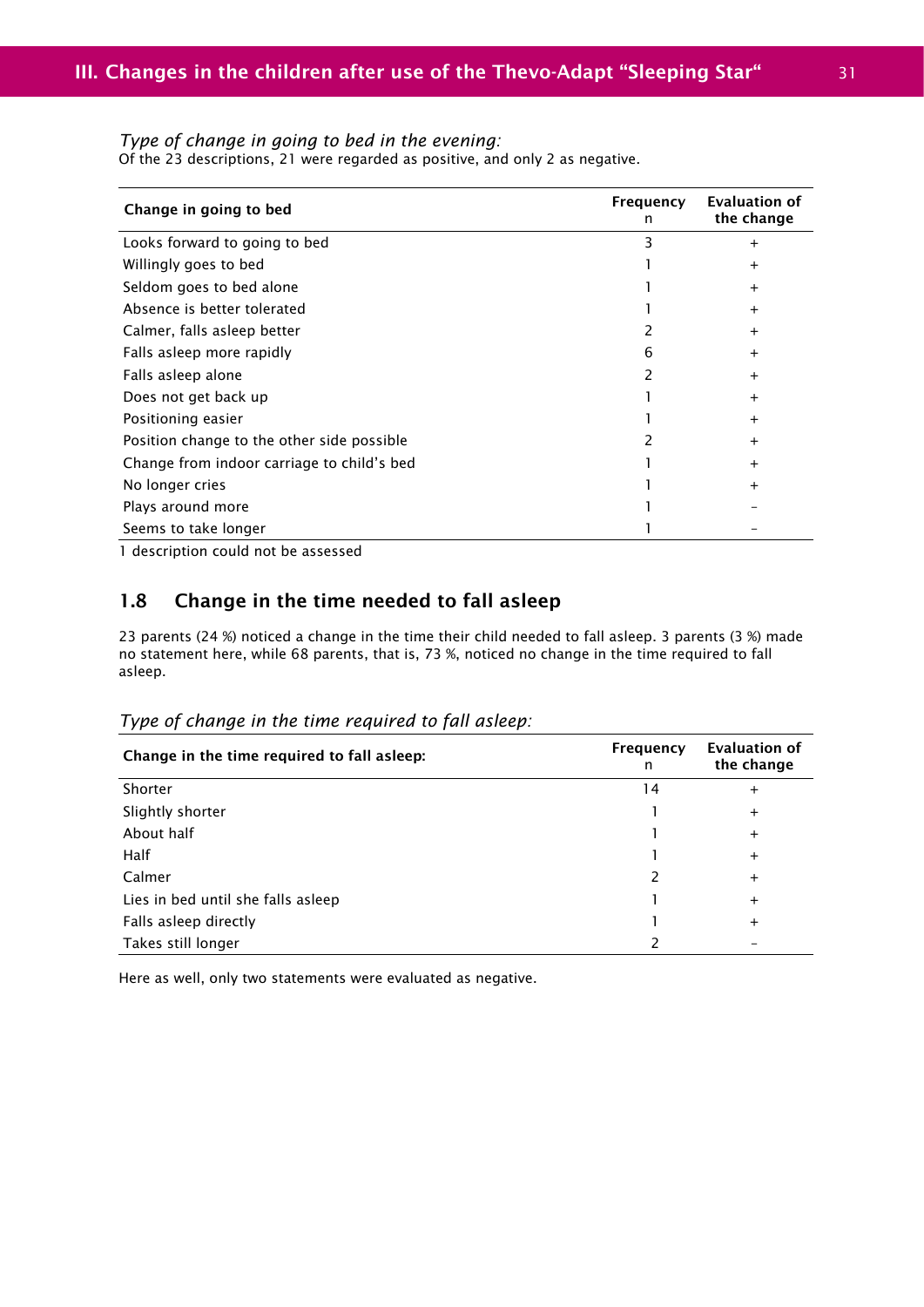### 1.9 Changes in the bedtime ritual

Only 8 parents (9 %) stated that the child's bedtime ritual had changed. 78 parents (83 %) noticed no change in the bedtime ritual, while 4 parents made no statement.

*Type of change in the bedtime ritual:*

| Change in the bedtime ritual                                | Frequency<br>n | Evaluation of<br>the change |
|-------------------------------------------------------------|----------------|-----------------------------|
| Slightly easier                                             |                | +                           |
| Body contact no longer needed, falls asleep alone very well |                | +                           |
| After going to bed: falls asleep with music                 |                | +                           |
| Falls asleep on back, better for child, worse for parents   |                | +                           |
| Falls asleep in the bed within $10 - 20$ minutes            |                | +                           |
| Cries less often                                            |                | +                           |
| Asks less                                                   |                | +                           |
| Moves around more                                           |                |                             |

### 1.10 Changes in repositioning the child

18 parents stated changes in repositioning the child. 7 parents made no statement here, while 69 do not reposition their child differently since use.

| Change in repositioning                      | Frequency<br>n | <b>Evaluation of</b><br>the change |
|----------------------------------------------|----------------|------------------------------------|
| Easier                                       | 5              | $\pm$                              |
| Lies on side softer and better               |                | $\pm$                              |
| More relaxed                                 |                | $\ddot{}$                          |
| Rarer                                        |                | $\ddot{}$                          |
| Absent                                       |                | $\ddot{}$                          |
| Able to slightly change position him/herself |                | $\ddot{}$                          |
| Side change possible                         |                | $\ddot{}$                          |
| No redness                                   |                | $\ddot{}$                          |
| Less sweating                                |                | $\ddot{}$                          |
| Falls asleep on back                         |                | $\pm$                              |
| Falls back asleep more quickly               |                | $\pm$                              |
| Sleeps more calmly                           |                | $\mathrm{+}$                       |

#### *Type of change in repositioning:*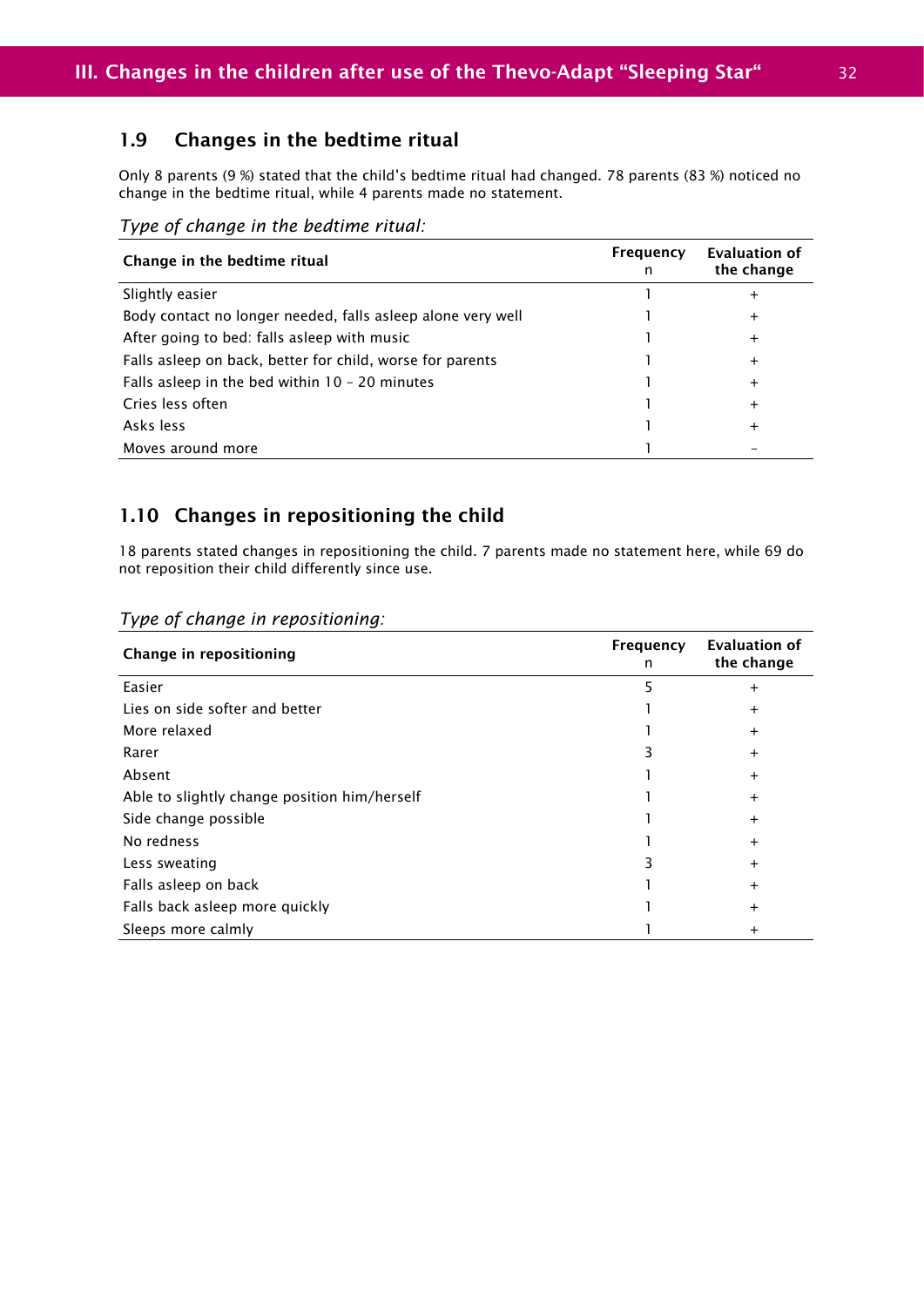### 1.11 Changes in the possibilities of changing the sleeping position

71 parents stated no change, 9 made no statement, and 14 (15 %) stated a change.

#### Changes in the possibilities for changing the sleeping position  $\overline{F}$  Frequency n Evaluation of the change Better able to turn alone 1 +  $\frac{1}{2}$  +  $\frac{1}{2}$  +  $\frac{1}{2}$  +  $\frac{1}{2}$  +  $\frac{1}{2}$  +  $\frac{1}{2}$  +  $\frac{1}{2}$  +  $\frac{1}{2}$  +  $\frac{1}{2}$  +  $\frac{1}{2}$  +  $\frac{1}{2}$  +  $\frac{1}{2}$  +  $\frac{1}{2}$  +  $\frac{1}{2}$  +  $\frac{1}{2}$  +  $\frac{1}{2}$  + Better sleeping position and the state of the state of the state of the state of the state of the state of the state of the state of the state of the state of the state of the state of the state of the state of the state o Moves more, turns back and forth 1 +  $\frac{1}{1}$  +  $\frac{1}{1}$  +  $\frac{1}{1}$  +  $\frac{1}{1}$  +  $\frac{1}{1}$  +  $\frac{1}{1}$  +  $\frac{1}{1}$  +  $\frac{1}{1}$  +  $\frac{1}{1}$  +  $\frac{1}{1}$  +  $\frac{1}{1}$  +  $\frac{1}{1}$  +  $\frac{1}{1}$  +  $\frac{1}{1}$  +  $\frac{1}{1}$  +  $\frac{1$ Able to turn almost without help since 2 nights 1 +  $\frac{1}{2}$  + Simpler that the set of the set of the set of the set of the set of the set of the set of the set of the set of the set of the set of the set of the set of the set of the set of the set of the set of the set of the set of Freer the contract of the contract of the contract of the contract of the contract of the contract of the contract of the contract of the contract of the contract of the contract of the contract of the contract of the cont Child is now able to turn to both sides 1 + Longer on one side and longer in one position and the set of the state of the state of the state of the state of the state of the state of the state of the state of the state of the state of the state of the state of the s Only turns once now the set of the set of the set of the set of the set of the set of the set of the set of the set of the set of the set of the set of the set of the set of the set of the set of the set of the set of the Fewer changes the contract of the contract of the contract of the contract of the contract of the contract of the contract of the contract of the contract of the contract of the contract of the contract of the contract of Child is repositioning themselves from time to time 1 +  $+$ Only back lying position 1 – No longer turns alone 1 and 1 and 1  $\sim$  1 and 1 and 1 and 1 and 1 and 1 and 1 and 1 and 1 and 1 and 1 and 1 and 1 and 1 and 1 and 1 and 1 and 1 and 1 and 1 and 1 and 1 and 1 and 1 and 1 and 1 and 1 and 1 and 1 and 1 and 1

#### *Type of change in the possibilities of changing the sleeping position:*

Below is a summarising verification of the changes:

| Results of the warning test: |  |  |
|------------------------------|--|--|
|------------------------------|--|--|

| Change                                         | <b>Categories</b> | $\mathbf n$ | <b>Observed</b><br>share | <b>Test</b><br>share | <b>Exact significance</b><br>(two sided) |
|------------------------------------------------|-------------------|-------------|--------------------------|----------------------|------------------------------------------|
|                                                | Positive          | 21          | .90                      |                      |                                          |
| 1.7 Going to bed in the<br>evening             | Negative          | 2           | .10                      | .50                  | .000                                     |
|                                                |                   | 23          | 1.00                     |                      |                                          |
| 1.8 Time required to fall<br>asleep            | Positive          | 20          | .91                      |                      |                                          |
|                                                | Negative          | 2           | .09                      | .50                  | .000                                     |
|                                                |                   | 22          | 1.00                     |                      |                                          |
|                                                | Positive          | 7           | .88                      |                      |                                          |
| 1.9 Bedtime rituals                            | Negative          |             | .13                      | .50                  | .070                                     |
|                                                |                   | 8           | 1.00                     |                      |                                          |
| 1.10 Repositioning                             | Positive          | 16          |                          |                      |                                          |
| 1.11 Possibilities of<br>changing the sleeping | Positive          | 11          | .85                      |                      |                                          |
|                                                | Negative          | 2           | .15                      | .50                  | .022                                     |
| position                                       |                   | 13          | 1.00                     |                      |                                          |

The slightest changes took place in the bedtime rituals. Here, only 8 parents said that there were changes. The most frequent changes were in going to bed in the evening and in the time taken to fall asleep.

The share of positive changes ranged from 85 % to 100 %, as in repositioning. This difference was significant in everything except the change in the bedtime ritual, wherein the low range of samples must be taken into account.

#### $\Rightarrow$  That is, when there were changes, they were largely positive!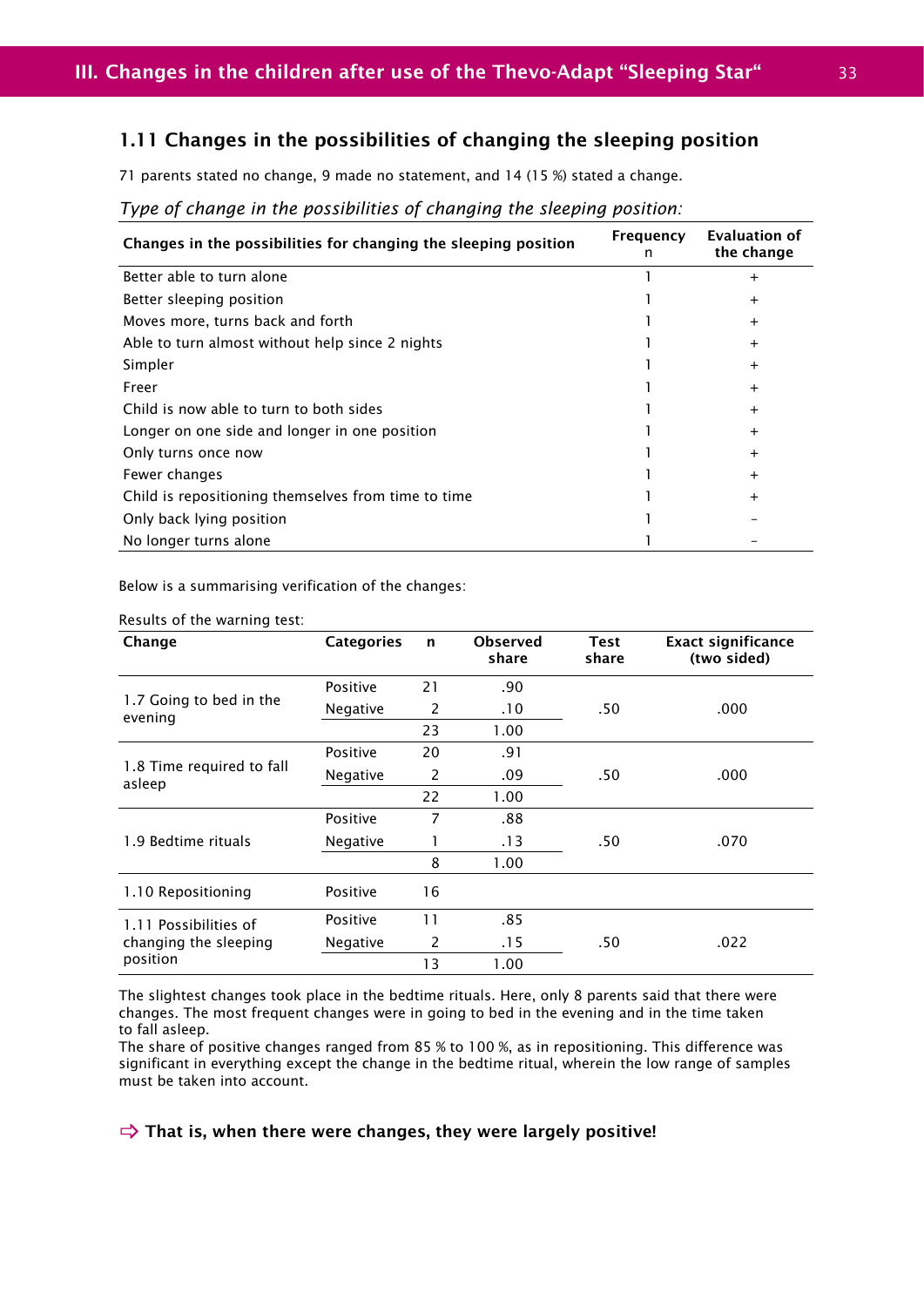### 1.12 Pain due to lying

Only 5 parents stated that their child suffered from pain due to lying. Approx. 15 stated that they could not assess this.

| Change        |    | Frequency |  |
|---------------|----|-----------|--|
|               | n  | %         |  |
| No            | 60 | 64        |  |
| Yes           | 5  |           |  |
| Total         | 65 | 69        |  |
| Cannot assess | 23 | 24        |  |
| Absent        | 6  | 6         |  |
| <b>Total</b>  | 94 | 100       |  |

### 1.13 Change in sleeping behaviour depending on ...

In order to verify the average value differences, a two factor variance analysis was done in each case.

#### *... taking medications:*

|                                     | <b>Medications</b> | Average value |     | n  |
|-------------------------------------|--------------------|---------------|-----|----|
|                                     | No                 | 3.5           |     | 35 |
| Sleeping behaviour prior to use Yes |                    | 3.4           |     | 46 |
|                                     | Total              | 3.4           |     | 81 |
|                                     | No                 | 2.7           | 1.0 | 35 |
| Sleeping behaviour after use        | Yes                | 2.6           |     | 46 |
|                                     | Total              | 2.6           |     | 81 |

Here as well, the change was highly significant overall at the 0.1 % level (F = 49.508; df = 1; p = .000). Since the change in both groups (medications: yes/no) is similarly positive, the interaction between sleeping behaviour and medication use is not shown as significant here ( $F = .078$ ; dl = 1; p = .780). The factor of medication use also showed no significant influence on sleeping behaviour ( $F = 0.349$ ;  $dl = 1$ ;  $p = .556$ ).

#### *... age*

In order to test whether the change in sleeping behaviour is different in younger children than in older children, the sample was subdivided into younger and older children. 6.5 years was used as a separating value in order to obtain nearly equal samples. The overall change was again significant  $(F = 56.969; df = 1; p = .000)$ .

|                                       | Age   | Average value |     | n  |
|---------------------------------------|-------|---------------|-----|----|
|                                       | Young | 3.5           |     | 44 |
| Sleeping behaviour prior to use Older |       | 3.3           |     | 41 |
|                                       | Total | 3.4           |     | 85 |
|                                       | Young | 2.5           |     | 44 |
| Sleeping behaviour after use          | Older | 2.7           | q   | 41 |
|                                       | Total | 2.6           | າ ດ | 85 |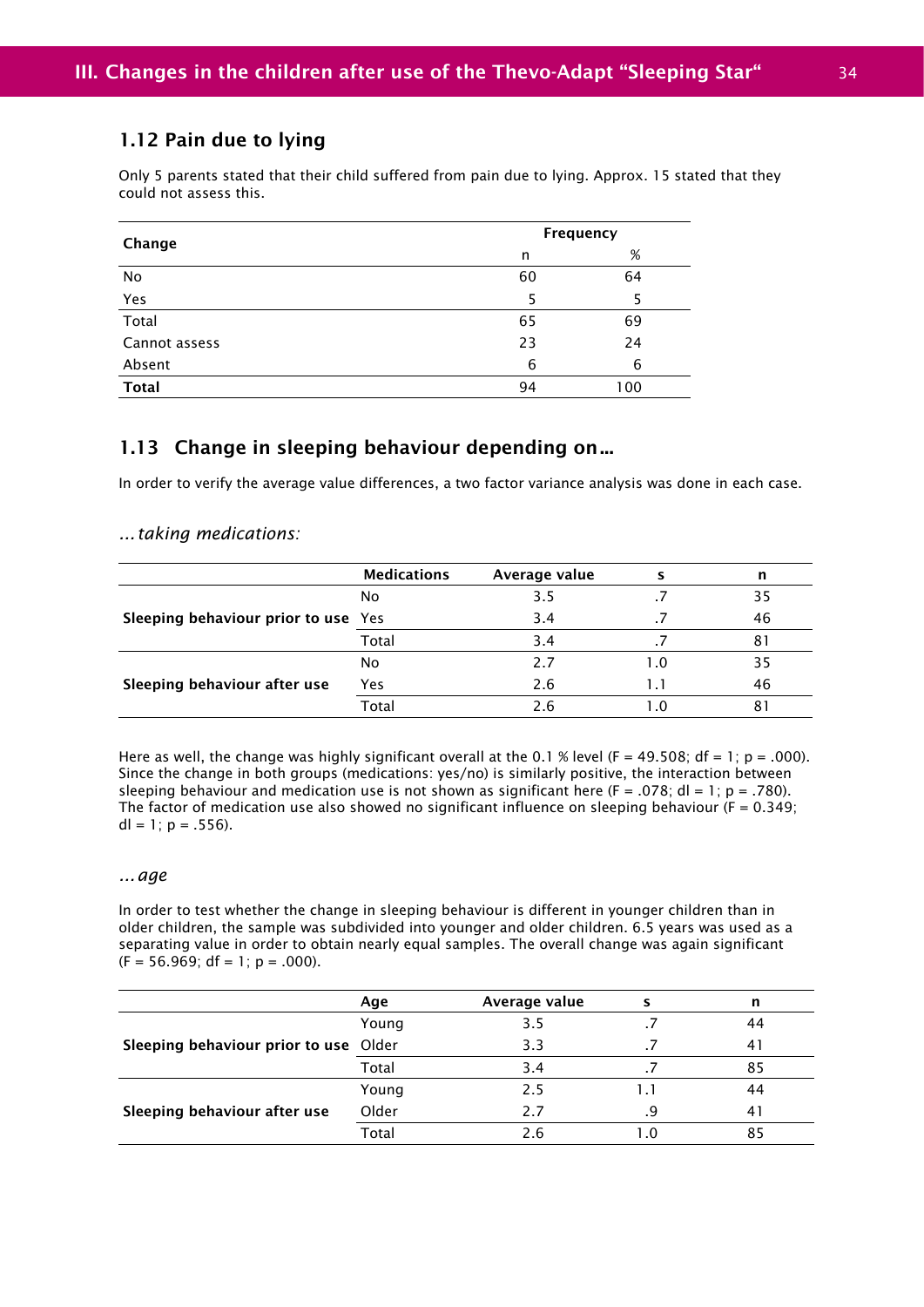As shown in the table, younger children have a clearer improvement in sleep than older children. This interaction, which is shown again in the following graphic, misses the 5 % level with  $p = .100$  $(F= 2.768; df= 1).$ 



Overall, younger children do not differ from older children in sleeping behaviour (F = .136; df = 1;  $p = .714$ ).

#### *... pain due to lying*

|                                     | Pain  | Average value |     |    |
|-------------------------------------|-------|---------------|-----|----|
| Sleeping behaviour prior to use Yes | No    | 3.3           |     | 33 |
|                                     |       | 3.4           | .8  | 18 |
|                                     | Total | 3.4           |     |    |
|                                     | No    | 2.9           | 1.0 | 33 |
| Sleeping behaviour after use        | Yes   | 2.4           | 1.2 | 18 |
|                                     | Total | 7 7           |     |    |

Here, the factor of sleeping behaviour (before and after) again showed highly significant results with  $(F = 26.073$ ; df = 1).

The following diagram shows the difference in changes in both groups. Prior to use of the Thevo-Adapt "Sleeping Star", the sleeping behaviour of children who suffered from pain due to lying was assessed similarly to the sleeping behaviour of children who did not show pain. In the group of children with pain, the positive change is, however, stronger than in the children without pain. This interaction between the two factors only narrowly misses the 5 % level with  $p = .058$  (F= 3.766; df= 1).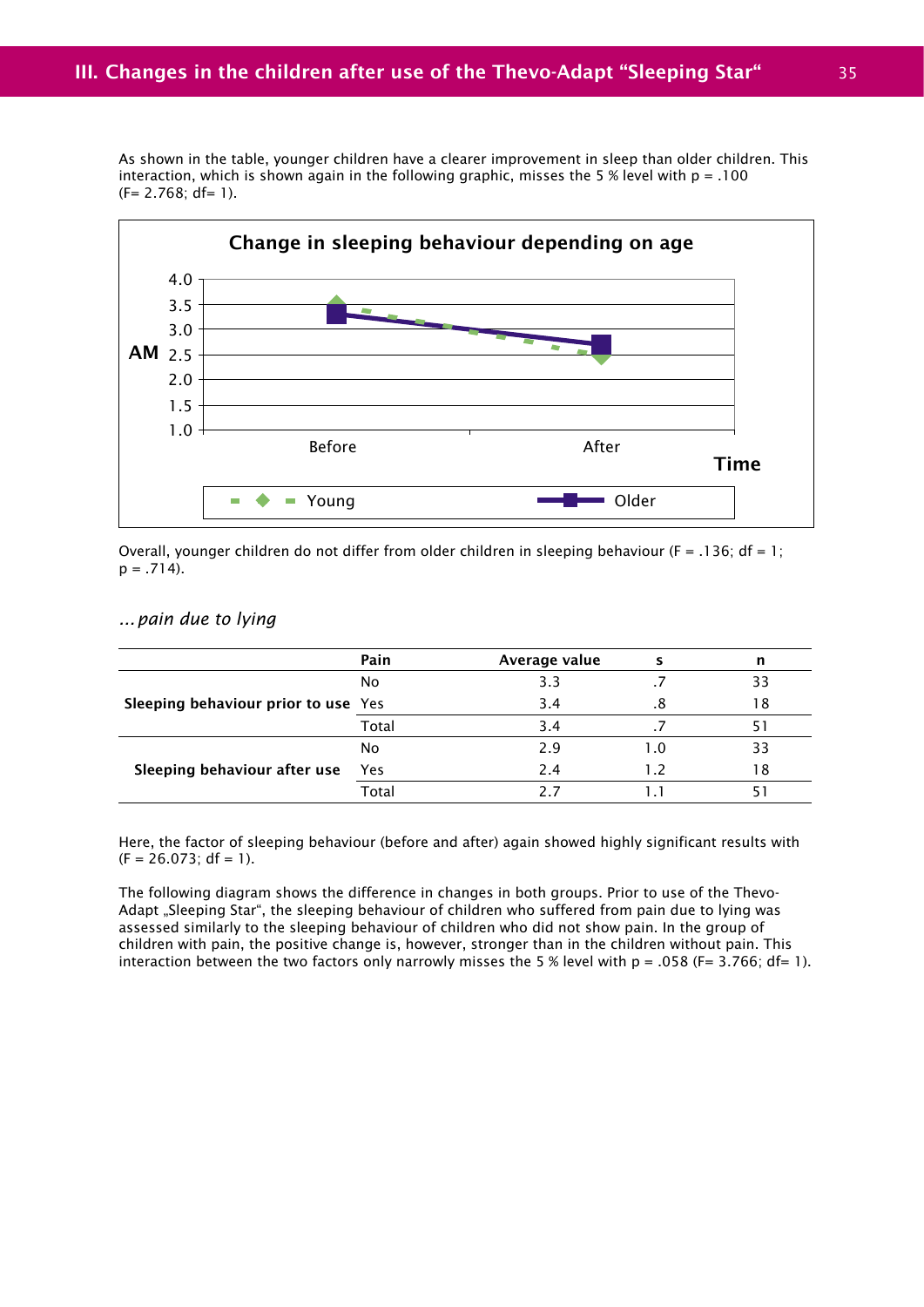

The verification of the difference between the two groups overall was not significant with F= .767; df= 1; p= .385.

#### *... chronic pain*

|                                     | Chronic pain | Average value | s   | n  |
|-------------------------------------|--------------|---------------|-----|----|
| Sleeping behaviour prior to use Yes | No           | 3.3           |     | 66 |
|                                     |              | 3.6           |     | 10 |
|                                     | Total        | 3.4           |     | 76 |
|                                     | No           | 2.6           | 1.0 | 66 |
| Sleeping behaviour after use        | <b>Yes</b>   | 2.8           | q   | 10 |
|                                     | Total        | 2.6           | າ ດ | 76 |

Sleeping behaviour was again highly significant in its difference with  $p = .000$  (F= 23.022; df= 1). Children who suffered from chronic pain showed poorer sleeping behaviour before and after. However, this difference was insignificant (F= .981; df = 1; p= .325). Since the change in both groups turns out similarly well, there is no interaction (F= .017;  $df= 1$ ; p= .896).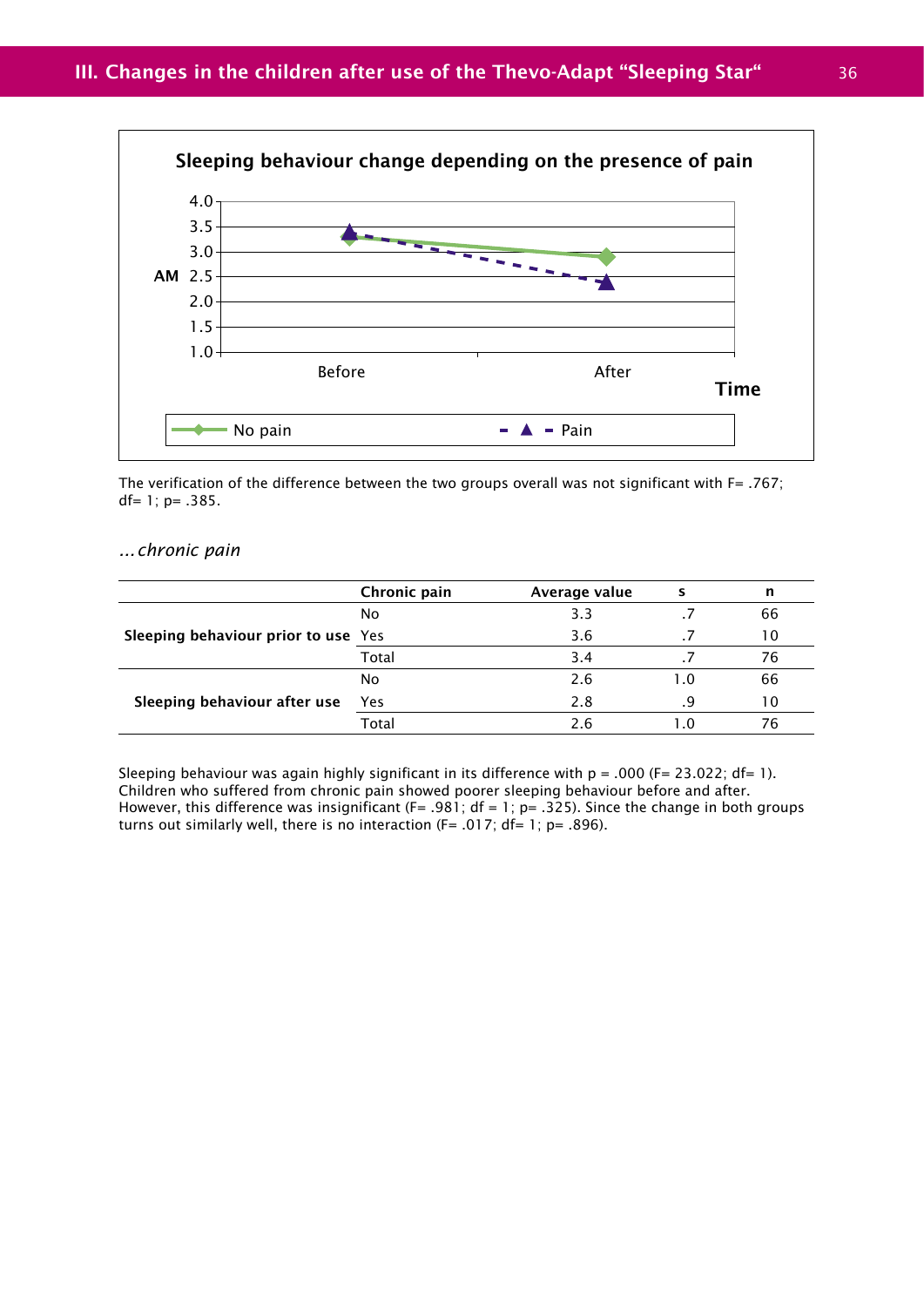### 1. Duration of sleeping on the Thevo-Adapt "Sleeping Star"

The duration of use of the Thevo-Adapt "Sleeping Star" is shown in the following table.

| Weeks         | <b>Frequency</b> |     |
|---------------|------------------|-----|
|               | n                | %   |
| < 2 Weeks     | 5                | 5   |
| 2 - 2.5 Weeks | 47               | 50  |
| 3 - 3.5 Weeks | 22               | 23  |
| 4 - 4.5 Weeks | 14               | 15  |
| $> 4.5$ Weeks | 1                |     |
| Total         | 89               | 95  |
| Absent        | 5                | 5   |
| <b>Total</b>  | 94               | 100 |
|               |                  |     |

The greatest share of children used the Thevo-Adapt "Sleeping Star" for 2 to 4.5 weeks. 50 % of children slept on the Thevo-Adapt "Sleeping Star" for 2 to 2.5 weeks, 23 % of children slept on it for 3 to 3.5 weeks, and 15 % of children slept on it for 4 to 4.5 weeks.

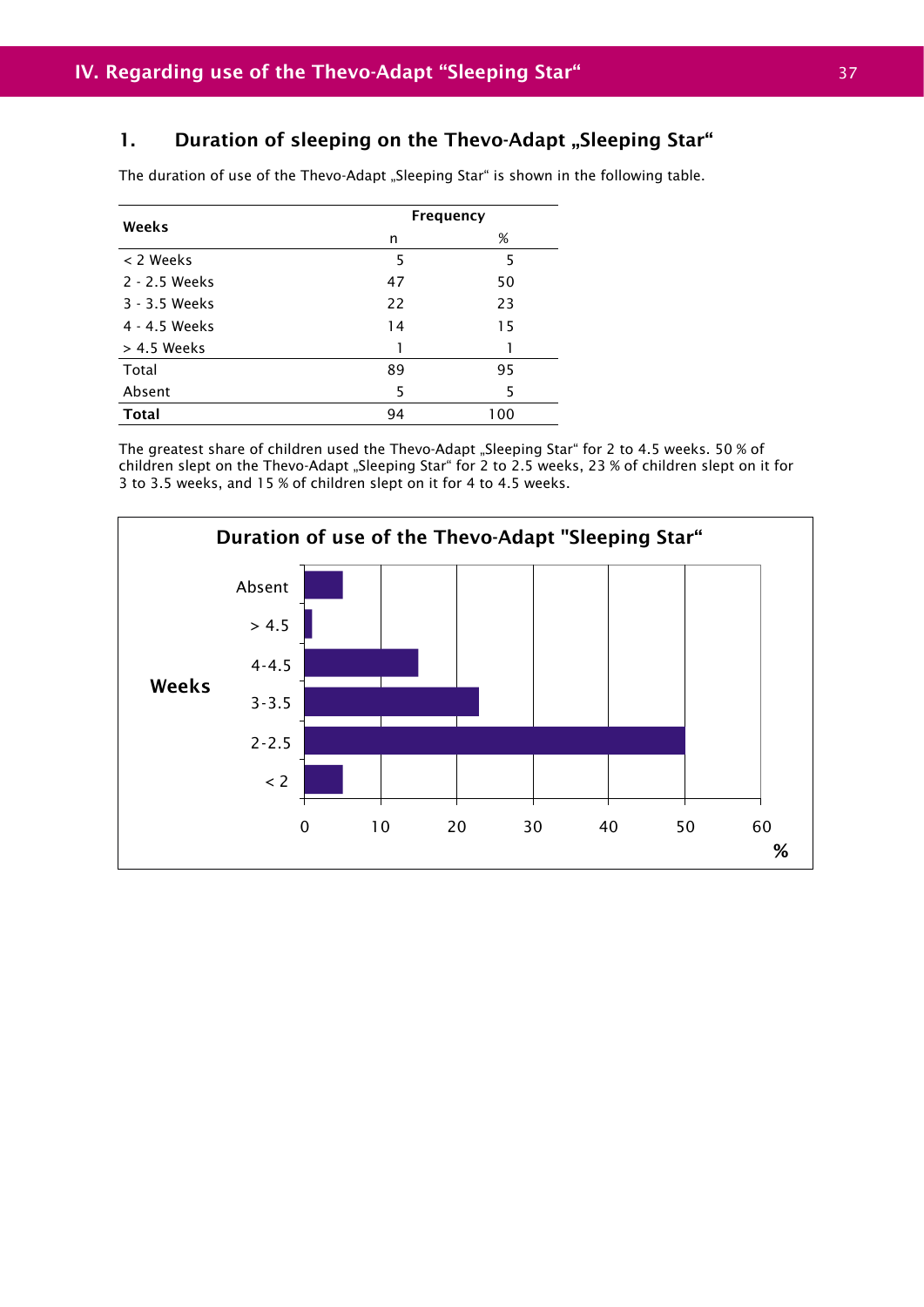### 2. Adjusting the Thevo-Adapt "Sleeping Star"

| Adjustment           |    | <b>Frequency</b> |
|----------------------|----|------------------|
|                      | n  | %                |
| Very simple          | 35 | 37               |
| Simple               | 50 | 53               |
| Slightly complicated | 5  | 5                |
| Total                | 90 | 96               |
| Absent               | 4  | 4                |
| <b>Total</b>         | 94 | 100              |

More than half of parents (53 %) regarded the Thevo-Adapt "Sleeping Star" as easy to adjust. 37 % stated that they found adjustment very simple, and 5 % thought that it was slightly complicated.



### 3. Adjustment of the Thevo-Adapt "Sleeping Star"

Only 24 parents (26 %) had adjusted the Thevo-Adapt "Sleeping Star", as shown in the following table.

| Adjustment   | <b>Frequency</b> |     |
|--------------|------------------|-----|
|              | n                | %   |
| No           | 66               | 70  |
| Yes          | 24               | 26  |
| Total        | 90               | 96  |
| Absent       | 4                | 4   |
| <b>Total</b> | 94               | 100 |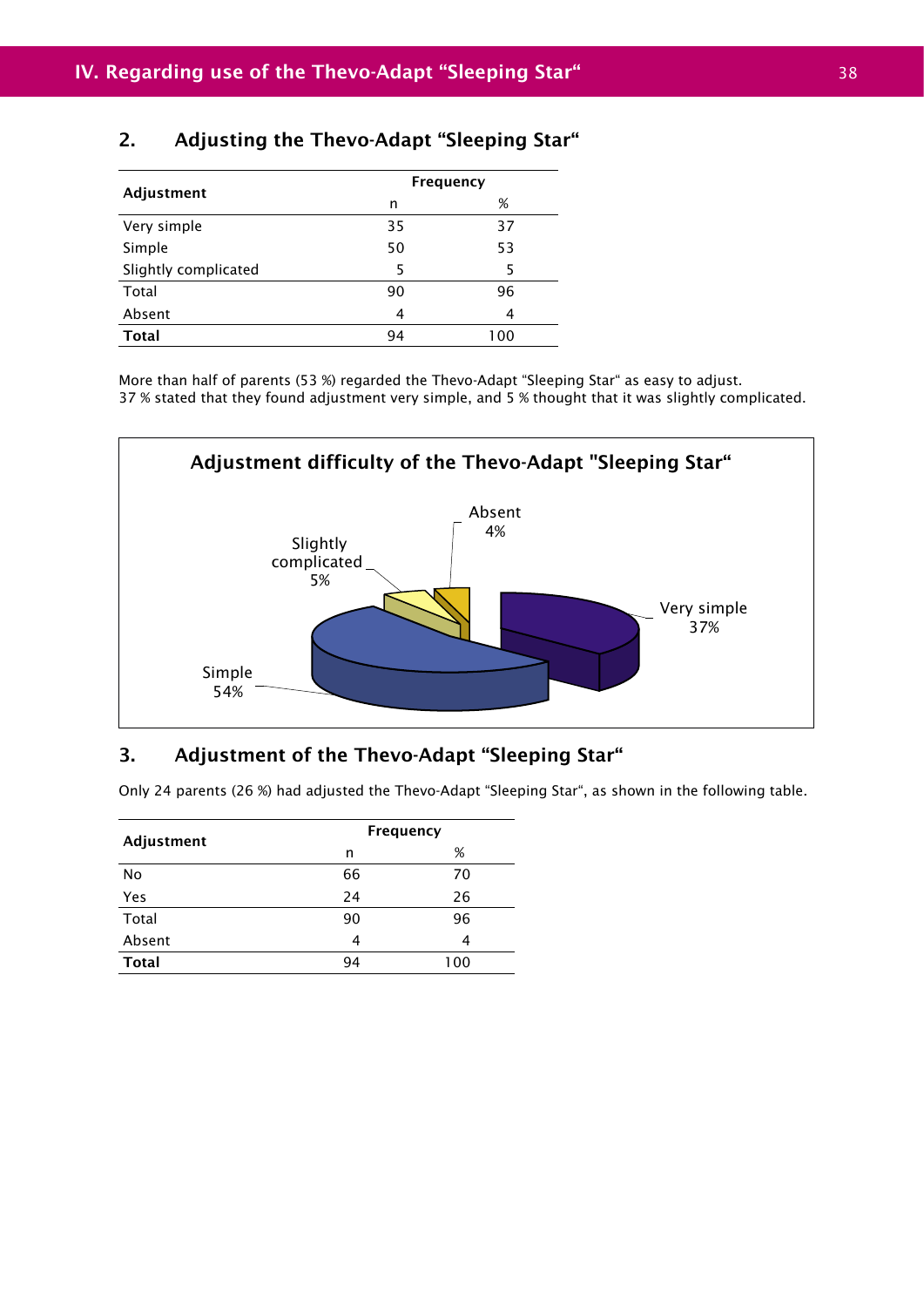*Does the adjustment of the Thevo-Adapt "Sleeping Star" depend on ...*

|              | Perception and feeling of body areas |     |              |     |    |      |  |
|--------------|--------------------------------------|-----|--------------|-----|----|------|--|
|              |                                      | No  | Total<br>Yes |     |    |      |  |
| Readjustment | n                                    | %   | n            | %   | n  | %    |  |
| No           | 18                                   | 82  | 42           |     | 60 |      |  |
| Yes          | 4                                    | 18  | 16           | 28  | 20 | 25   |  |
| <b>Total</b> | 22                                   | 100 | 58           | 100 | 80 | 00 ا |  |

*... perception of the body and all body areas?*

The Thevo-Adapt "Sleeping Star" was readjusted 28 % more frequently for children who were able to sense their body areas than in children who could not sense and feel their body areas. This difference is shown as insignificant in the Chi square test ( $\chi^2$ = .752; df= 1; p= .386).

#### *... touch sensitivity?*

Since only one child could only barely feel touch, it was not included in the following calculation. A differentiation was made solely between the ability to feel firm and light touch.

|              | <b>Touch sensitivity</b> |             |    |            |    |       |
|--------------|--------------------------|-------------|----|------------|----|-------|
|              |                          | Light touch |    | Form touch |    | Total |
| Readjustment | n                        | %           | n  | %          | n  | %     |
| No           | 40                       | 69          | 21 | 88         | 61 | 74    |
| Yes          | 18                       | 31          |    | 13         | 21 | 26    |
| <b>Total</b> | 58                       | 100         | 24 | 00 ا       | 82 | 100   |

The Thevo-Adapt "Sleeping Star" was adjusted more frequently in children who were able to sense light touch (31 %) than in children who were only able to sense more firm touch (13 %). The Chi square test with which these differences were verified showed insignificant results ( $\chi^2$  = 3.061; df= 1; p= .080). However, since the likelihood is still below 10 %, One can speak of a tendency here. That is, the Thevo-Adapt "Sleeping Star" was tendentially adjusted more frequently in children with higher touch sensitivity than in children with lower touch sensitivity.

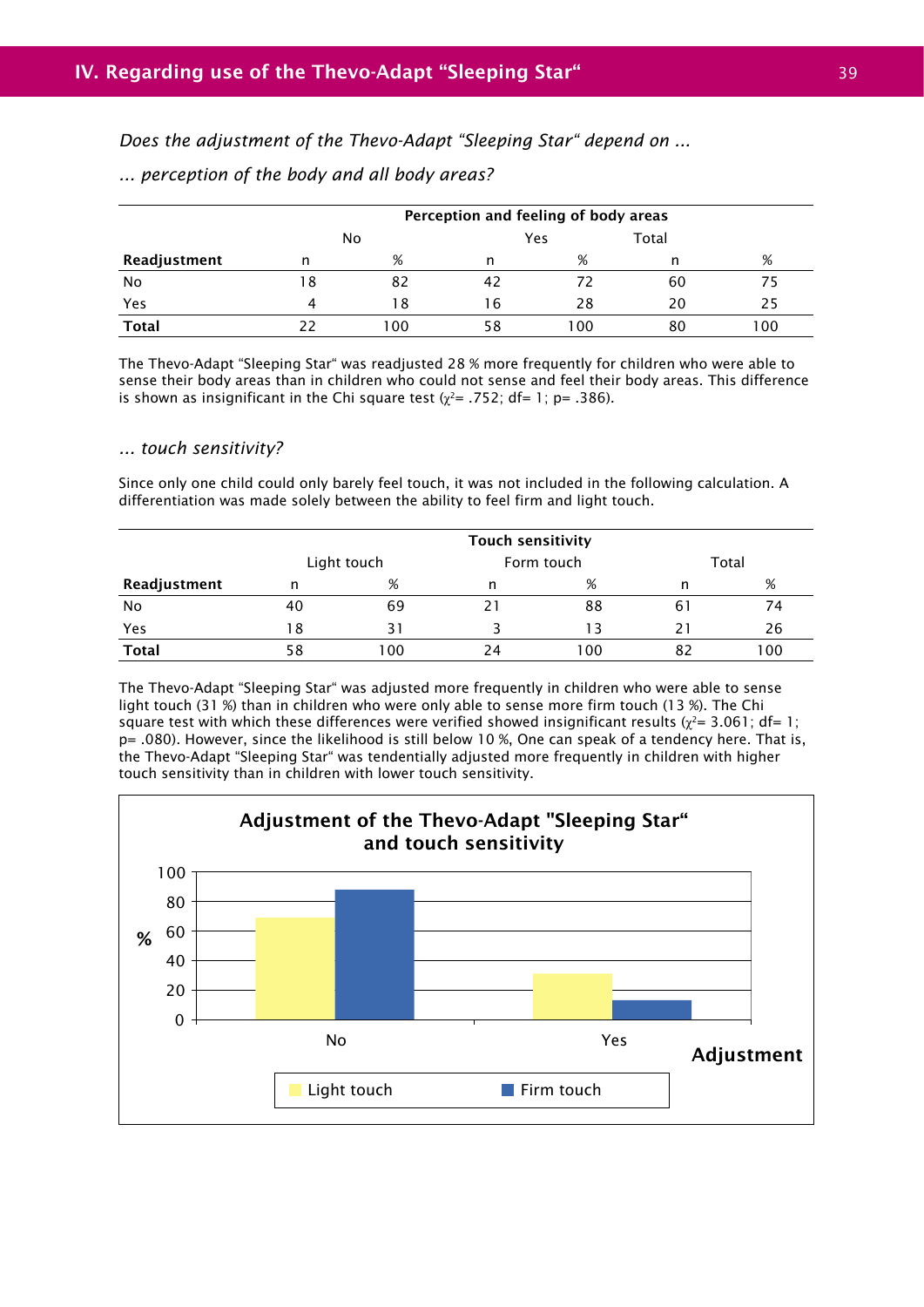| <b>Frequency of adjustment</b> |    | <b>Frequency</b> |
|--------------------------------|----|------------------|
|                                | n  | %                |
| 1 time                         | 14 | 15               |
| 2 times                        | 4  | 4                |
| 3 times                        | 3  | 3                |
| 4 times                        |    |                  |
| 6times                         |    |                  |
| Total                          | 23 | 24               |
| Not applicable                 | 66 | 70               |
| Absent                         | 5  | 5                |
| <b>Total</b>                   | 94 | 100              |

The frequency of adjustment is shown in the following table.

Out of the 24 persons who adjusted the Thevo-Adapt "Sleeping Star", 14 had only adjusted it once. Only 9 persons had adjusted the Thevo-Adapt "Sleeping Star" twice or more often.

### 4. Increased sweating

More than 2/3 of the test subjects (77 %) had no increased sweating.

| <b>Increased sweating</b> |    | <b>Frequency</b> |
|---------------------------|----|------------------|
|                           | n  | %                |
| No                        | 72 | 77               |
| Yes                       | 11 | 12               |
| Sometimes                 | 7  |                  |
| <b>Total</b>              | 90 | 96               |
| Absent                    | 4  | 4                |
| <b>Total</b>              | 94 | 100              |

11 persons stated that increased sweating was noticed on the Thevo-Adapt "Sleeping Star". 7 persons only noted this occasionally.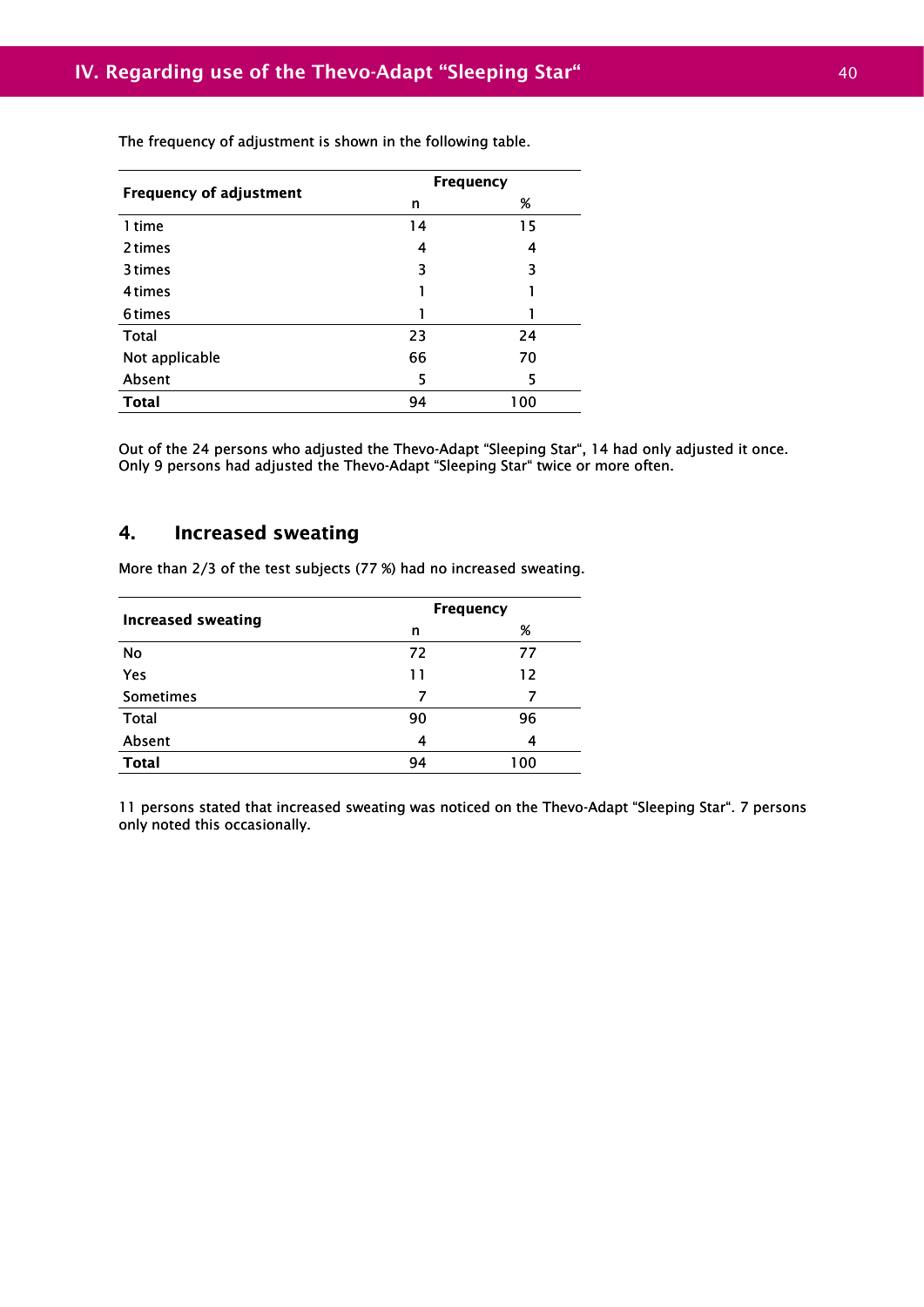The survey's results show that the way of implementation has been reasonable and professionally applicable to deal with and answer the survey's questions and aim. The aim was to analyse the effectiveness of the MiS Micro Stimulation® System Thevo-Adapt "Sleeping Star" on children with going to sleep and sleep through problems.

Among other things, the estimated sleep behaviour of 94 children all together (54 boys and 40 girls) aged 11 months to 18 years before using the Thevo-Adapt "Sleeping Star" was recorded. This was done with the help of a questionnaire.

The children's sleep behaviour was estimated via a four-stage scale  $(1 = \text{very good}, 2 = \text{good}, 1)$  $3$  = satisfactory,  $4$  = inadequate) in each case before and after the usage of the Thevo-Adapt "Sleeping Star". This assessment included 85 statements in total (49 boys and 36 girls).

This provided evidence, that Thevo-Adapt "Sleeping Star" improved the sleep behaviour of 54 % of the children. Through this, a positive change in the behaviour during the day, such as higher receptiveness, concentration, and mental balance, has been developed. In addition, a couple of children even experienced a reduction of spasticity.

Over and above, it was analysed whether the changes had the same intensity in all groups. This lead to the following results:

#### Sex:

The positive changes were almost similar with boys and girls.

#### **Age:**

As a tendency, the sleep behaviour of younger children improved more than that of older ones (group classification: until including 6.5 years vs. over 6.5 years).

**Pains that occur from lying in bed:** 

A more intense increase is noted with children that suffer from pains that occur from lying in bed.

#### **Chronic pains:**

Children with and without chronic pains showed an almost as intense positive change.

#### Conclusion

The children's quality of sleep visibly increased thanks to the usage of Sleeping Star.

The usage of Sleeping Star is highly recommendable with children, who suffer from pains that occur from lying in bed.

The usage of Sleeping Star already seems appropriate in early life.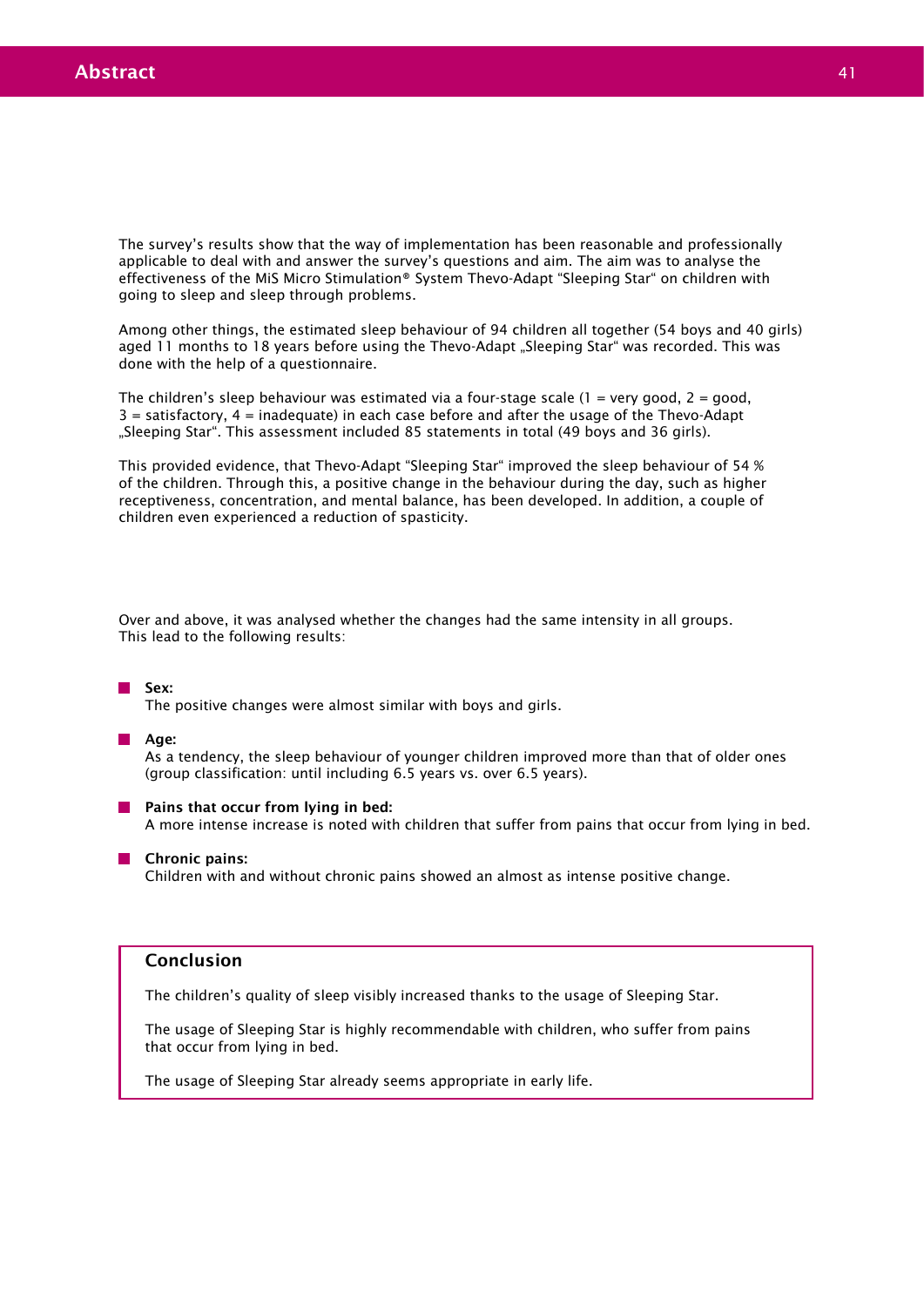#### Literature

American Psychiatric Association: Diagnostic and statistical manual of mental disorders: DSM-IV. American Psychiatric Association: Washington DC, 1994.

American Sleep Disorders Association: The International Classification of Sleep Disorders. Diagnostic and coding manual. American Sleep Disorders Association: Rochester, Minnesota, 1990.

Beckmann, Marlies: Die Pflege von Schlaganfallbetroffenen. Nach dem Konzept der Aktivitas Pflege. unter Mitarbeit von Michael Breuckmann und Ulrike Dieckmann. Hannover: Schlütersche, 2000.

Borbély, Alexander: Das Geheimnis des Schlafs. Ausgabe für das Internet. URL: http://www.unizh.ch/phar/sleep/buch/TITEL.html [Stand 14. August 2005].

Bruni, O. et al.: "The Sleep Disturbance Scale for Children (SDSC). Construction and validation of an instrument to evaluate sleep disturbances in childhood and adolescence". In: Journal Sleep Research Society 5, 1996, 251-261.

Buysse et al. (1989): "Pittsburgh Schlafqualitäts Index (PSOI)" URL: http://www.dgsm.de [Stand: 26. Juli 2005].

Chervin, Ronald D. et al.: "Pediatric Sleep Questionnaire (PSQ). Validity and reliability of scales for sleep-disordered breathing, snoring, sleepiness, and behavioural problems". In: Sleep Medicine 1, 2000, 21-32.

Cohen, J.: Statistical Power Analysis for the Behavioral Sciences. Second Edition. New Jersey: LaWRence Erlbaum associates, Publishers, 1988

Cummings, Rosey / Houghton, Karen / Williams, Le Ann: Jedes Kind will schlafen lernen. Die sanfte Alternative. 1. Auflage. München: Beust Verlag, 2000. [Orig.: Sleep right, sleep tight. Übers. aus dem Engl. Von Claudia Magiera].

Dement, William C. / Vaughan, Christopher: Der Schlaf und unsere Gesundheit. Über Schlafstörungen, Schlaflosigkeit und die Heilkraft des Schlafs. München: Limes Verlag GmbH, 2000. [Orig.: The Promise of Sleep: A Pioneer in Sleep Medicine Explores the Vital Connection Between Health, Happiness, and a Good Night´s Sleep, 1999. Übers. aus dem Amerikan. von Rüdiger Hentschel / Monika Noll / Rolf Schubert].

Deutsche Gesellschaft für Schlafforschung und Schlafmedizin: "Leitlinie-S2. Nicht erholsamer Schlaf". URL: http://www.uni-duesseldorf.de/AWMF/II/063-001.htm [Stand: 26. Juli 2005].

Feldkamp, M. et al.: "Vegetative Störungen bei zerebralparetischen Kindern. Ergebnisse einer Elternbefragung". In: Monatszeitschrift für Kinderheilkunde 124, 1976, 583-589.

Frölich, J. / Lehmkuhl, G. (2004): "Differenzialdiagnostische Zusammenhänge von Schlaf- und Vigilanzstörungen im Kindesalter. Verbindungen zu psychischen Störungen und organischen Erkrankungen". In: Praxis der Kinderpsychologie und Kinderpsychiatrie 53, 2004, 48-59.

Gordon, Marjory: Handbuch Pflegediagnosen. Das Buch zur Praxis. 3.Auflage. München, Jena: Urban & Fischer, 2001.

Görtelmeyer, R.: "On the development of a standardized sleep inventory fort he assessment of sleep". In: Kubicki, S.: Methods of sleep research. Stuttgard: Fischer, 1985. 93-98.

Hajak, G. / Rüther, E.: Insomnie. Schlaflosigkeit. Ursachen, Symptomatik und Therapie. Berlin, Heidelberg: Springer-Verlag, 1995.

Hasemann, Wolfgang (2000): "Einführung in die therapeutisch-aktivierende Pflege erwachsener Patienten mit erworbenen Hirnschädigungen nach dem Bobath-Konzept. Kursskript Teil 1 und 2". URL: http://www.bobath.net [Stand 15.Oktober 2005].

Hobson, J. Allan: Schlaf. Gehirnaktivität im Ruhezustand. Heidelberg: Spektrum der Wissenschaft Verlagsgesellschaft mbH, 1990. [Orig.: Sleep, 1989. Übers. aus dem Amerikan. von Ingrid Horn].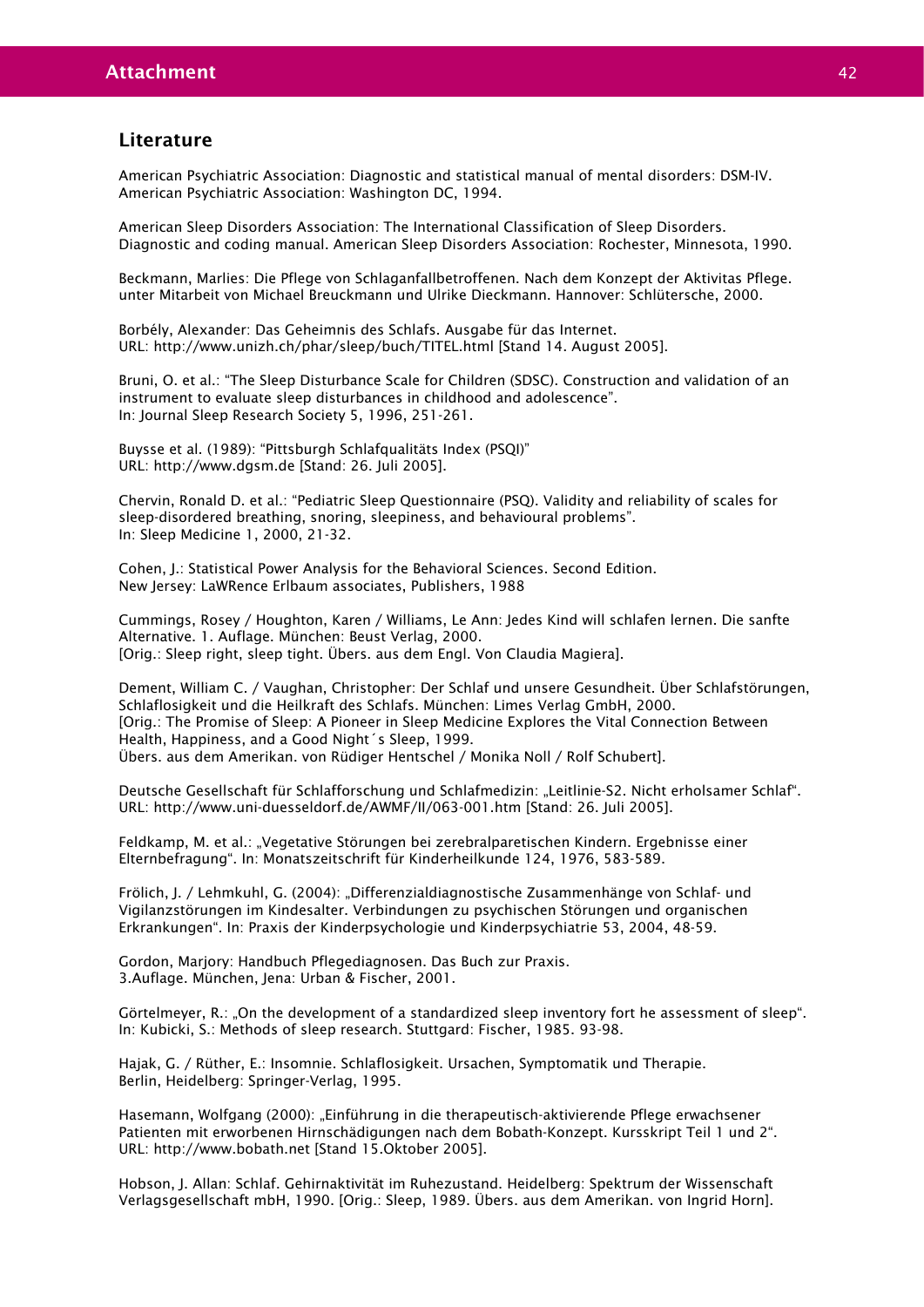Iglowstein, I. et al. (2003): "Sleep duration from infancy to adolescences. Reference values and generational trends". In: Pediatrics 111, 2003, 302-307

Ischebeck, Werner (1974): "Schlafuntersuchungen bei Kindern mit infantiler Zerebralparese". Dissertation Düsseldorf, Universität.

Kast-Zahn, A. / Morgenroth, H.: Jedes Kind kann schlafen lernen. Vom Baby bis zum Schulkind. Wie Sie Schlafprobleme Ihres Kindes vermeiden und lösen können. 8.Auflage. Oberstebrink Verlag GmbH. 1999

Kotagal, S. / Gibbson, V.P. / Stith, J.A.: "Sleep abnormalities in patients with severe cerebral palsy". In: Developmental medicine and child neurology 36, 1994, 304-311.

Leonhart,R.: Effektgrößenberechnung bei Interventionsstudien. Stuttgart: Georg Thieme Verlag KG, 2004

Mauritz, Karl-Heinz: Rehabilitation nach Schlaganfall. Stuttgart: Verlag W. Kohlhammer, 1994.

Mayer, Hanna: Einführung in die Pflegeforschung. 1.Auflage. Wien: Facultas Verlags- und Buchhandels AG, 2002.

Mitler, E.A./ Mitler M.M.: "Der Traum vom guten Schlaf". URL: http://www.uni-Marburg.de/sleep/dgsm/fachinfo/frames.htm [Stand 12. September 2005].

Morgan, Kevin / Closs, José S.: Schlaf-Schlafstörungen-Schlafförderung. Ein forschungsgestütztes Handbuch für Pflegende. 1. Auflage. Bern: Verlag Hans Huber, 2000 [Orig.: Sleep management in nursing practice. an evidence-based guide. 1999. Übers. aus dem Engl. von Ute Villwock].

Ohayon, Maurice M.: "Epidemiology of insomnia. What we know and what we still need to learn". In: Sleep Medicine Reviews 6, 2002, 97-111.

Provini, F. / Lombardi, C. / Lugaresi, E.: "Insomnia in Neurological Diseases". In: Seminars in Neurology 25, 2005, 81-89.

Sadeh, A. / Raviv, A. / Gruber, R. (2000): "Sleep patterns an sleep diruptions in school-age children". In: Developmental psychology 36, 2000, 291-301.

Schramm, Elisabeth et al.: "Test-Retest Reliability and Validity of the Structured Interview for Sleep Disorders According to DSM-III-R". In: Am J Psychiatry 150, Juni 1993, 867-872.

Schreck, Kimberly A. / Mulick, James A. / Rojahn, Johannes (2003): "Development of the Behavioral Evaluation of Disorders of Sleep Scale". In: Journal of Child and Familiy Studies 12, 2003, 349-359.

Spilsbury, James C. et al. (2004): "Sleep Behavior in a US sample of school –aged children". In: Archives of pediatrics & adolescent medicine 158, Oktober 2004, 988-994.

Staedt, J. / Stoppe, G. (2001): "Evolution und Funktion des Schlafes". In: Fortschr Neurol Psychiat 69, 2001, 51-57.

Steinhausen, H.C. / von Aster, M.: Handbuch Verhaltenstherapie und Verhaltensmedizin bei Kindern und Jugendlichen. Beltz: Psychologie-Verlag-Union, 1993. [Kapitel 19. Schlafstörung].

Vogt, Charis Ariadne (2004): "Ein- und Durchschlafstörungen in den ersten zwei Lebensjahren. Vergleich einer klinischen Stichprobe mit einer unausgelesenen, nicht klinischen Stichprobe gleicher Altersverteilung (Alter: 6-24 Monate)". Dissertation München, Universität.

World Health Organization: The ICD-10 Classification of Mental and Behavioural Disorders. 10. Auflage. WHO: Genf, 1993.

Zucconi, M. / Bruni, O.: "Sleep disorders in children with neurologic diseases". In: Seminars in pediatric neurology 8, 2001, 258-275.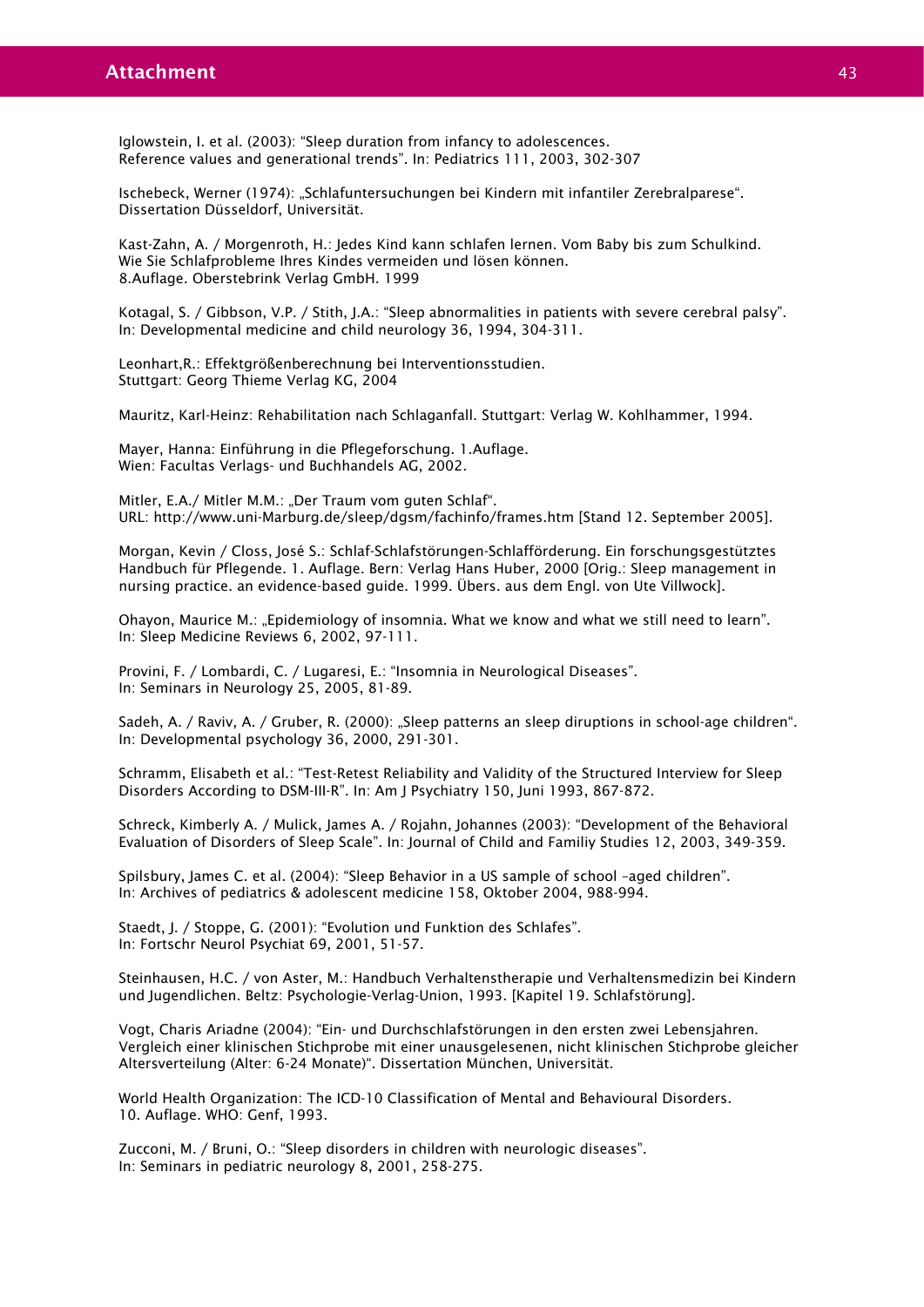## Medications

|                    | Frequency |      | Category                  | Primarily:                |  |
|--------------------|-----------|------|---------------------------|---------------------------|--|
| <b>Medications</b> | n         | %    |                           |                           |  |
| Orfiril            | 11        | 11.7 | Anti-epileptic            | Psychopharmaceutical drug |  |
| Ospolot            | 3         | 3.2  | Anti-epileptic            | Anti-epileptic            |  |
| L-Thyroxin         |           | 1.1  | Hormone                   |                           |  |
| Trileptal          | 5         | 5.3  | Anti-epileptic            | Muscle relaxant           |  |
| Sabril             | 2         | 2.1  | Anti-epileptic            |                           |  |
| Topamax            | 2         | 2.1  | Anti-epileptic            |                           |  |
| Primidon           | 2         | 2.1  | Anti-epileptic            |                           |  |
| Keppra             | 2         | 2.1  | Anti-epileptic            |                           |  |
| Melatonin          | 5         | 5.3  | Hormone                   |                           |  |
| Lamictal           | 6         | 6.4  | Anti-epileptic            |                           |  |
| Timonil            | 3         | 3.2  | Anti-epileptic            |                           |  |
| Luminal            | 5         | 5.3  | Anti-epileptic            |                           |  |
| Ergenyl            | 4         | 4.3  | Anti-epileptic            |                           |  |
| <b>Botox</b>       | 3         | 3.2  | Muscle relaxant           |                           |  |
| Dipiperon          | 2         | 2.1  | Psychopharmaceutical drug |                           |  |
| Cortison           | 2         | 2.1  | Corticoid                 |                           |  |

51 children (54 %) take medications (4 absent statements [ 4 % ]).

### Further medications

| <b>Further medications</b>    | Category                                                                          |
|-------------------------------|-----------------------------------------------------------------------------------|
| Aconitum D6                   | Homeopathic substance                                                             |
| Amphetamin                    | Psychopharmaceutical drugs                                                        |
| <b>ASS</b>                    | Analgesics / antirheumatic drugs                                                  |
| Clopidrogel                   | Thrombocyte aggregation inhibitor<br>$\Rightarrow$ reduces atherosclerotic events |
| <b>Baclofen</b>               | muscle relaxant                                                                   |
| Diamox                        | Ophthalmic drugs "against epilepsy etc."                                          |
| Biocarn                       | Enzyme inhibitor (preparation for enzyme deficiency and<br>transport protein)     |
| Cloraldurat blue              | Sleeping medication                                                               |
| Convuler intravenous solution | Anti-epileptic                                                                    |
| Diazepam                      | Psychopharmaceutical drug                                                         |
| Myoson                        | Muscle relaxant                                                                   |
| Musaril                       | Muscle relaxant                                                                   |
| Dibro Be mono                 | Anti-epileptic                                                                    |
| Growth hormone subcutaneous   | Growth hormone                                                                    |
| Euthyrox                      | Thyroid therapy drug                                                              |
| <b>Bifiteral</b>              | Laxative                                                                          |
| Ferro-Sanol                   | Anti-anaemia drug                                                                 |
| Lioresal                      | Muscle relaxant                                                                   |
| Mesuximid                     | Anti-epileptic                                                                    |
| Frisium                       | Psychopharmaceutical drug                                                         |
|                               |                                                                                   |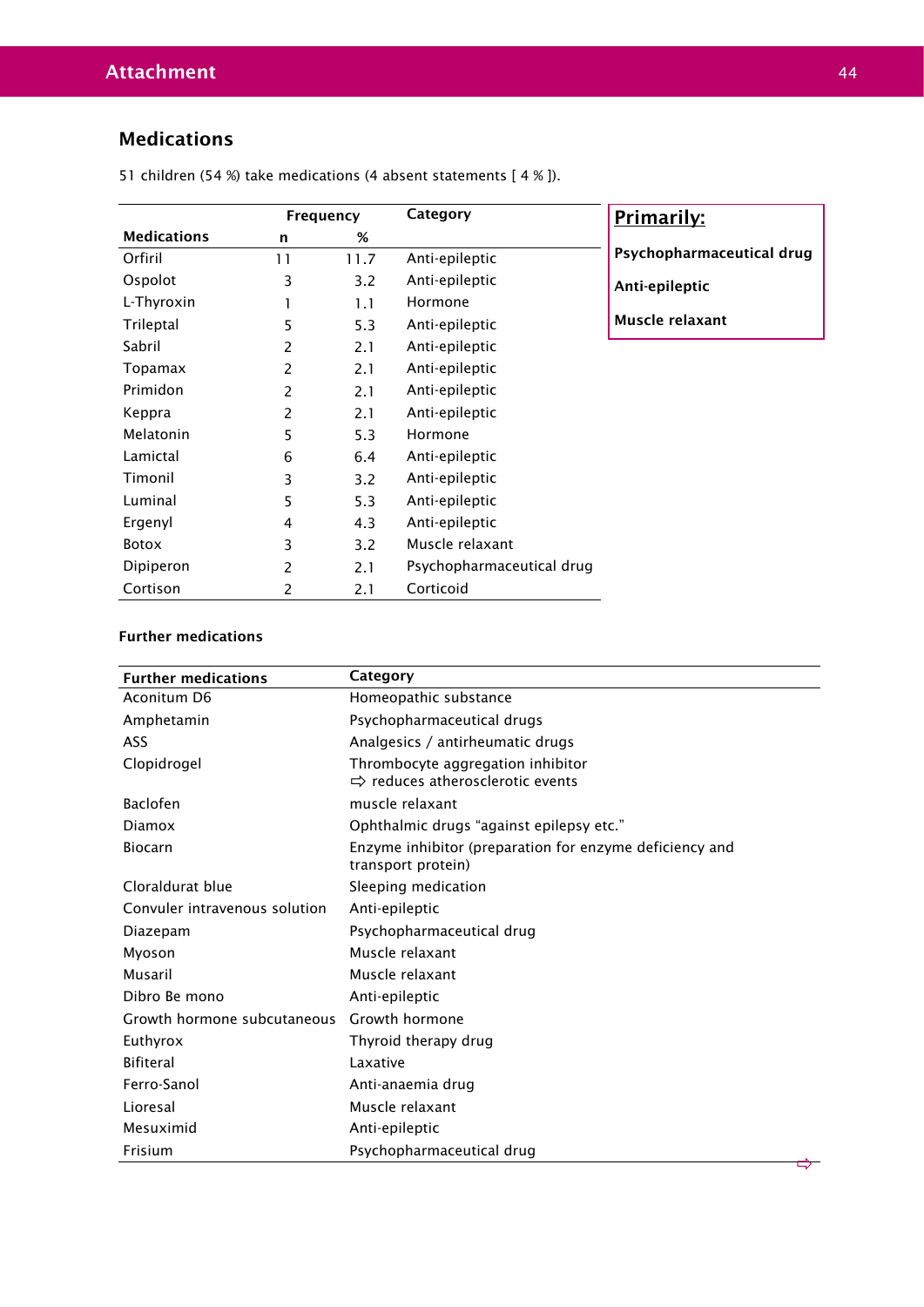| <b>Further medications</b> | Category                                         |
|----------------------------|--------------------------------------------------|
| Mylepsinum                 | Anti-epileptic                                   |
|                            |                                                  |
| Phenhydan                  | Anti-epileptic                                   |
| Nifuretten                 | Chologic drug (against urinary tract infections) |
| Mictonetten                | Chologic                                         |
| Phenobarbital              | Anti-epileptic / hypnotic drug                   |
| Risperdal                  | Psychopharmaceutical drug                        |
| Ritalin                    | Psychopharmaceutical drug                        |
| Suxilep                    | Anti-epileptic                                   |
| Timox                      | Anti-epileptic                                   |
| Truxal                     | Psychopharmaceutical drug                        |
| Valiquid                   | Psychopharmaceutical drug                        |
| Valproinic acid            | Anti-epileptic                                   |
| Zentropil                  | Anti-epileptic                                   |
| Zymafluor D                | Vitamin                                          |

# Diagnoses

|                           | <b>Frequency</b> |      |  |
|---------------------------|------------------|------|--|
| <b>Diagnosis</b>          | n                | %    |  |
| Paralysis or paresis      | 53               | 56.0 |  |
| Epilepsy                  | 30               | 31.9 |  |
| Speech disturbance        | 10               | 10.6 |  |
| Visual disturbance        | 9                | 9.6  |  |
| Chromosomal aberration    | 8                | 8.5  |  |
| Brain damage              | 27               | 28.7 |  |
| Hydrocephalus             | 8                | 8.5  |  |
| Developmental disturbance | 38               | 40.4 |  |
| Heart defect              | 4                | 4.3  |  |
| Muscular dystrophy        | 4                | 4.3  |  |
| Muscle atrophy            | 6                | 6.4  |  |
| Muscle hypotony           | 4                | 4.3  |  |
| Other                     | 34               | 36.2 |  |

### Other diagnoses

| Other diagnoses               | Frequency |
|-------------------------------|-----------|
| Adeno-pituitary aphasia       |           |
| <b>ADHS</b>                   |           |
| Alloimmune thrombocytopenia   |           |
| Angelmann syndrome            | 2         |
| Autism                        |           |
| Bipolar affective disturbance |           |
| Autoaggressiveness            |           |
| Hypothalamus insufficiency    |           |
| Premature birth               |           |
|                               |           |